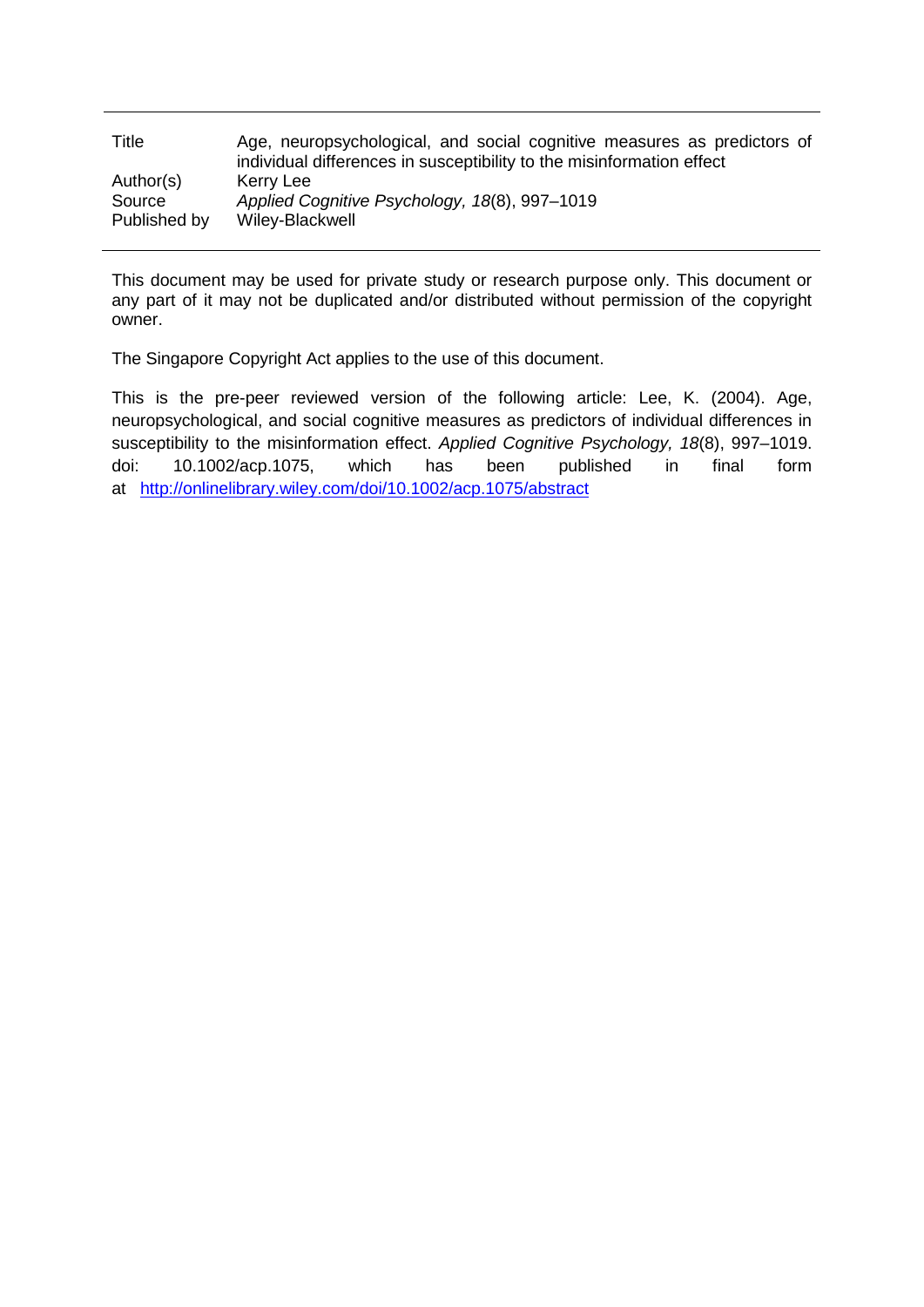# Running head: AGE, NEUROPSYCHOLOGICAL AND SOCIAL

## COGNITIVE MEASURES

This is an uncorrected version of the article. The published version can be found in *Applied Cognitive Psychology* (2004) DOI: 10.1002/acp.1075

Age, Neuropsychological, and Social Cognitive Measures as Predictors of

Individual Differences in Susceptibility to the Misinformation Effect

Kerry Lee

National Institute of Education and Bond University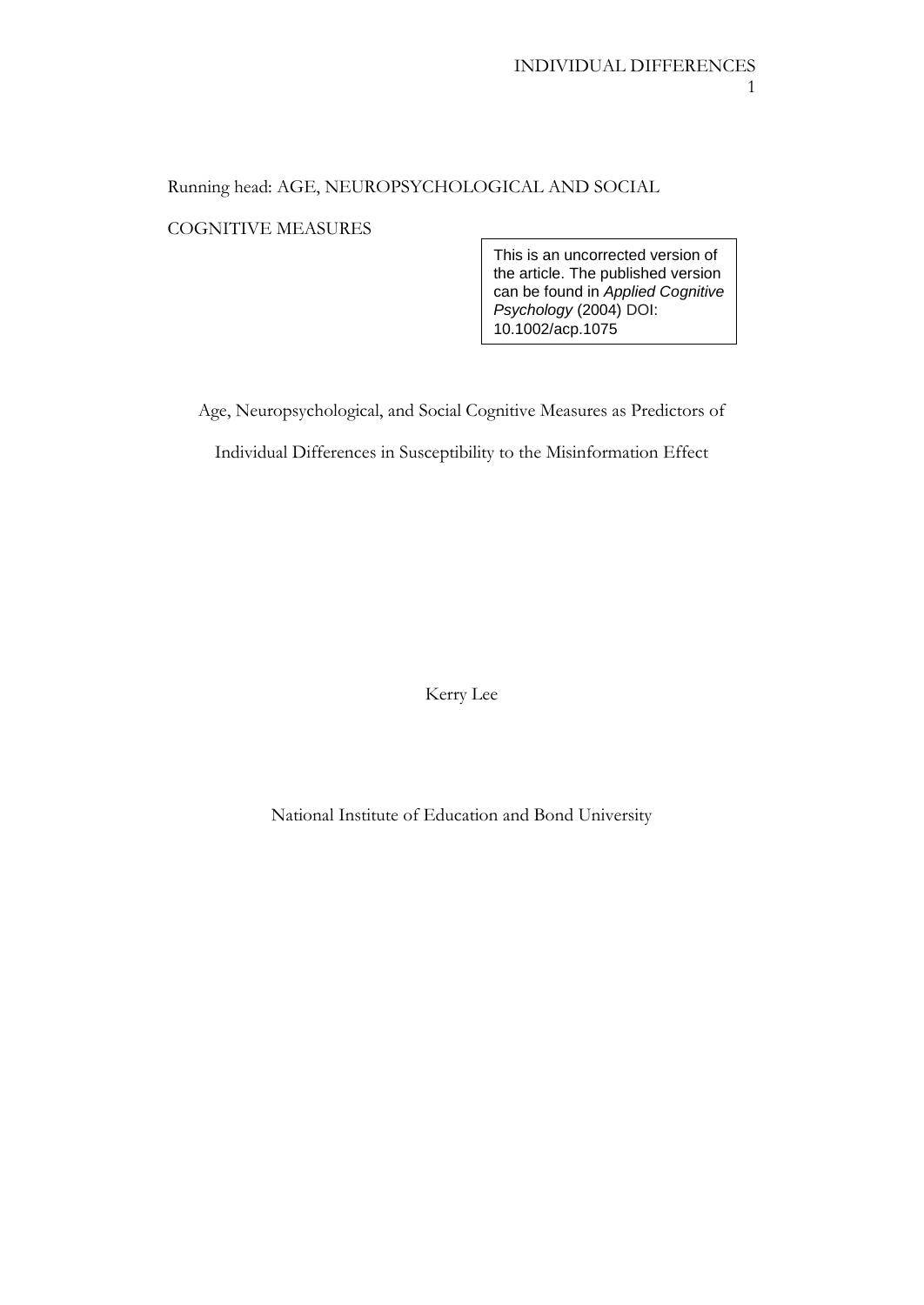#### Abstract

This study examined the relationship between age, neuropsychological performance (indexed by the Wisconsin Card Sorting Test, California Verbal Learning Test, the backward digit span and the verbal paired associates scale, VPA), social cognitive status (indexed by the Children's Social Desirability and the Gudjonsson Suggestibility Scale, GSS), and susceptibility to the misinformation effect (Loftus, Miller and Burns, 1978) in 65 children and adolescents. The predictors accounted for 17% to 22% of variation in the misinformation effect. In particular, participants with better VPA scores were more susceptible to the effect. In a secondary analysis involving interrogative suggestibility, better VPA scores correlated with lower suggestibility. These findings show that better associative memory can be correlated with either higher or lower suggestibility depending on the way in which participants are misled.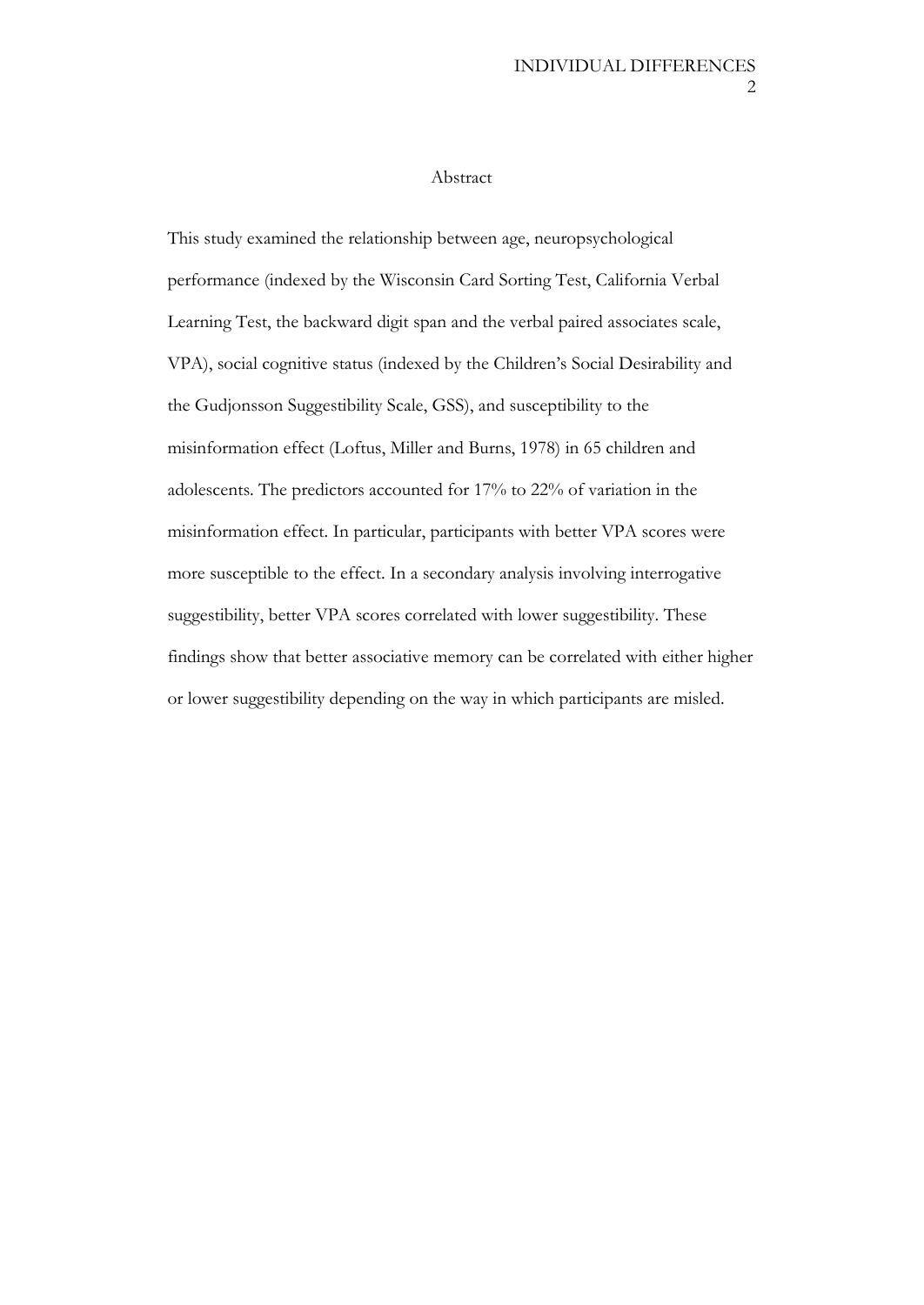Age, Neuropsychological, and Social Cognitive Measures as Predictors of Individual Differences in Susceptibility to the Misinformation Effect

In the past three decades, a large number of studies have examined the circumstances in which eyewitnesses' memories can be contaminated and rendered unreliable. In a seminal paper, Loftus, Miller, and Burns (1978) examined the effect of misleading postevent information or misinformation. In their study, participants saw a series of slides, one of which depicted a red Datsun stopping in front of a Yield sign. After viewing the slides, participants read a description of what they saw. Part of the description contained misinformation, which stated the Datsun stopped in front of a Stop sign. At test, participants exposed to misinformation were more likely to report seeing a Stop sign than were participants not misinformed.

This effect has since been replicated using a variety of retrieval tests (for review, see Payne, Toglia, & Anastasi, 1994). The bulk of these studies focused on uncovering the processes responsible for this effect (e.g., Belli, 1993; Loftus & Hoffman, 1989; Zaragoza, McCloskey, & Jamis, 1987). Others examined the effect of misinformation on various populations, such as children (Ackil & Zaragoza, 1995; Ceci, Ross, & Toglia, 1987) and adults from different occupational backgrounds (Loftus, Levidow, & Duensing, 1992). Although findings from these studies have important implications for legal policy and forensic practice, little information is available on measures that will help identify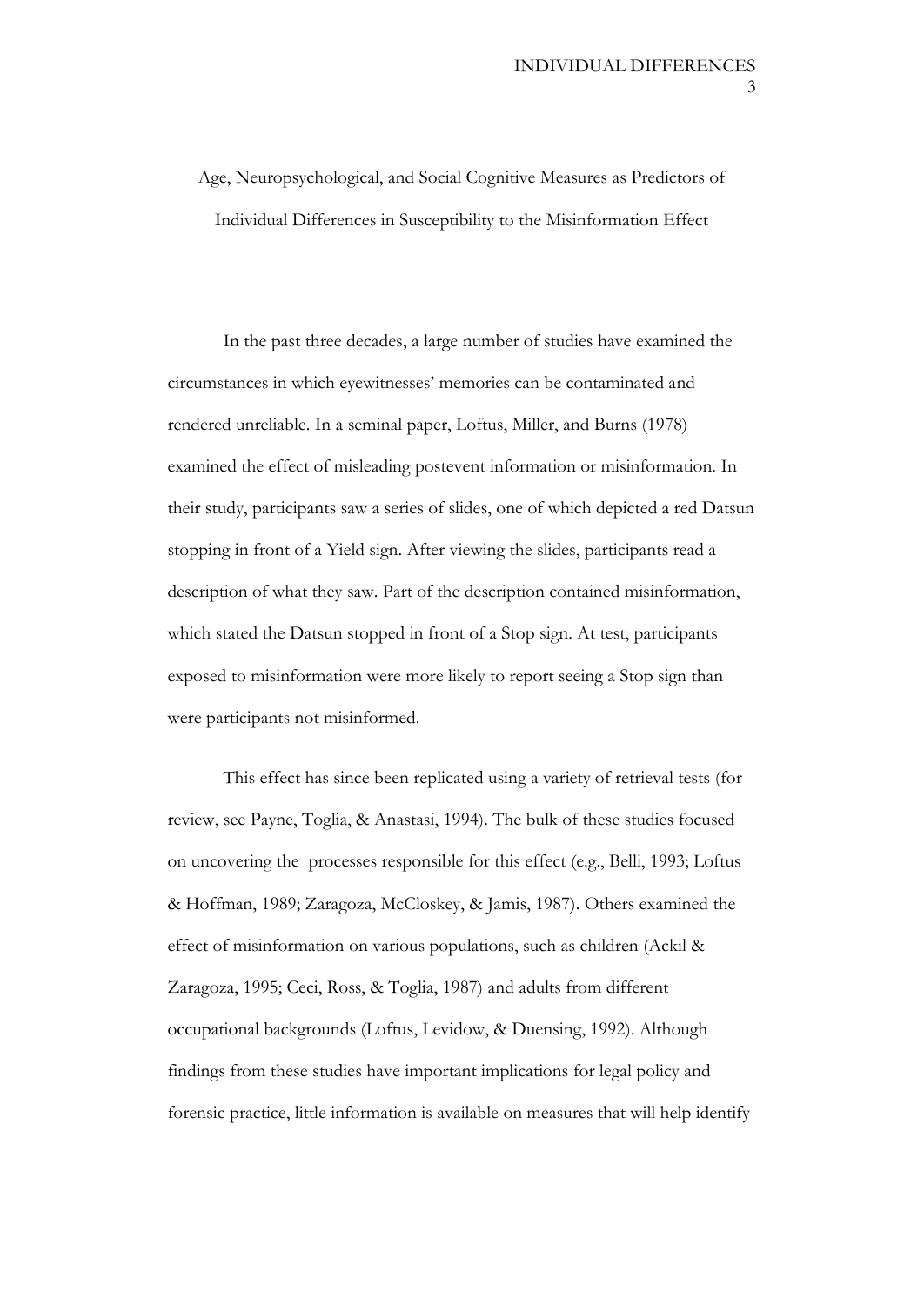individuals who are particularly susceptible to the effect. In this study, we examined the efficacy of age, neuropsychological, and socio-cognitive measures as predictors of susceptibility to the misinformation effect.

#### *Predicting the Misinformation Effect*

Being able to predict individual differences in susceptibility to the misinformation effect is important. Witnesses to crime are often questioned repeatedly or are shown statements of their descriptions of witnessed events before they give testimony in court. Unless conducted carefully, each of these events represents an opportunity for misinformation to be introduced. Findings from studies using Loftus et al's (1978) misinformation paradigm show that even if subsequent interviews are conducted in a non-leading manner, prior exposure to misinformation is likely to introduce errors into subsequent testimony. Yet, not all witnesses are equally susceptible to the influence of misinformation. Even in Loftus et al.'s (1978) study, a substantial number of participants were not affected by exposure to misinformation.

The bulk of previous studies on individual differences in suggestibility have focused on hypnotic suggestibility (e.g., Barnier & McConkey, 1999), interrogative suggestibility (in adults, e.g., Gudjonsson, 1987a; 1988; and in children, e.g. Geddie, Fradin, & Beer, 2000; McFarlane, Powell, & Dudgeon, 2002; Muir-Broaddus, King, Downey, & Petersen, 1998; Roebers & Schneider, 2001; Scullin & Ceci, 2001), false autobiographical memory (e.g., Hyman & Billings, 1998), or the effects of misleading questions (in both adults, e.g., Eisen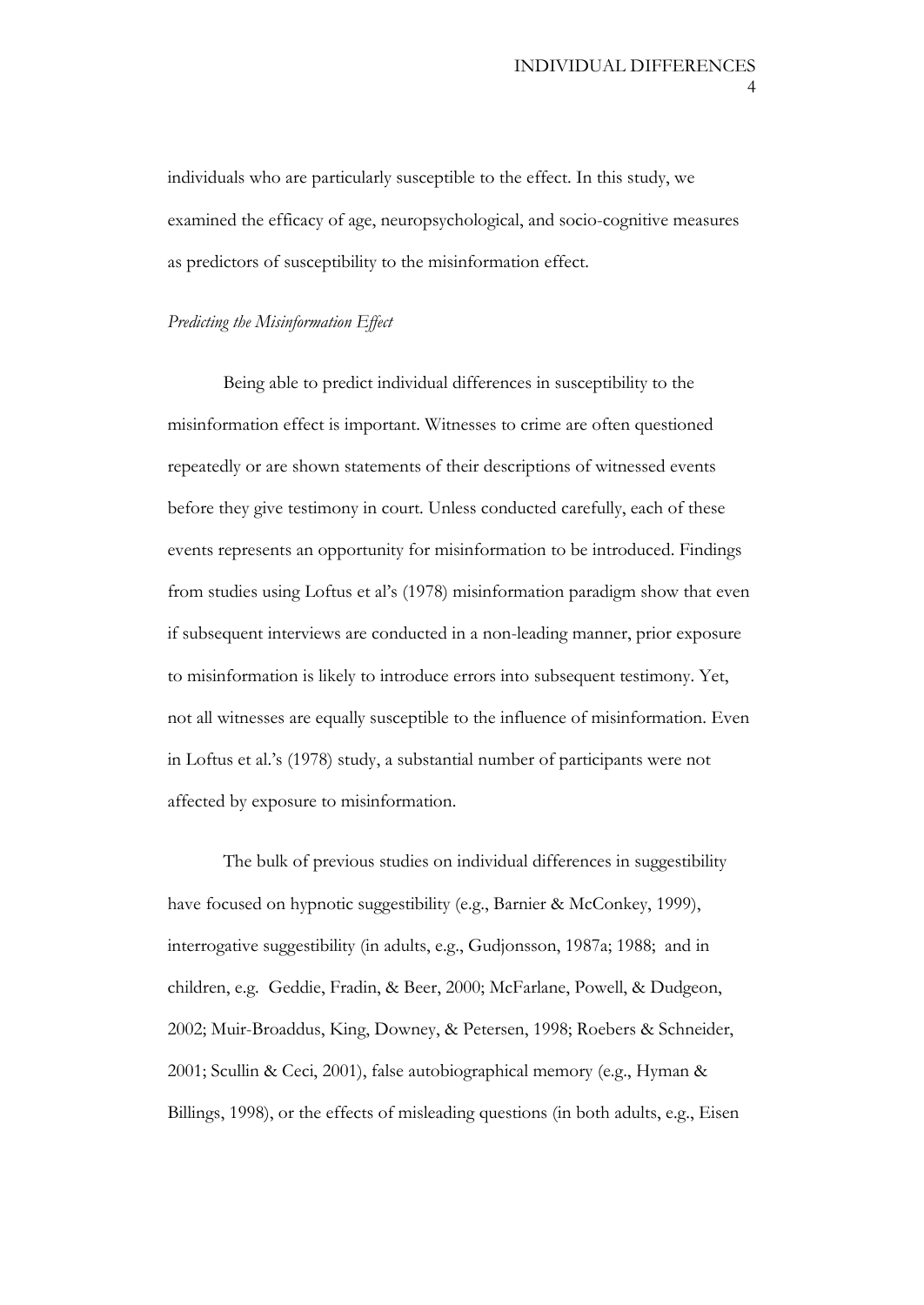& Carlson, 1998; Eisen, Morgan, & Mickes, 2002; Hyman & Billings, 1998; and children, e.g., Weede Alexander et al., 2002).

Whether findings from these studies will generalise to the misinformation effect has not been studied directly. However, several methodological differences across the various paradigms suggest that findings may differ. For example, the types of suggestions to which participants are exposed are different. In the misinformation paradigm, suggestions are content specific. In the present study, for example, it was suggested to participants that they saw a blue washing basket instead of a white one. In the interrogative suggestibility paradigm, two types of suggestions are generally used: misleading questions and critical feedback. Although the misinformation effect has been shown to be sensitive to social demands (Ceci et al., 1987), the use of explicit feedback in interrogative paradigms is likely to render it more sensitive to participants' responses to interpersonal pressure (Gudjonsson, 1987b).

Another salient difference is the stage at which misleading information is administered. In the misinformation paradigm, it is administered between initial exposure to the witnessed event and the final retrieval test. In interrogative paradigms, suggestions are administered at test. A number of studies, beginning with Loftus et al's (1978) seminal study, have shown that the time at which misleading information is introduced is likely to influence its effect. Given these differences, there is likely to be variation in the relationship between different measures of suggestibility and measures of individual differences.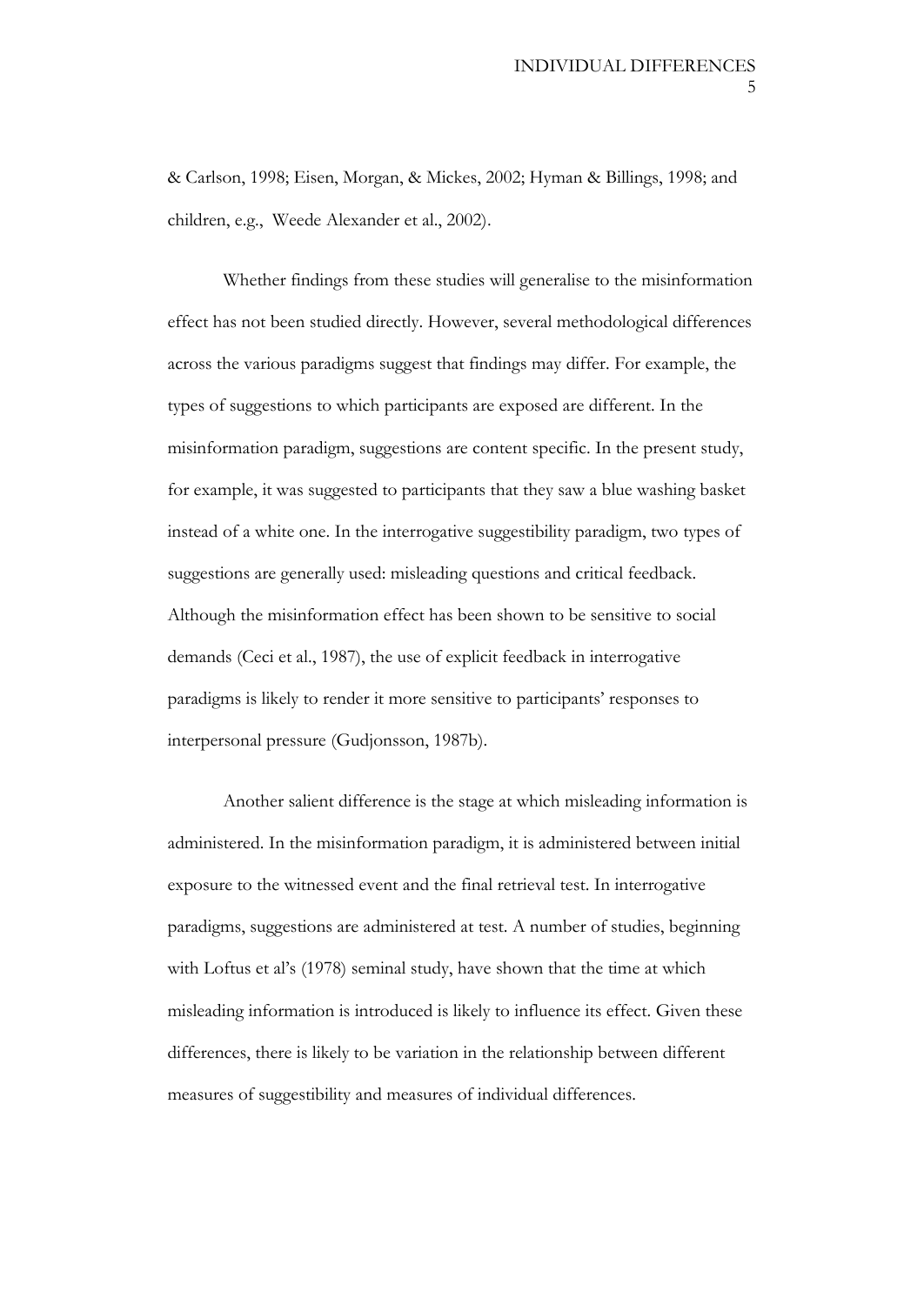Only a small number of studies have directly examined issues regarding individual differences and the misinformation effect. In an earlier study, Ward and Loftus (1985) examined the role of Jungian personality types. Using the Myers Briggs Type Indicator (Myers, 1962) and the same misinformation procedure as that used in Loftus et al. (1978), they found participants rated as introverts-intuitive were more likely to accept both accurate and inaccurate postevent information than were those rated as extroverts-sensate. It was argued that the introverts were more likely to have lower confidence in their memory and were thus more likely to accept misinformation. The relationship between personality and susceptibility to the misinformation effect was revisited in a recent study by Liebman et al. (2002). Using the Revised NEO Personality Inventory (Costa & McCrae, 1992) and the Multidimensional Personality Questionnaire (Tellegen, 1982), they failed to find a reliable relationship between extroversion and susceptibility to the misinformation effect. Instead, several facets of the neuroticism domain were found to correlate to two measures of the misinformation effect.

Others have focused on the relationship between cognitive abilities and susceptibility to the misinformation effect. Dobson and Markham (1993), for example, examined imagery abilities. Similar to Ward and Loftus (1985), they used a traditional three stage misinformation paradigm in which participants saw a filmed event followed by descriptive statements of that event. Susceptibility to the misinformation effect was indexed by a source monitoring test. Participants with higher imagery abilities were more susceptible to the misinformation effect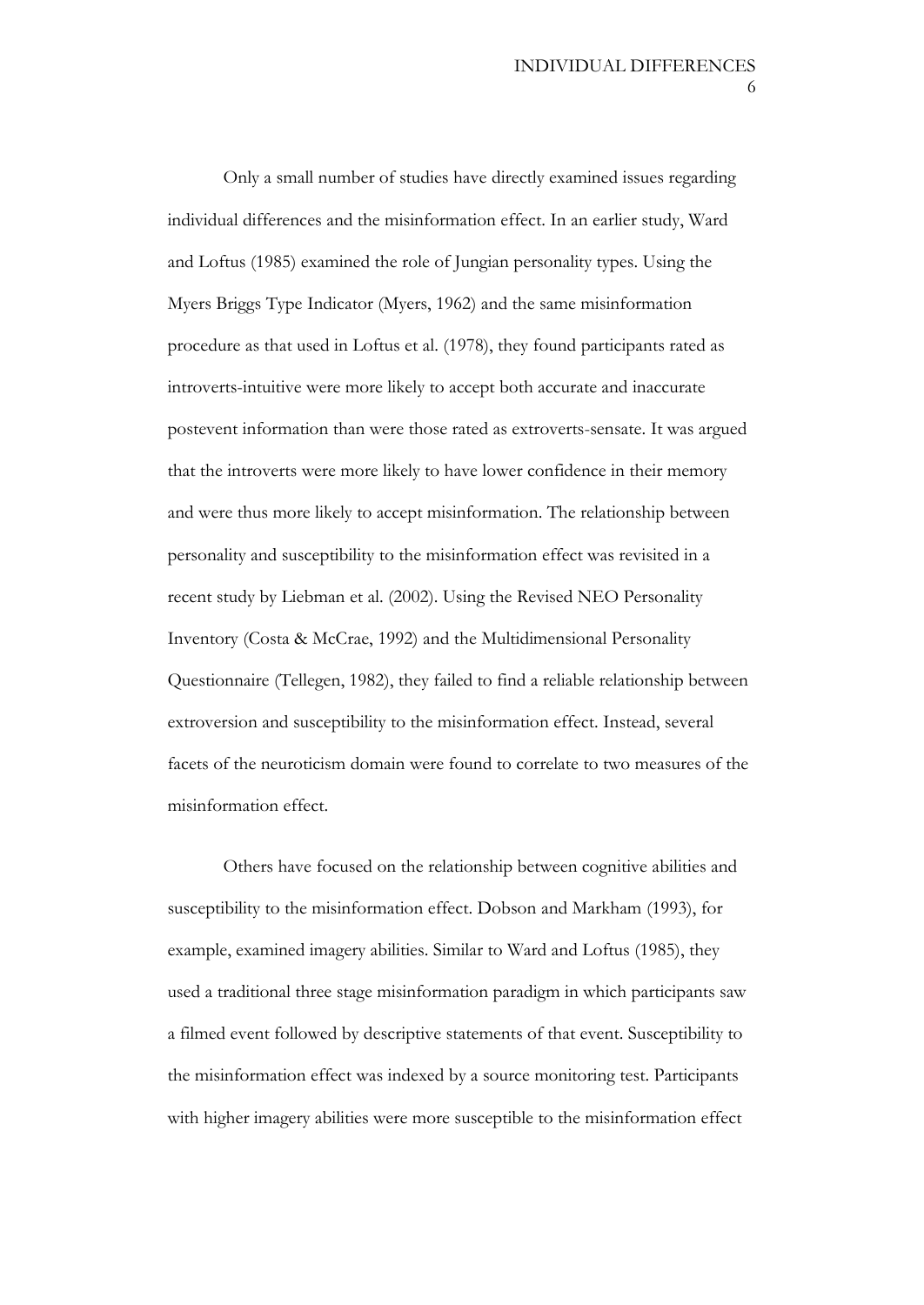than were those with lower abilities. Dobson and Markham argued that participants with higher imagery abilities were more likely to form vivid images of the misleading information at encoding or at retrieval. Because these generated images had rich perceptual features, they were more likely to be mistaken as having been presented in the slides. Jaschinski and Wentura (2002) focused on the contribution of working memory capacity. Participants were asked to perform a dual task: simultaneously remembering a list of words and judging the accuracy of arithmetic statements. Participants who were more accurate on the dual task were less susceptible to the misinformation effect. They argued that participants with greater working memory capacity were better able to establish a more coherent image of the original event. This, in turn, allowed them to reject the misinformation.

In several recent reviews, a number of variables that might contribute to individual differences in children's suggestibility were identified (Bruck, Ceci, & Melnyk, 1997; Quas, Qin, Schaaf, & Goodman, 1997). Similar to the adult literature, most of the studies cited in these reviews did not index suggestibility in terms of susceptibility to the misinformation effect. Only a small number of studies have examined this issue directly. Ridley, Clifford, and Keogh (2002) focused on state anxiety and used a traditional misinformation design in which 9 to 10 year olds were shown a videotaped event followed by misleading questions and a final retrieval test. Children with higher state anxiety were less susceptible to the effects of misinformation than were children with lower anxiety. In a series of studies, Welch-Ross and her colleagues (Welch-Ross, 1999a; Welch-Ross,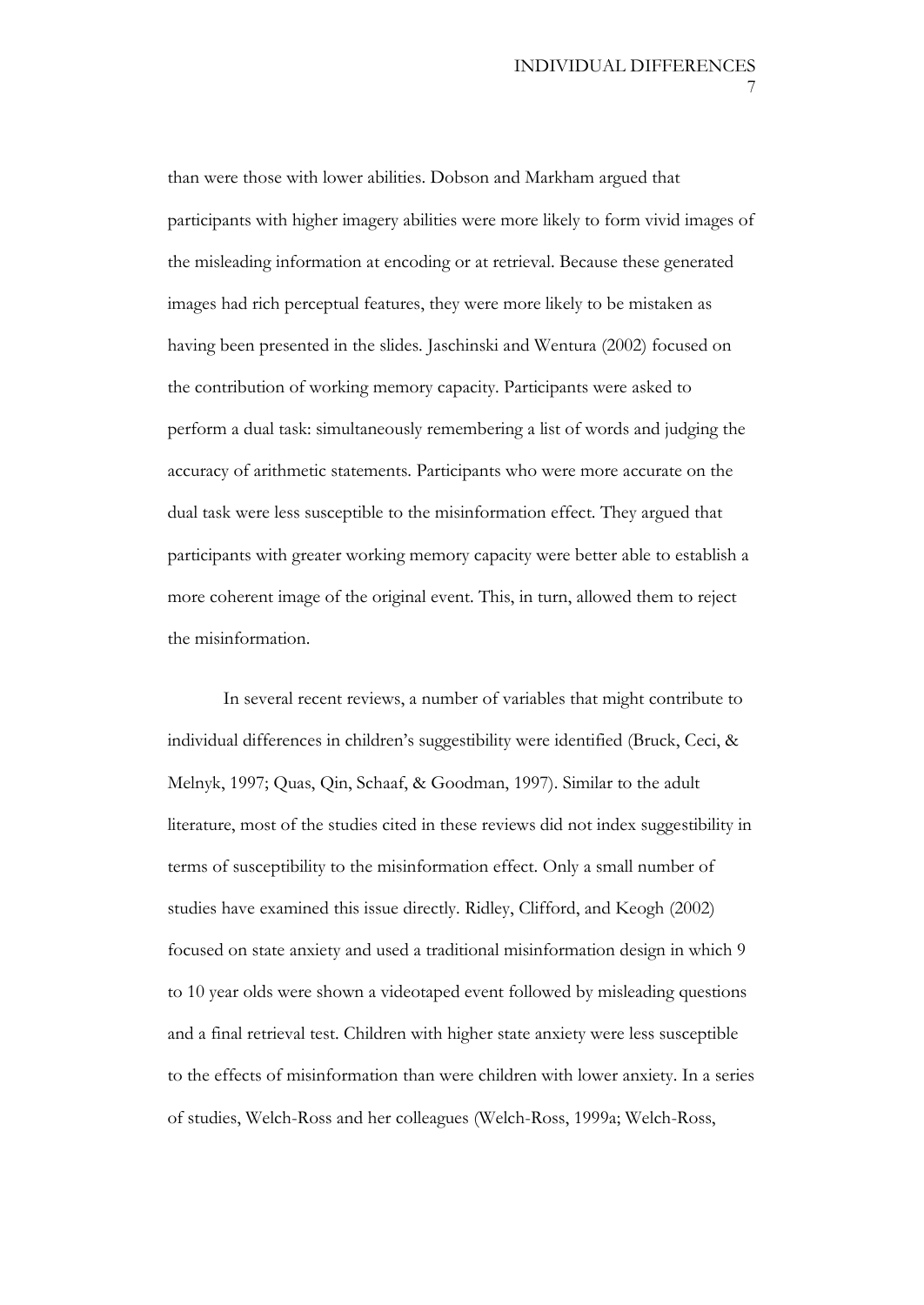1999b; Welch-Ross, Diecidue, & Miller, 1997) examined the relationship between 3 to 5 year olds' understanding of conflicting mental representations and susceptibility to the misinformation effect. They showed that performances on a number of theory of mind tasks were inversely related to misinformation acceptance. Furthermore, children who had better understanding of conflicting representations were more likely to discount misinformation from interviewers deemed less knowledgeable about the original event.

#### *Measures of individual differences*

This study examined the relationship between several measures of individual differences and susceptibility to the misinformation effect. Although formal models of the misinformation effect have been proposed (Ayers & Reder, 1998; Metcalfe, 1990), an earlier explanatory framework provides the best guide to potential predictors. Belli (1989) divided explanations of the misinformation effect into those that focus on the role of socially mediated processes versus those that focus on the memorability of the target memory trace. According to the first class of explanations, responses can be biased for one of two reasons (McCloskey & Zaragoza, 1985). First, some participants will have no memory of the original event, not because of exposure to misinformation, but because they failed to attend or encode the information in the first place. Because they have no alternative information to contradict the experimenter's suggestions, when they are exposed to misinformation, they are likely to accept it and to select it at test. Second, for participants who do remember the original event, some will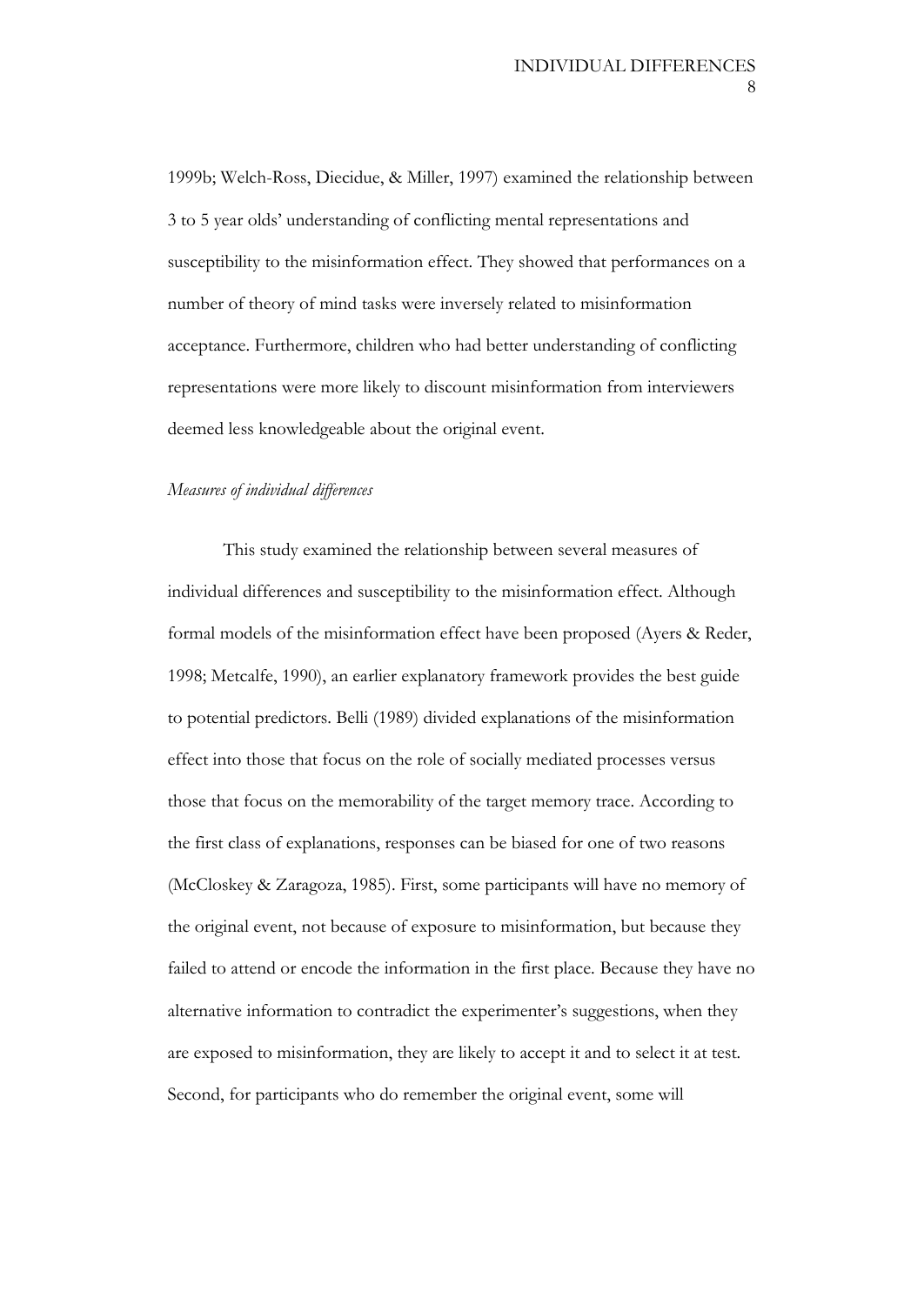acquiesce and will accept the misinformation as a more accurate or preferable version of the original event.

Previous studies show that both adults and children are affected by misinformation acceptance. Ceci, Ross, and Toglia (1987), for example, tested the effects of social demands on both children and adults. Misinformation was administered by either a child or an adult. The misinformation effect was attenuated when it was administered by a child. In a more recent study, Welch-Ross (1999a) extended this finding and showed that only preschoolers with better developed theories of mind were sensitive to the perceived expertise of experimenters. These children were only misled by experimenters perceived as knowledgeable. Children with less developed theories of mind were misled by both knowledgeable and naïve experimenters.

In the present study, propensity to be affected by socially mediated processes was measured by two indices. First, the Children's Social Desirability Scale (CSDS, Crandall, Crandall, & Katkovsky, 1965) was used as a general measure of participants' propensity to behave in a socially acceptable manner. Second, the shift and yield scales of the Gudjonsson Suggestibility Scale (GSS, Gudjonsson, 1987a) were used to measure participants' propensity to acquiesce. In the GSS, after listening to a story and answering the first set of leading and non-leading questions, participants are told they performed poorly and have to answer the same questions again. The shift scale measured changes in participants' responses across the two sets of questions. The yield scale measured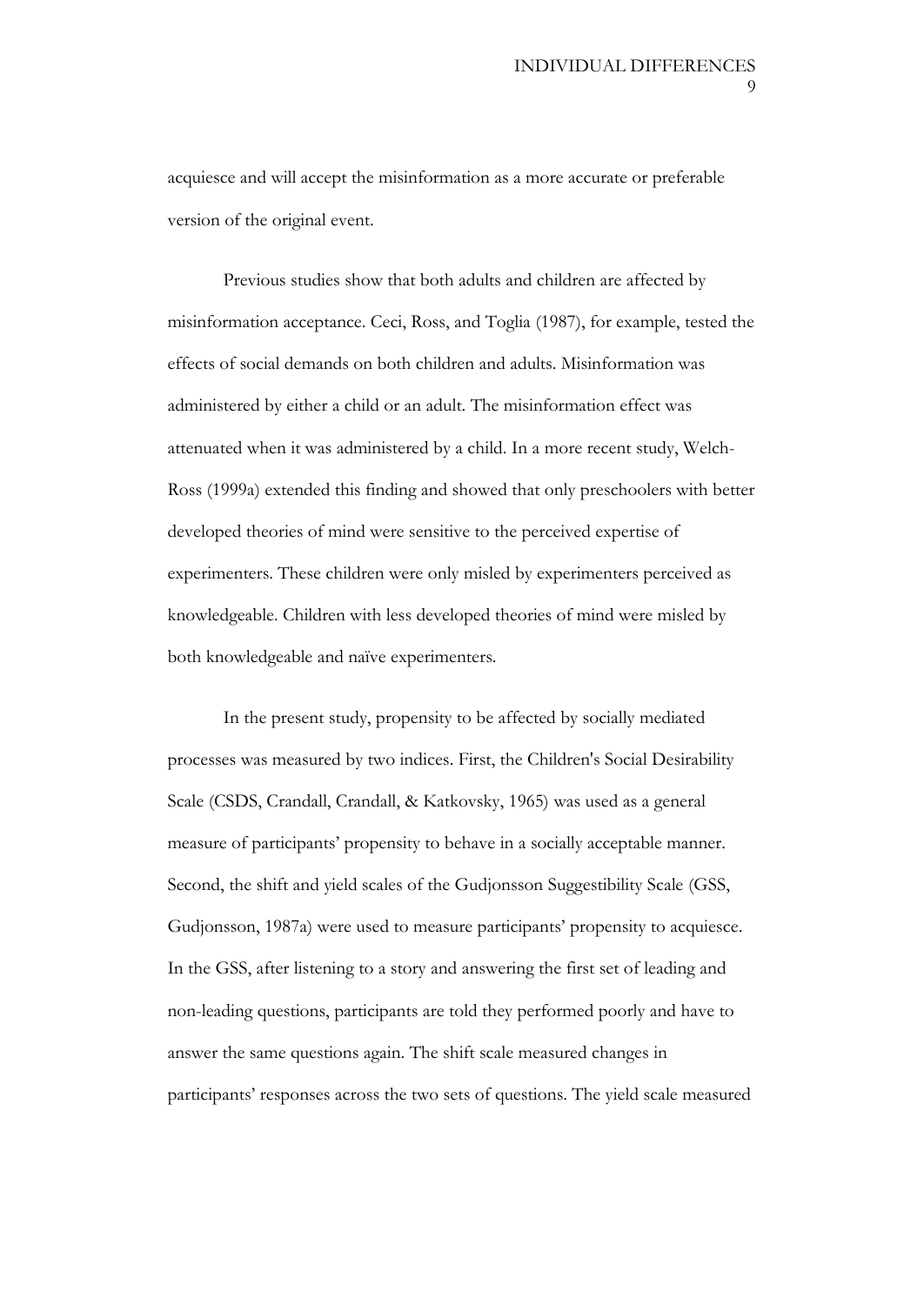participants' propensity to answer the two sets of questions in accordance to information embedded into the leading questions. Although procedures used in the misinformation paradigm are more subtle -- typically, misinformation is embedded into a narrative description or the subsidiary clauses of follow-up questions with no explicit instructions on their truth value -- the GSS seems to engage some of same socially mediated processes involved in the misinformation effect.

The second class of explanations refers to processes affecting the integrity, accessibility, or identifiability of the target memory trace. According to these explanations, exposure to misinformation results in the destruction (e.g., Loftus & Loftus, 1980) or in reduced accessibility to the target memory trace (e.g., Bekerian & Bowers, 1983). Lindsay and his colleagues (e.g., Lindsay & Johnson, 1989) showed that exposure to misinformation could also result in an elevation of source misattribution errors. In the present study, individual differences in susceptibility to such processes were measured by a battery of neuropsychological measures.

The use of neuropsychological measures was motivated by suggestions that age and individual differences in mnemonic abilities might be partially related to brain development. Schacter, Kagan, and Leichtman (1995), for example, argued that errors found in children's recollections bore close resemblance to errors made by adults with frontal lobe damage. Specifically, both groups exhibited similar errors in source attribution, confabulation, and false recognition.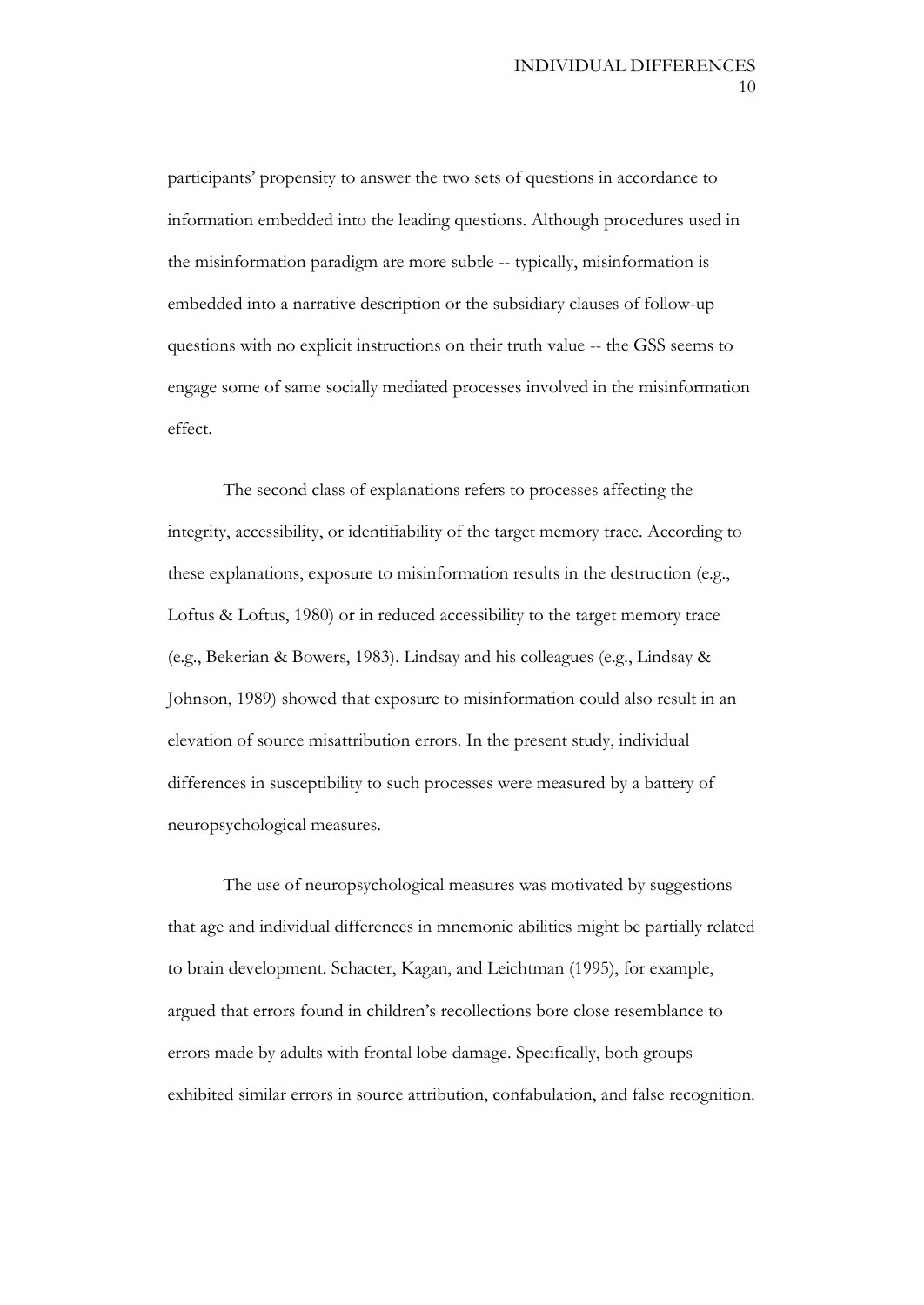They argued that this similarity suggested a link between mnemonic errors made by children and immature frontal functions.

In the last few years, a number of developmental studies have examined the relationship between one particular type of mnemonic error -- source misattribution -- and performance on a variety of neuropsychological tests. Using 10 to 14 year olds, Rybash and Colilla (1994) found performance on the Wisconsin Card Sorting Test (WCST, Heaton, 1981) predicted source memory errors. Similarly, Ruffman, Rustin, Garnham, and Parkin (2001) found performance on a Stroop test to be related to both false alarms -- and source memory. Further evidence, though based on a different population, came from Henkel, Johnson, and De Leonardis (1998). They examined older adults' abilities to remember source memory and found misattribution errors to be predicted by a battery of tests commonly used to measure frontal and medial temporal functions.

From a developmental perspective, evidence from both neuropsychology and neuroscience shows that the functional efficiency of the frontal lobes does not reach adult levels until the mid-adolescent years. Levin et al. (1991; see also Chelune & Baer, 1986; Rosselli & Ardila, 1993), for example, found significant improvement from childhood to adolescence on a number of tasks commonly used to measure frontal lobes functioning, e.g., Tower of London and Twenty Questions. Findings from functional magnetic resonance imaging studies are consistent with this finding. During performance of cognitive inhibition tasks, 8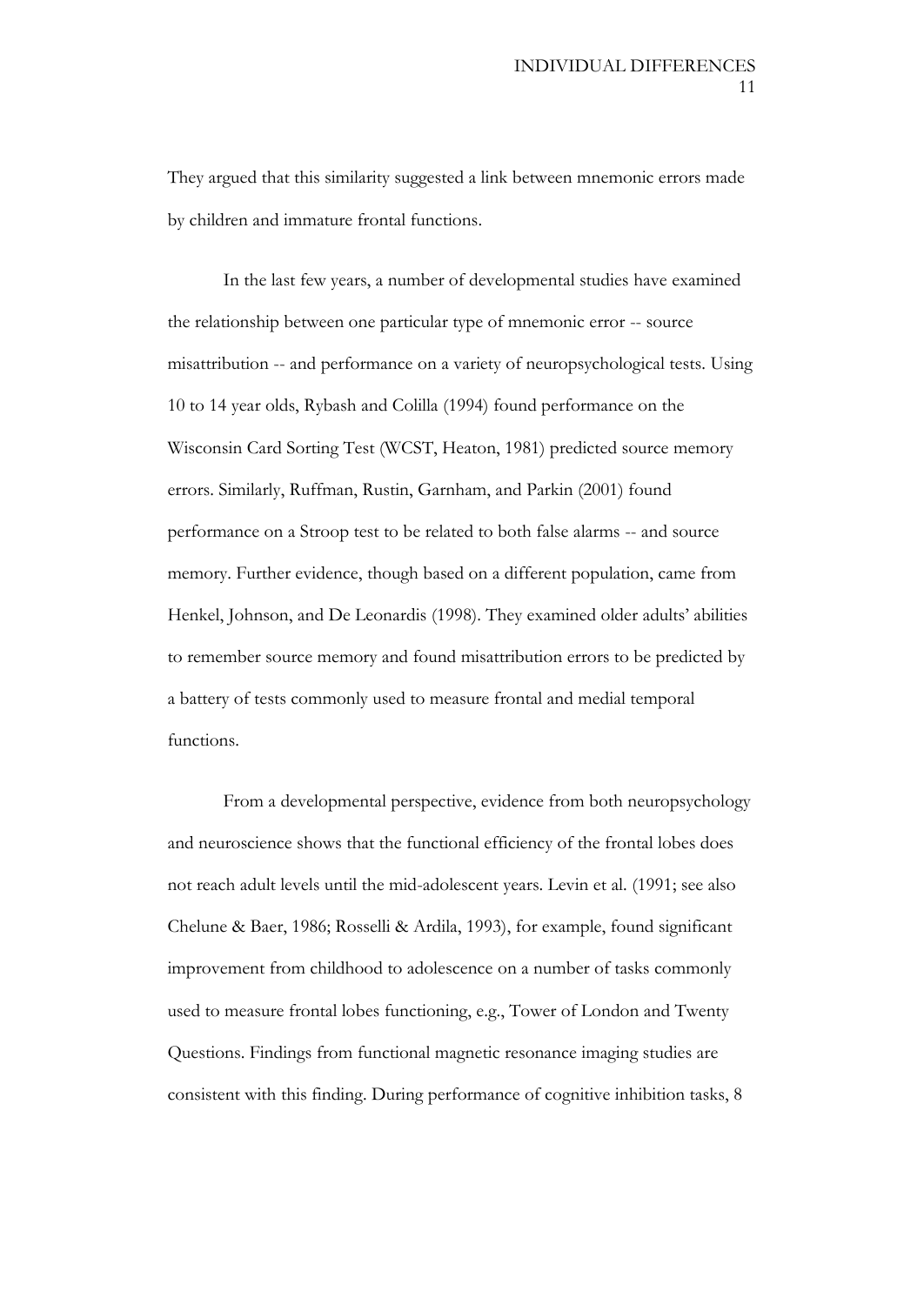year olds -- compared to adults -- were found to exhibit both different areas of cortical activation (Bunge, Dudukovic, Thomason, Vaidya, & Gabrieli, 2002) and different levels of prefrontal activation (Tamm, Menon, & Reiss, 2002). In sum, these findings suggest that children's frontal system is relatively inefficient.

One possible implication of these findings is that brain maturity is at least partially responsible for age related differences in source memory and inhibitory control. Because exposure to misinformation is known to increase misattribution errors, by extension, it is likely that brain maturity is also related to susceptibility to the misinformation effect.

In the present study, the contributions of both frontal and medial temporal functions were examined. Although the literature has focused largely on frontal contributions, findings from functional imaging studies show that both frontal and medial temporal lobes are important for mnemonic functions. In a recent review, multiple sites within the frontal and medial temporal lobes were found to activate during semantic memory retrieval, episodic memory encoding, and episodic memory retrieval (Cabeza & Nyberg, 2000). Buckner (1999) argued that the two areas work interdependently in memory formation; the medial temporal area is responsible for the binding of information from multiple cortical areas, and the prefrontal area is necessary for higher level representation that results in the formation of explicit memory (cf. Squire & Knowlton, 1999).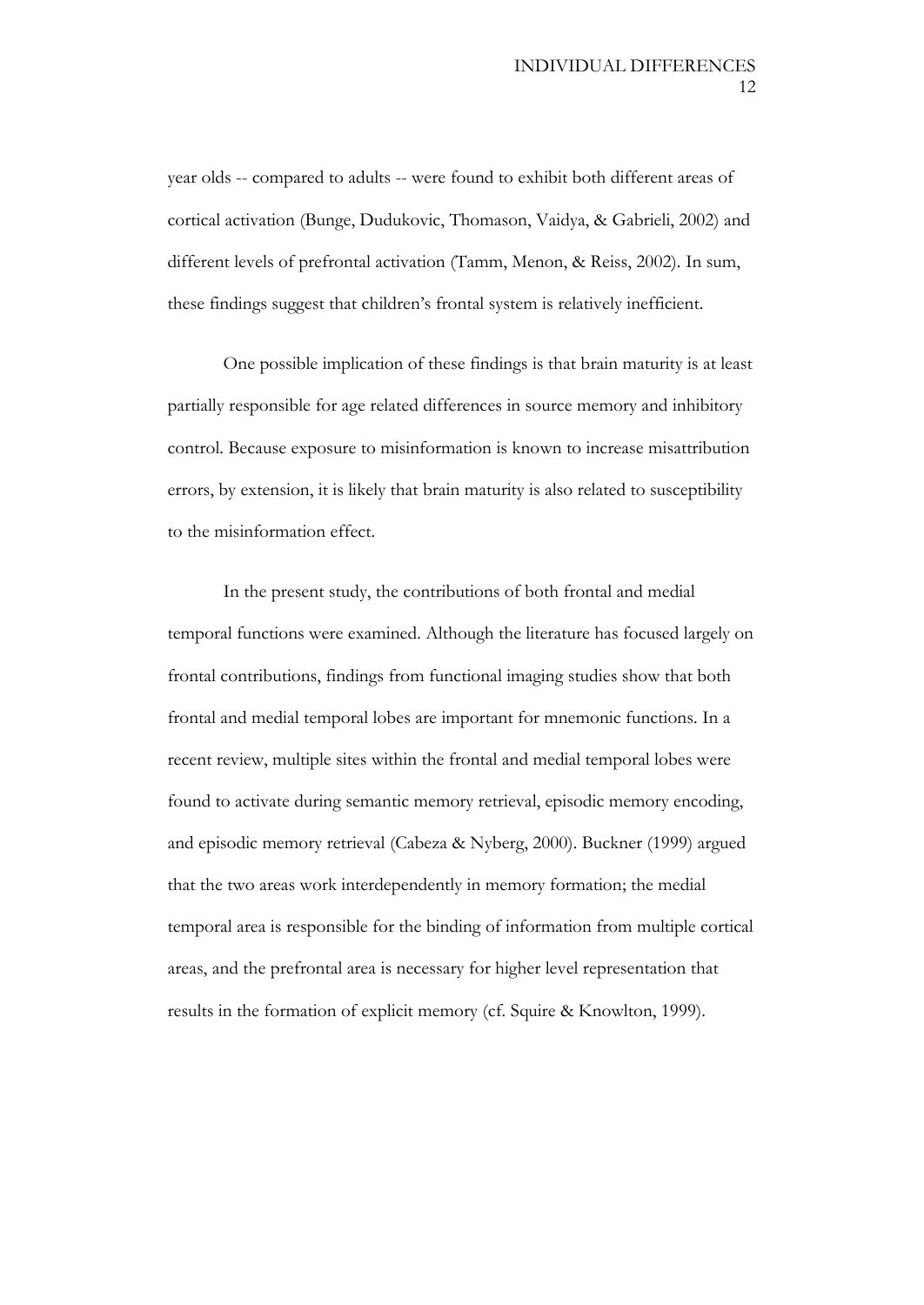#### Method

#### *Participants and Design*

The parents of 87 children and adolescents consented to their participation in the study. All participants were recruited from schools located in middle-class suburbs in the Gold Coast, Queensland, Australia. Because of school activities and unexpected absences, a number of participants -- 6 children and 16 adolescents – could not complete the whole battery of tests. The final sample contained 35 children (13 males, 22 females) with an average age of 8.5 years (range  $= 7.9$  to 9.3 years,  $SD = .32$ ), and 30 adolescents (16 males, 14 females) with an average age of 16.3 years (range  $= 15.2$  to 17.8 years,  $SD = .67$ ). Of these, 61 were Caucasians and 4 were East Asians.

A three stage misinformation paradigm was used. The type of postevent information administered to participants was manipulated on a within subject basis. All participants saw the slides followed by two types of questions: misleading and control questions that did not refer to the critical events. This was followed by recognition and source memory tests. All participants were also given a battery of neuropsychological and social cognitive tests.

#### *Misinformation Stimuli*

*Slides.* Eighty-four slides were used to depict a home burglary. Previous studies suggest that the misinformation effect is maximised when recognition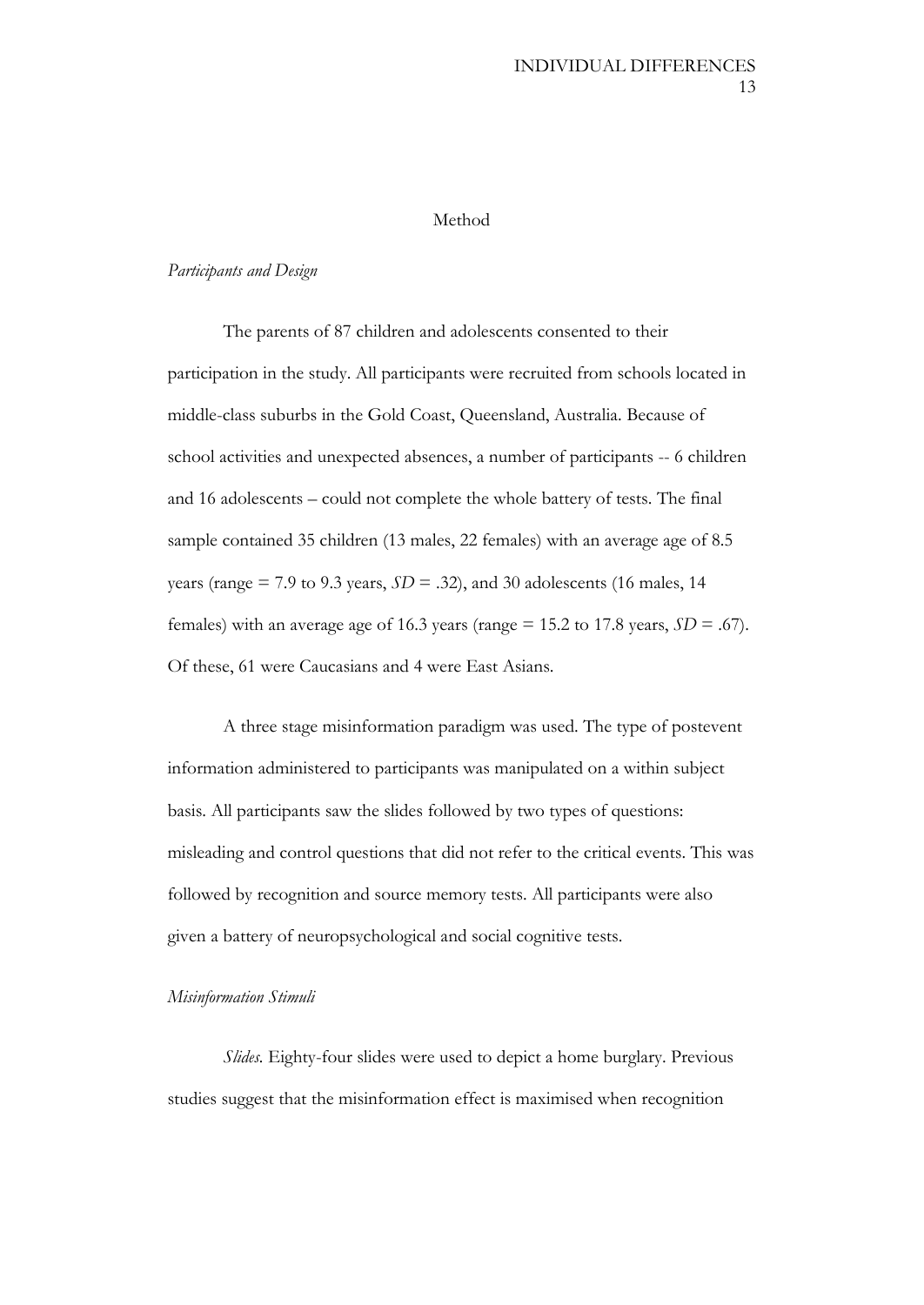accuracy for control items is at around 82% (Payne et al., 1994). In a pilot study conducted with 25 participants (approximately the same number of children and young adults), 14 of the 84 slides were found to be recalled by 65 to 85% of all participants. Of the 14 slides that were not sequentially contiguous, 10 were selected and designated as critical. Of the 10 critical slides, 5 were designated control and 5 were designated targeted. Information depicted in the targeted slides was subsequently followed by misinformation. Designation of control versus targeted was counterbalanced across participants.

Insert Table 1 about here

-----------------------------------------------

-----------------------------------------------

To control for the possibility that some exemplars were more easily remembered than others, two versions of each critical slide were prepared. Each version contained one of two exemplars from the same category. For example, a critical slide that depicted a video game console was filmed with either a Sony Playstation or a Nintendo. Each version was counterbalanced across participants. Exemplars used in the two versions are listed in Table 1. Together with the two versions of slides that counterbalanced for targeted versus control assignment, four slide series were prepared. For example, participants saw a key hidden under either a green or a black flowerpot. The flowerpot was designated as either a control or a targeted item.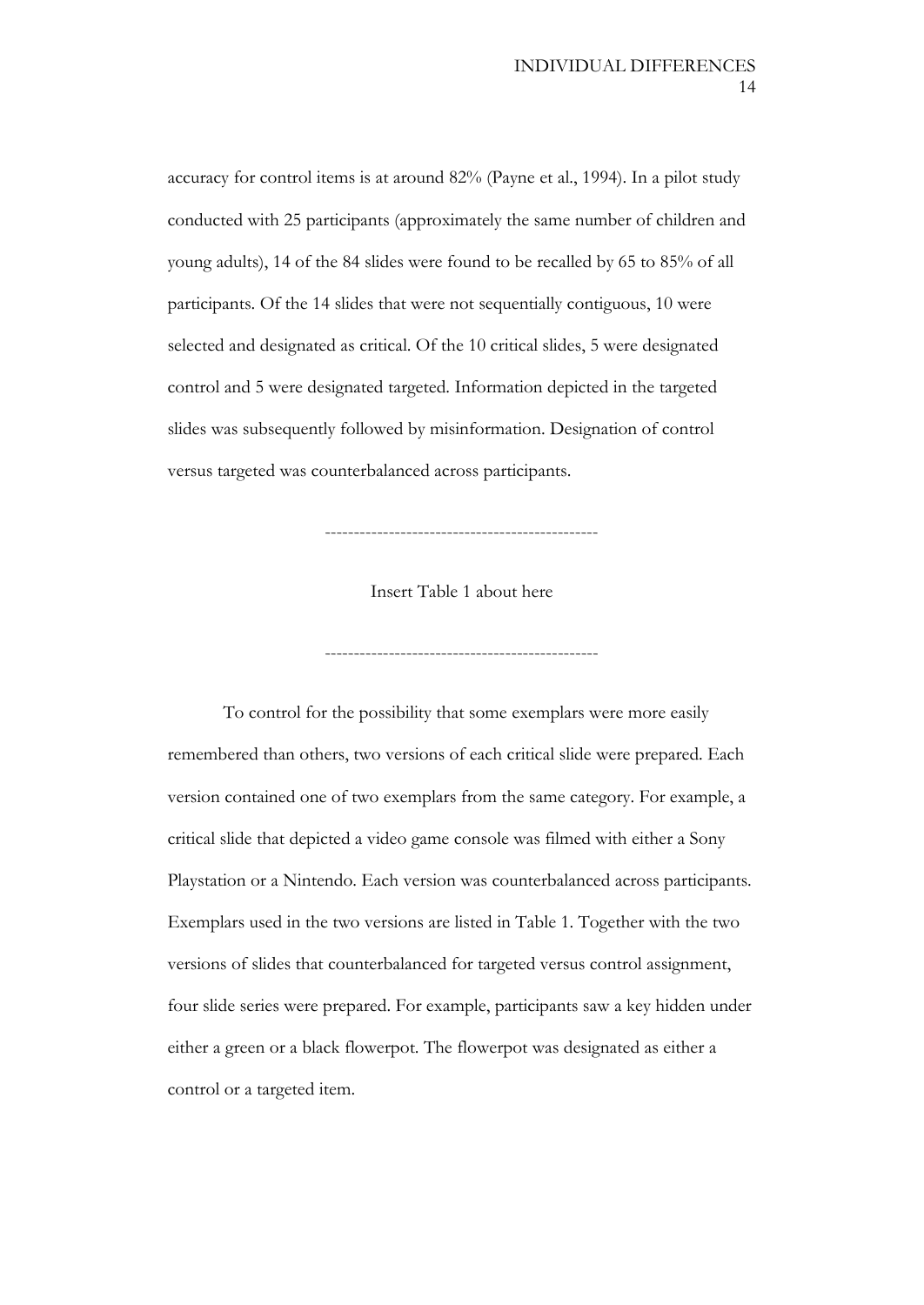*Postevent information.* Misinformation was introduced using misleading questions. Similar to the procedure used in Loftus, Miller, and Burns (1978), misinformation was incorporated into subsidiary clauses of questions directed at non-critical components of the target slides. Placement in a subsidiary clause discouraged participants from questioning the veracity of the misinformation. There were 16 questions. Of these, 10 pertained to the critical slides. 5 of these contained "contradictory" misinformation, the remainder contained neither consistent nor inconsistent information. One example of a misleading question is "The burglar used the key he found underneath the black flower pot to open the door. Which hand did he open the door with? Left hand or right hand". This question was administered to participants who had flowerpot assigned as a critical item to be targeted by misinformation. For those who had flowerpot assigned as a critical but control item, the question read "The burglar used the key he found to open the door. Which hand did he open the door with? Left hand or right hand".

The 6 remaining questions administered during the second stage of the misinformation procedure were distractors. Similar to Zaragoza and Lane (1994), 3 of these contained information not present in the original slides. For example, participants were asked, "At the bottom of the stairs, there was a basketball next to a pair of blue boxing gloves. Was there also a rugby ball?" In fact, there were no rugby balls in the slides. "Complementary" misinformation was included to improve the face validity of both the postevent questions and the source memory questions administered at the end of the misinformation procedure. As they were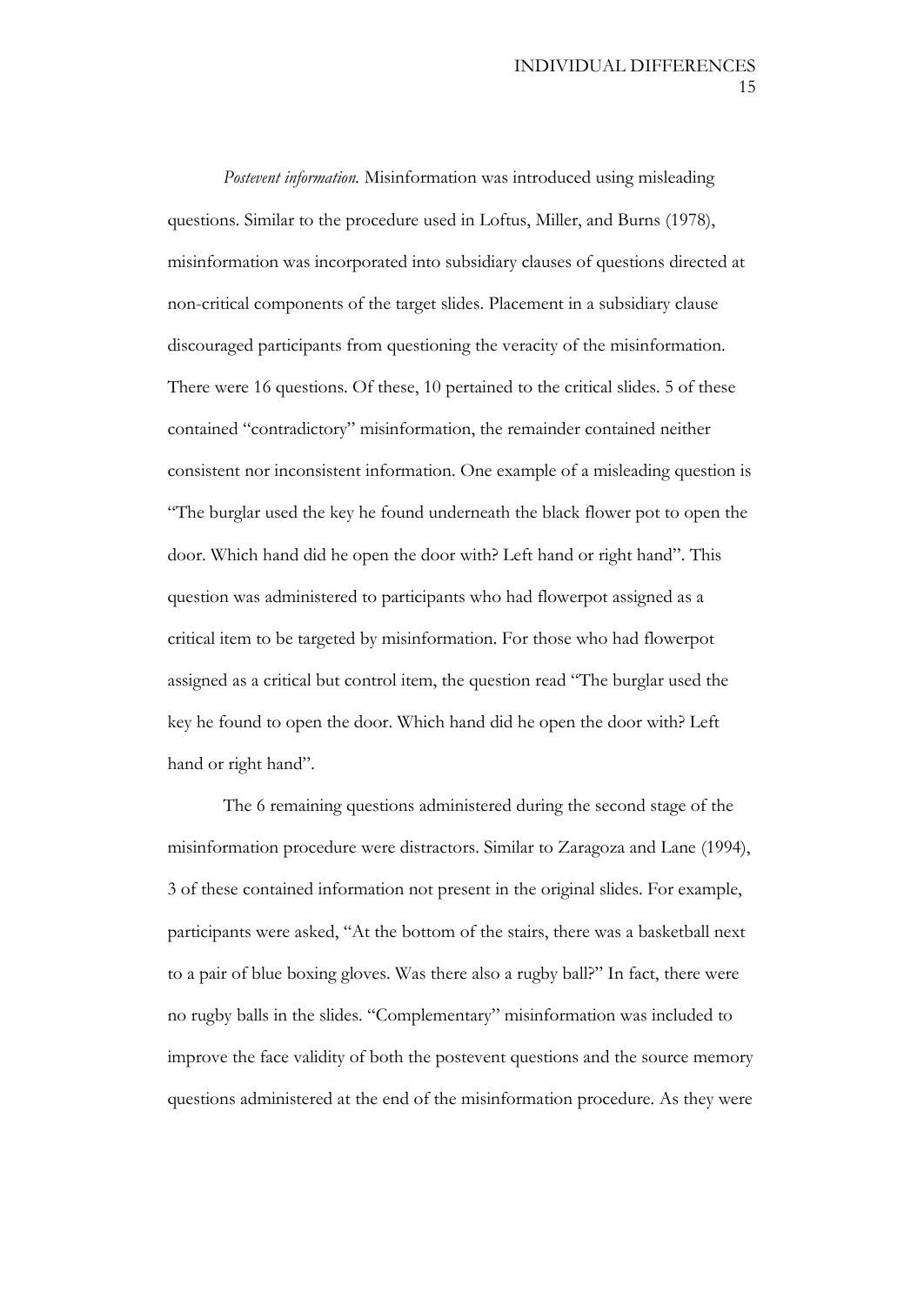not the focus of this study, responses to these items were excluded from the data analyses.

Four versions of misleading questions were produced. The versions varied in a similar fashion to the slides: in terms of items that were subjected to misinformation, and in terms of the exemplars used. Altogether, there were 8 slides-postevent combinations.

*Susceptibility to the misinformation effect.* The extent to which participants were affected by exposure to misinformation was measured by their performances on a standard recognition test and a source memory test. The recognition test was modelled after the standard test used in Loftus, Miller, and Burns (1978). This was used in preference to the modified test (McCloskey & Zaragoza, 1985) because it allowed for the operation of socially mediated processes. The test contained 14 questions that referred to the slides. Five of these questions referred to information targeted by misinformation. Another five referred to control information. The remainders were distractors. For each question, participants were asked to select, from two alternatives provided (slides and postevent), the one depicted in the slides. All participants were given the same response alternatives.

The source memory test contained 30 questions. For each question, participants were asked to identify the source of a particular piece of information. Instructions for this test were adopted from Zaragoza and Lane (1994). Participants were told each question referred to information that originated from one of four sources: the slides, the postevent questions, both the slides and the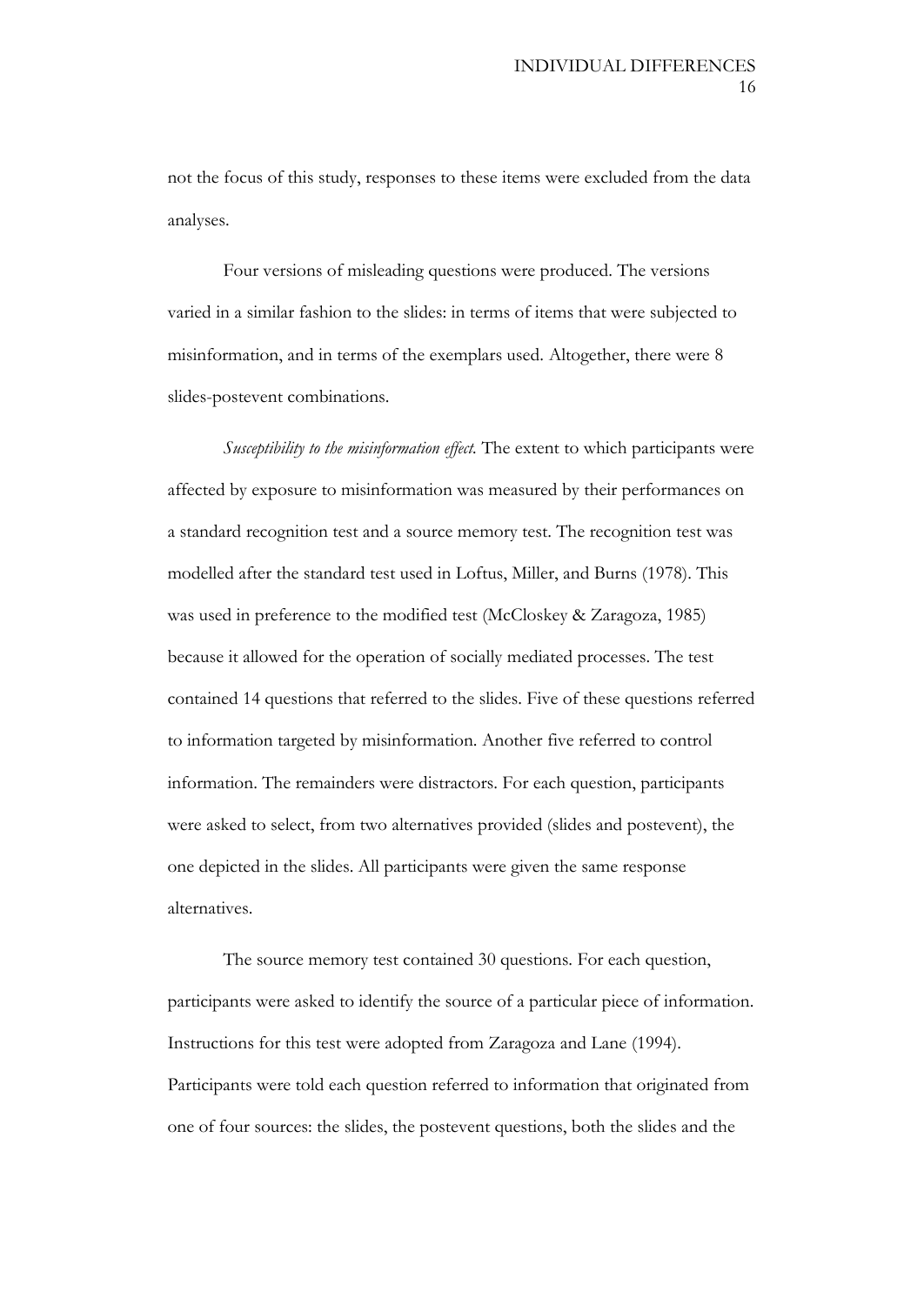questions, or neither. To avoid leading participants into assuming that there were equal number of stimuli from each source category, the number of questions per category was varied. Of the 30 questions, 5 were targeted items from the slides, 5 were control items from the slides, 5 were misleading information introduced in the postevent questions, 3 were complementary information introduced in the postevent questions, 5 referred to information presented in both the slides and questions and 7 were novel items.

#### *Instruments*

*Neuropsychological measures.* Tests used in this study were selected from a larger battery that had been found to predict source memory performance in Henkel et al. (1998). Similar to that study, the WCST (Heaton, 1993) and the backward digit span test (BDS) from the Children's Memory Scale (Cohen, 1997) were used to assess frontal lobe functions. The long delayed cued recall score from the California Verbal Learning Test (CVLT, Delis, Kramer, Kaplan, & Ober, 1994) and the verbal paired associates (VPA) task from the Children's Memory Scale were used to assess medial temporal function.

Whether tasks used in this study should be classified using cortical labels - - frontal and medial temporal -- or working memory labels -- e.g., executive function and storage -- is controversial. As Anderson (2001) pointed out, in the context of neuropsychological assessment, the two sets of labels have been used interchangeably. In this study, we followed the classification used in two previous studies (Glisky, Polster, & Routhieaux, 1995; Henkel et al., 1998) on which the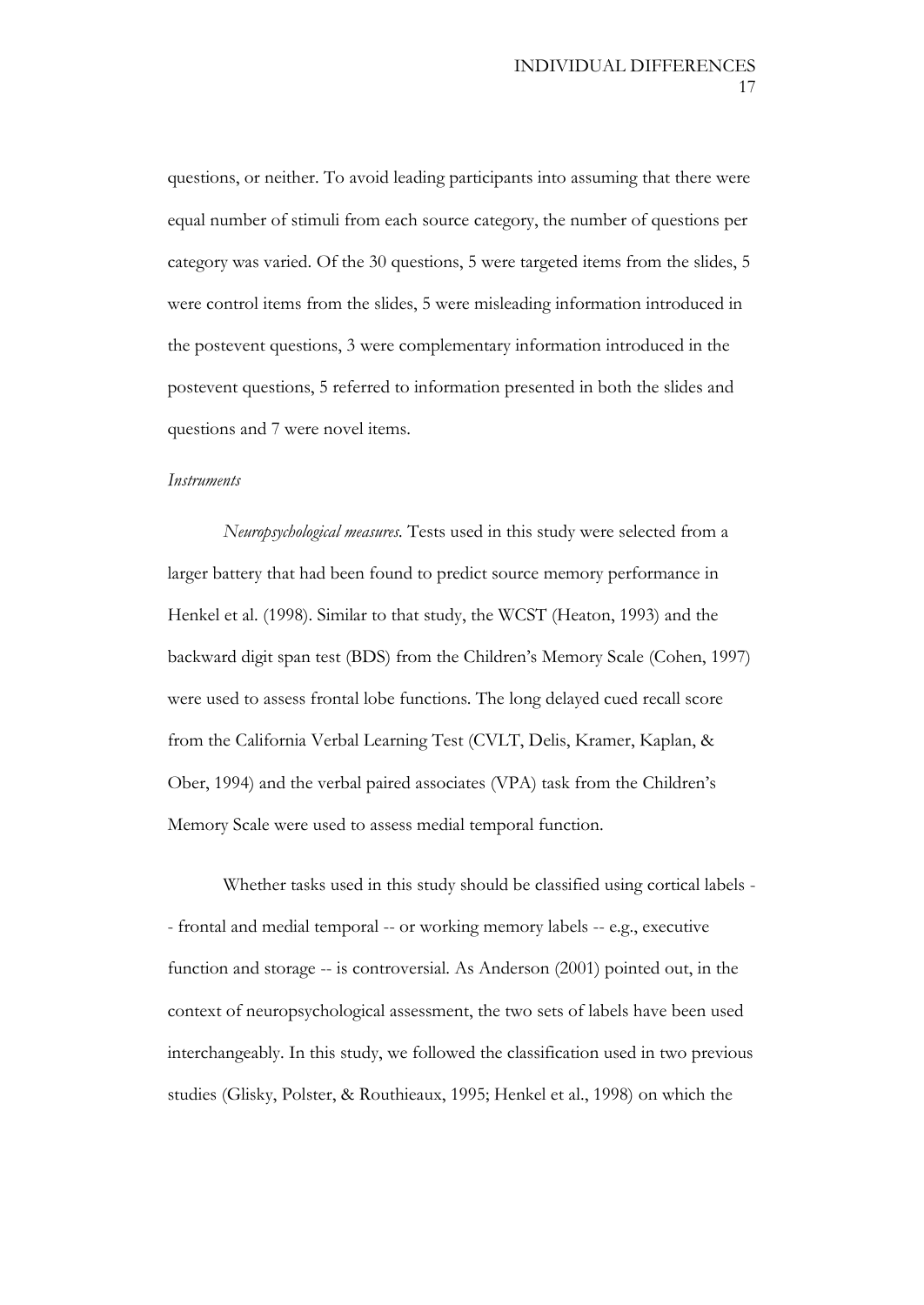present selection of tests was based. In both studies, factor analysis showed that the tests loaded on two analytic factors. One further point regarding the various tests is that they are not pure measures of frontal or medial temporal functions. Performance of these tasks is likely to draw on wider cortical areas. However, findings from functional neural imaging studies have shown that both the WCST and the BDS tasks preferentially activate various areas in the frontal cortex (e.g., Fletcher & Henson, 2001; Konishi et al., 1999; Monchi, Petrides, Petre, Worsley, & Dagher, 2001; Tsukiura et al., 2001). Regarding the CVLT and VPA, the data are more ambiguous with findings from lesion and imaging studies suggesting the involvement of both medial temporal and frontal structures (e.g., Baldo, Delis, Kramer, & Shimamura, 2002; Johnson, Saykin, Flashman, McAllister, & Sparling, 2001).

The computerised version of the WCST was used. It contained 4 stimulus cards and 128 response cards. Each card varied in form (crosses, circles, triangles, or stars), colour (red, blue, yellow, or green), and number of figures (one, two, three, or four). Participants were asked to match each response card with one of four stimulus cards. Minimal instructions were given on the basis upon which matching was to be performed. The underlying matching rule changed, without notice, after a number of successful matches were made. In contrast to the "categories completed" measure used by Henkel et al. (1998), percentage perseverative error was used to give a more fine graded measure of frontal functions. Perseverative errors measure children's propensity to respond in accordance to a sorting strategy that was previously correct. It gives an indication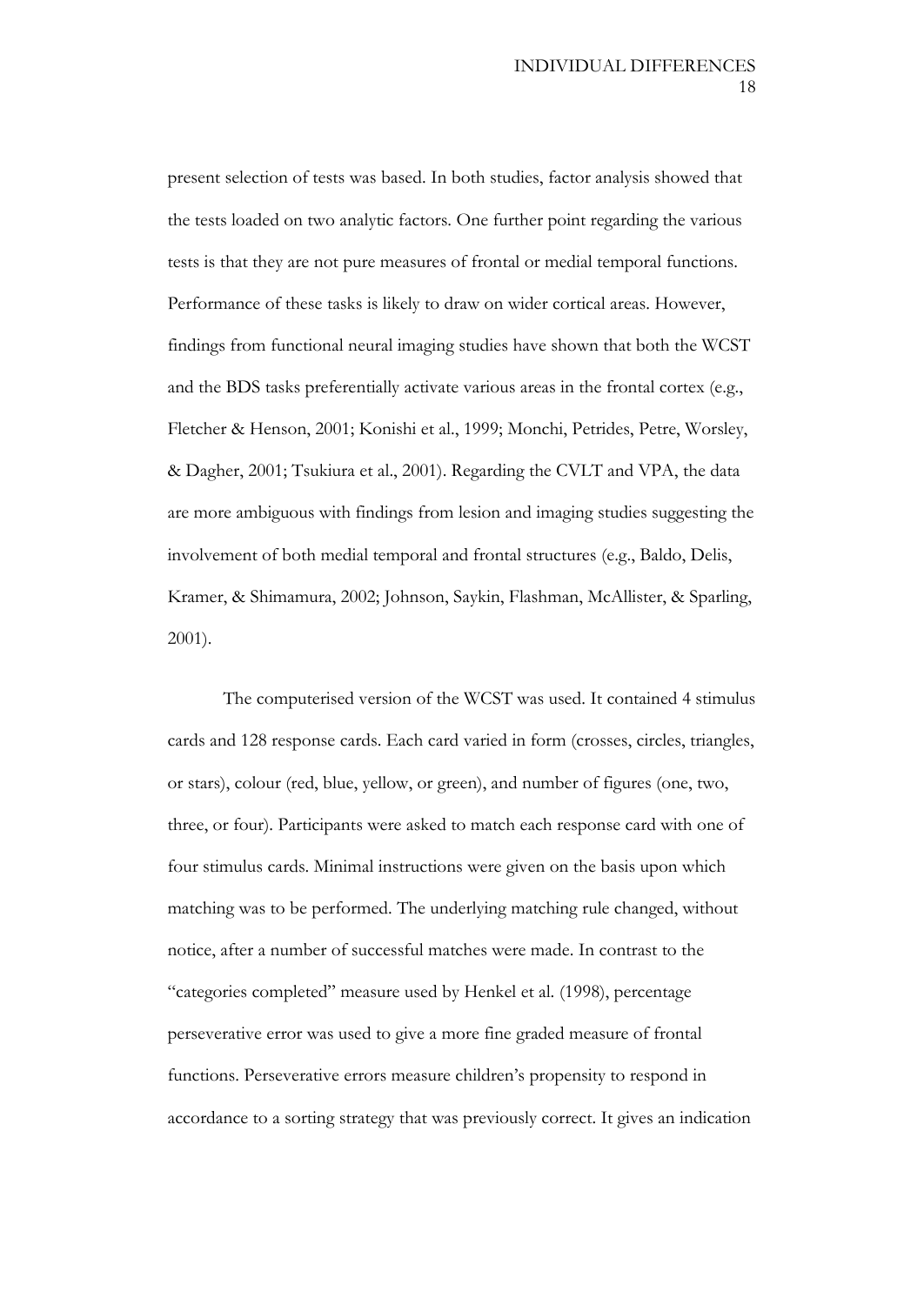of mental flexibility. In contrast to categories completed, which has a range of 6, percentage perseverative error is computed based on a maximum range of 127.

For the BDS, participants were asked to remember lists of numbers in reverse order. Immediately after presentation of each list, they were asked to recall the list in reverse. The number of items contained in each list increased across trials, from 2 to 7. Two lists of each length were used. Any errors resulted in a zero score on that list. In the data analysis, a total accuracy score was used.

In the CVLT, participants were asked to remember two different lists of 15 everyday objects. The objects were exemplars from three semantic categories. In the first stage, participants were administered five study-test trials on the first list followed by one study-test trial on the second list. The second stage consisted of long delayed retrieval tests. These were administered 20 minutes after the termination of the first stage. In the long delayed cued recall test, the three semantic categories were given as retrieval cues and participants were asked to remember studied exemplars from each of the three categories.

In the VPA, participants were read eight meaningless stimulus-response word associates. This was followed by an immediate recall test in which participants were given the stimulus terms and were asked to remember the response terms. Participants had up to six opportunities to reach a criterion of one errorless recall. Feedback on accuracy was given after each response. The VPA score was based on participants' total accuracy on all eight word associates across the first three trials.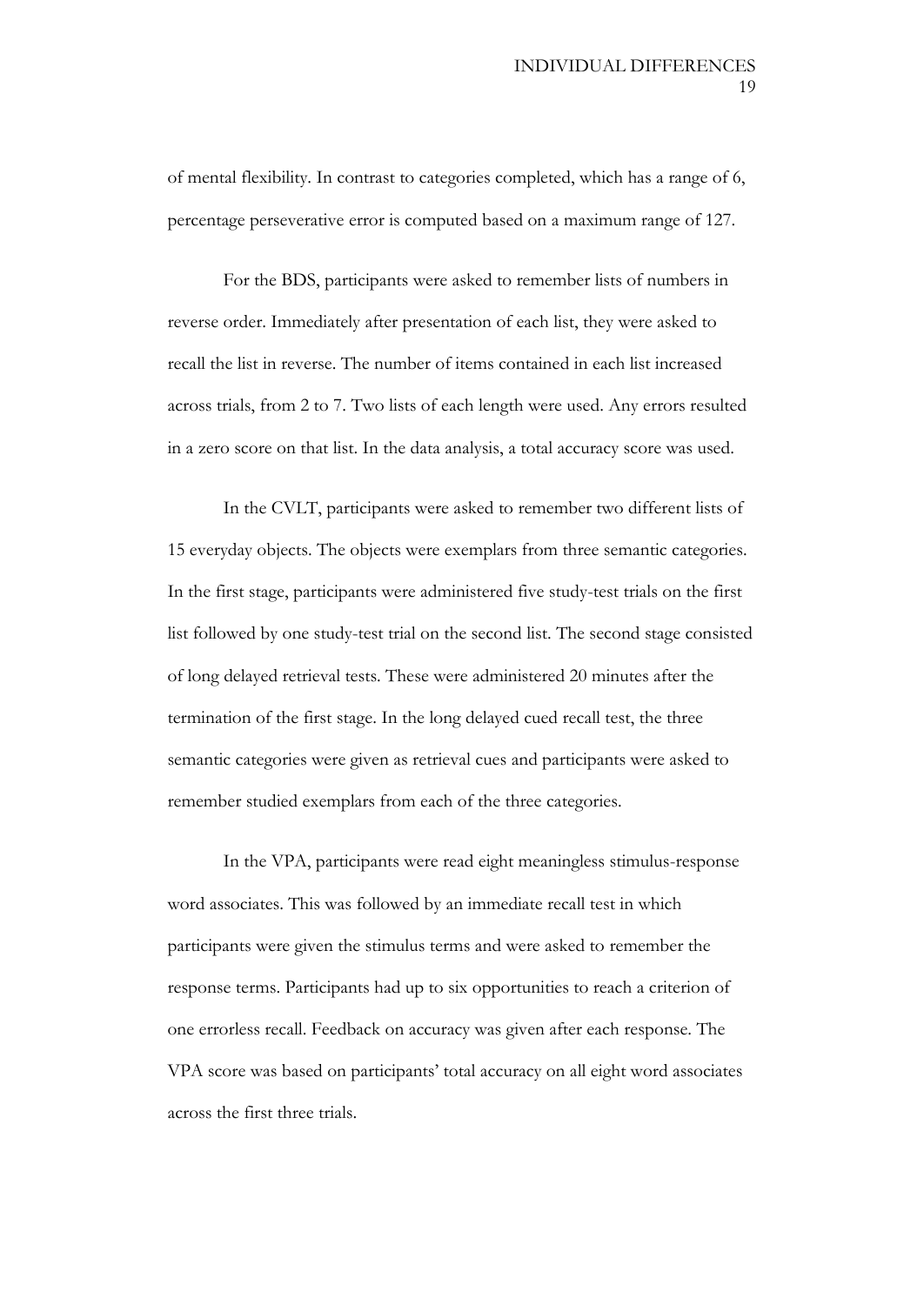*Social cognitive measures.* The Children's Social Desirability Scale (CSDS, Crandall et al., 1965) was used to measure the extent to which individual differences in social desirability contributed to differences in susceptibility to the misinformation effect. The scale was a paper and pencil test in which participants were asked to give true-or-false answers to 48 self-referenced propositions. One sample question was "Sometimes I do things I've been told not to do". On the CSDS, higher scores denote heightened social desirability.

A parallel form of the Gudjonsson Suggestibility Scale (for details, see Gudjonsson, 1987a) was used to measure participants' propensity to yield to social pressure and to accept information contained in leading questions. In this test, participants were read a short story followed by a set of 20 questions on what they had read; 15 of these questions were suggestive. Regardless of accuracy, participants were told they performed poorly and had to answer the questions again. Participants' responses to the first and second sets of suggestive questions provided a "yield" index: a measure of their propensity to agree with misleading information. The number of changes in responses between the two sets of questions provided a "shift" index.

#### *Procedure*

All neuropsychological tests were administered individually as per standardised procedures. Apart from the WCST, which was administered using a computer, all other tests were administered manually. The CSDS was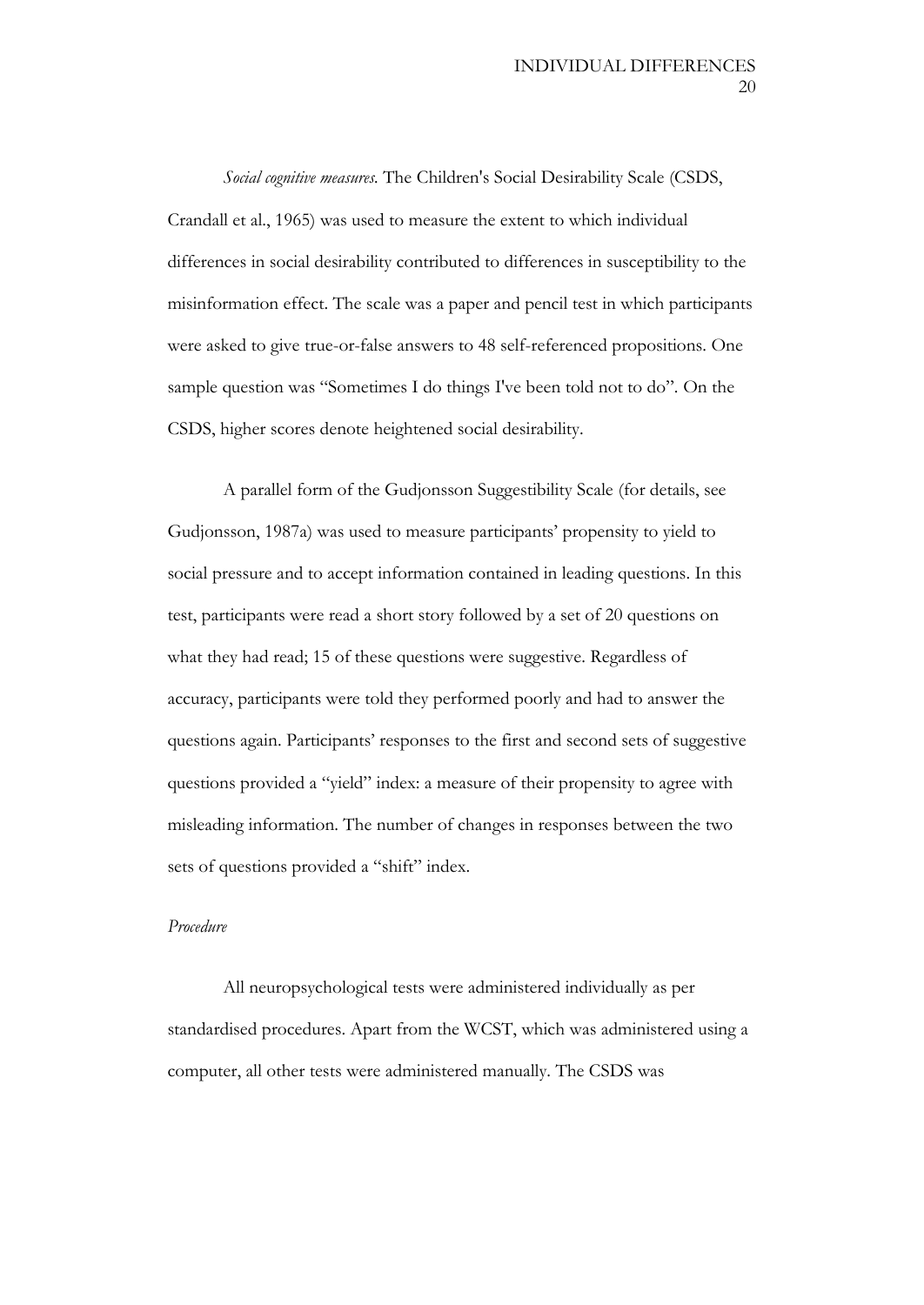administered to children in small groups of two or three. For the children, each question was read aloud and further explanations were provided when needed.

All tests were administered over two separate days. On the first day, participants were administered the WCST, BDS, VPA, and the slides from the misinformation procedure. The target slides were shown to small groups of participants (from one to five) using a computer screen with a 35cm viewable area. The slides were displayed in either portrait or landscape mode and were 20cm by 13cm in size. Participants were situated no more than 120 cm away from the screen. Each slide was shown for four seconds. Participants were told the experimenters were interested in people's memory of events. They were asked to watch the slides carefully and were told questions would be asked about the slides the following day. The whole slide show lasted five and a half minutes.

Approximately 24 hours later, participants were administered the postevent questions. Each participant was interviewed in small groups of two to three. Participants were asked to think about what they saw the previous day and to answer all questions. For the children, the experimenter assisted by reading the questions. This was followed by a 10 minute distracter task. For the children, the task was a game that did not have an overt memory component. The adolescents were asked to read and rate some comics. The retrieval tests were conducted immediately after the distracter task. Participants were asked to complete a standard recognition test and a source memory test. For all participants, the standard recognition test was administered prior to the source memory test. This was followed by the CVLT, CSDS, and the GSS. To minimise fatigue, children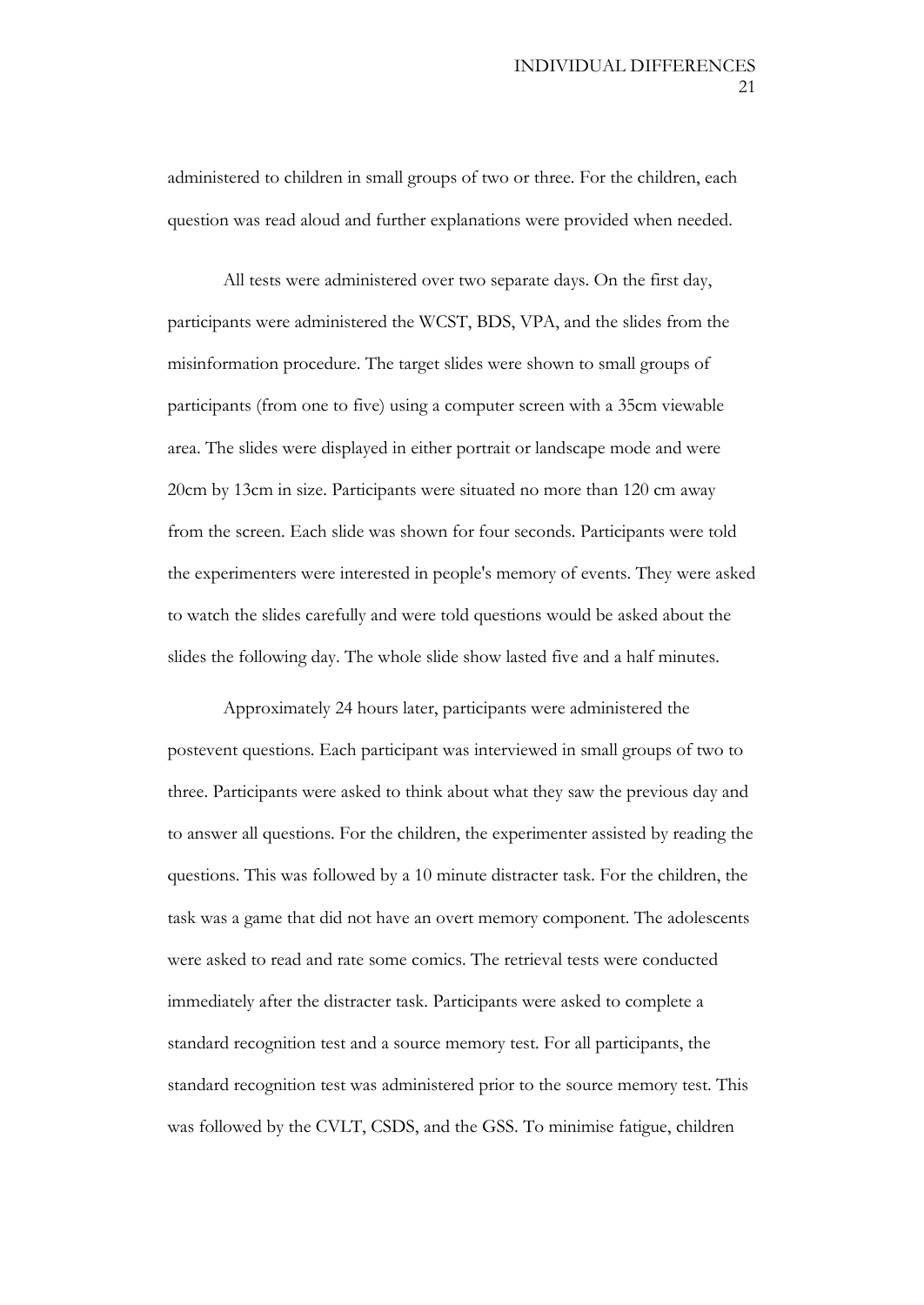were given more rest in between tests. Because of unexpected school activities, a small number of participants had to leave prior to the end of the testing sessions. These participants were asked to finish the test they were taking and to come back on a subsequent day to finish the rest.

#### Results

#### *Scoring*

Two types of data were derived from the misinformation procedure: recognition and source memory. The recognition data were generated from five questions referring to control items and five questions referring to information targeted by misinformation. A response was accurate if participants selected information presented in the slides. For the regression analyses, a recognition misinformation effect score was obtained by subtracting the accuracy score for misleading items from that of control items.

The source memory data were generated from responses to five control items that had not been presented in the experiment and five "misleading" items that were presented in the postevent questions. Total misattributions were used. A misattribution was defined as assigning a misleading or control stimuli as having originated from either (a) the slides or (b) both the slides and the postevent questions. For the regression analyses, a source memory misinformation effect score was computed by subtracting the number of misattributed control stimuli from the number of misattributed misleading items.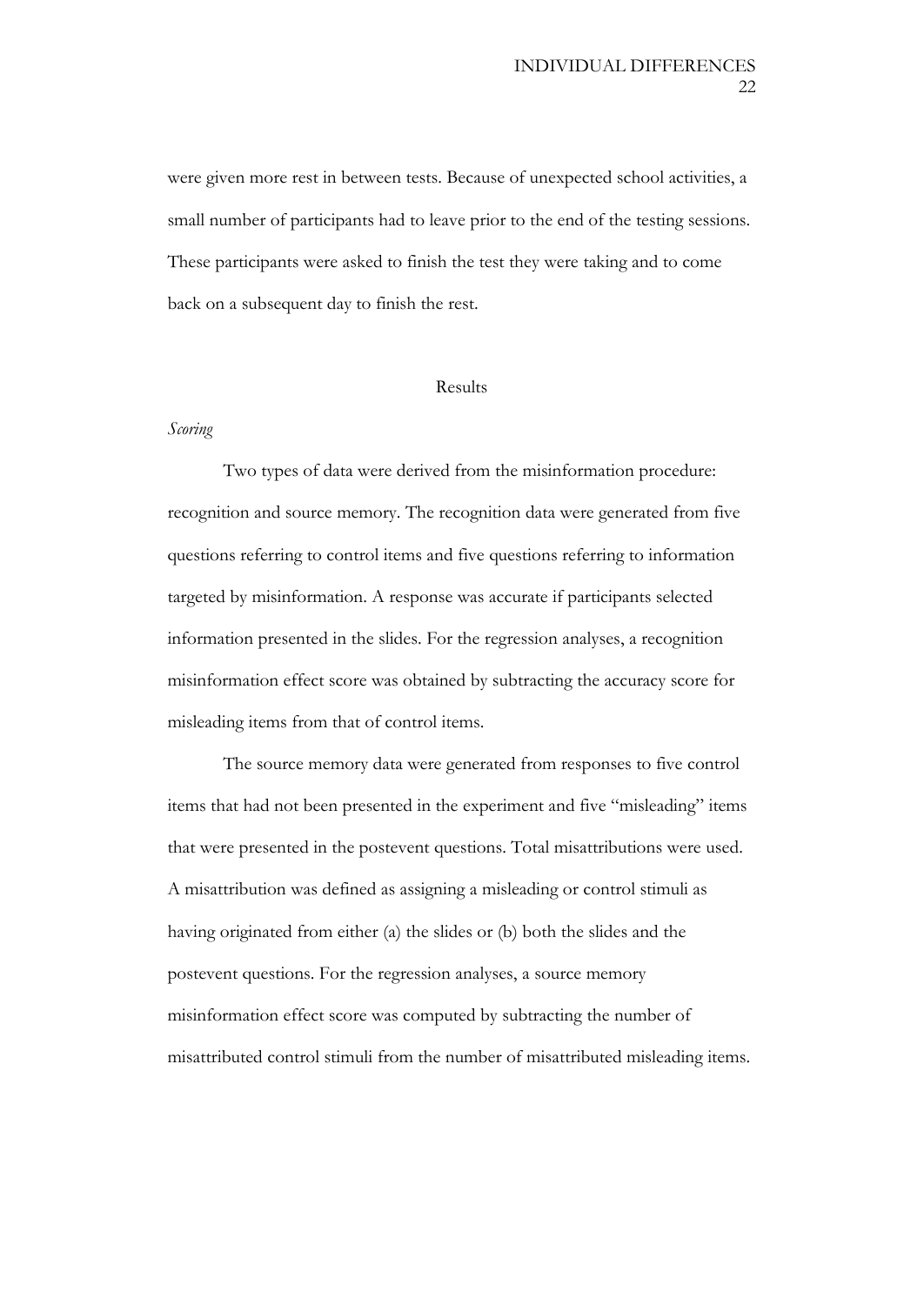#### *Preliminary analyses*

Tests for outliers on the predictor variables showed that two participants had WCST scores that were more than three standard deviations above the mean. To attenuate their effect on the distribution while preserving their values as extreme scores, the raw data points were set to three standard deviations above the mean. Tests for normality showed that the WCST score exhibited a strong positive skew. Both the CVLT and the GSS shift scores exhibited skews that were more moderate. To reduce skewness, the WCST and the GSS shift scores were transformed using a logarithmic and a square root transformation respectively. Transformation on the CVLT score resulted in a poorer distribution; the variable was left unchanged.

Because of technical difficulties and unexpected absences from school, there were differences in the frequency with which various slides-postevent questions combinations were used. Analyses conducted on the effects of slide and postevent versions showed that some versions were associated with a stronger recognition based misinformation effect,  $F(3, 61) = 2.82$ ,  $p = .05$ ,  $p^2 =$ .12, and  $F(3, 61) = 2.98$ ,  $p = .04$ ,  $p^2 = .13$  respectively. Versions did not have a reliable effect on the source memory based data. To account for these effects, both slide and narrative versions were included as control variables in all analyses involving recognition data. All inferential tests were evaluated at an  $\alpha$  level of .05.

*Tests for misinformation and age related effects.* Both the recognition accuracy and misattribution scores revealed reliable misinformation effects. One way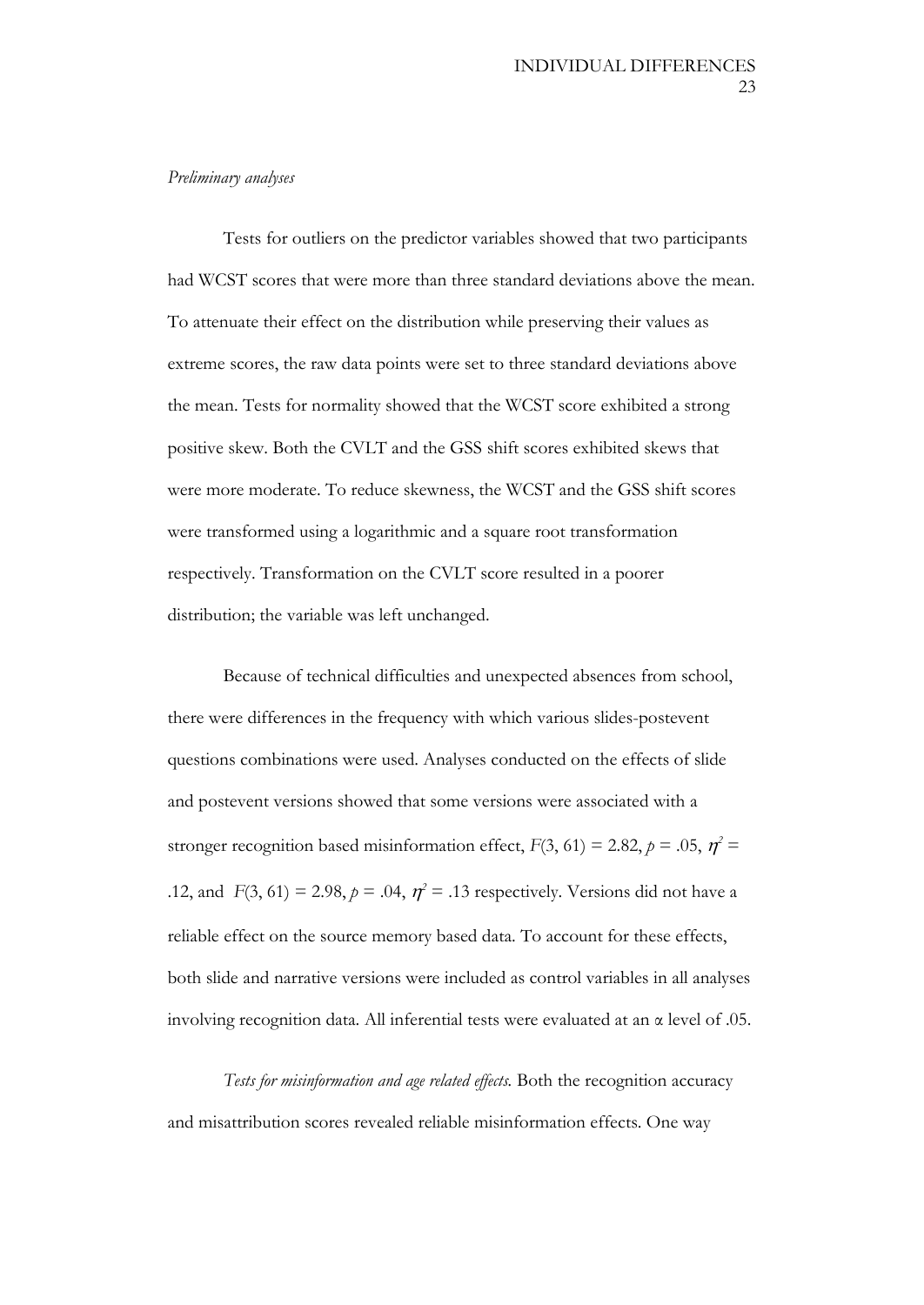repeated measures analysis of variance showed that items targeted by misinformation were less likely to be recognised accurately  $(M = 2.3, SD = 1.1)$ than were control items ( $M = 2.8$ ,  $SD = 1.1$ ),  $F(1, 58) = 11.89$ ,  $p < .01$ ,  $\eta^2 = .17$ . Similarly, misinformation was more likely to be misattributed as being part of the slides ( $M = 2.9$ ,  $SD = 1.3$ ) than were novel items, ( $M = 2.3$ ,  $SD = 1.3$ ),  $F(1, 64) =$ 9.09,  $p < .01$ ,  $\eta^2 = .12$ .

To examine age related effects, accuracy scores from the recognition test and misattribution scores from the source memory test were analysed using 2 (item type: targeted vs. control) X 2 (age: children v adolescents) mixed model analyses of variance. The recognition data revealed no age related effects. The misattribution data showed a small but reliable age effect,  $F(1, 63) = 4.17$ ,  $p =$ .05,  $\eta^2$  = .06. The adolescents were less likely to commit misattribution errors (*M*  $= 2.4$ ,  $SD = .99$ ) than were the children,  $(M = 2.9, SD = .94)$ . Notably, the interaction involving item type and age did not attain significance. Thus, both the recognition and source memory data revealed no age related differences in susceptibility to the misinformation effect.

All the neuropsychological and social cognitive measures revealed age related differences,  $F(1, 63) > 10.44$ ,  $ps < 0.01$ ,  $\eta^2 > 0.14$ . As expected, children obtained poorer scores than did the adolescents on all neuropsychological measures. They committed more perseverative errors and demonstrated smaller spans on the other measures. On the social cognitive measures, children obtained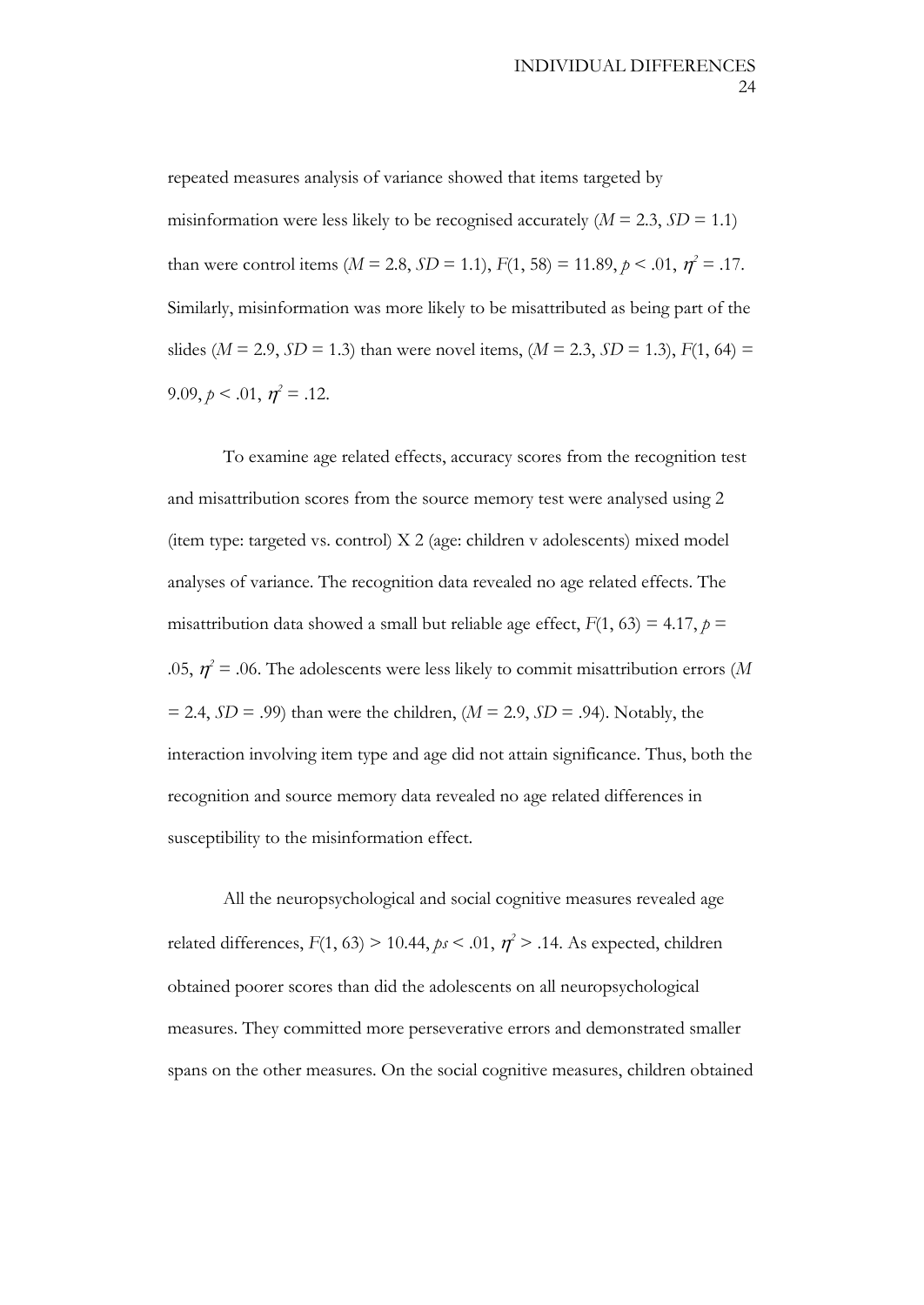higher social desirability scores and were more likely to acquiesce than were the adolescents. Means and standard deviations can be found in Table 2.

---------------------------------

Insert Table 2 about here

---------------------------------

*Relationship between susceptibility to misinformation, neuropsychological and social cognitive performances*

*Correlational findings.* Pearson correlations showed that the recognition based misinformation score was not correlated reliably to any of the neuropsychological or social cognitive measures. The source memory based score was correlated reliably with performance on the VPA  $(r = .26)$ . Participants with better associative memories were more susceptible to the misinformation effect. Intercorrelations between the various scores can be found in Table 3.

---------------------------------

Insert Table 3 about here

---------------------------------

The recognition and source memory based measures were positively correlated. Participants whose recognition accuracy was more severely affected by exposure to misinformation were also more likely to be similarly affected in terms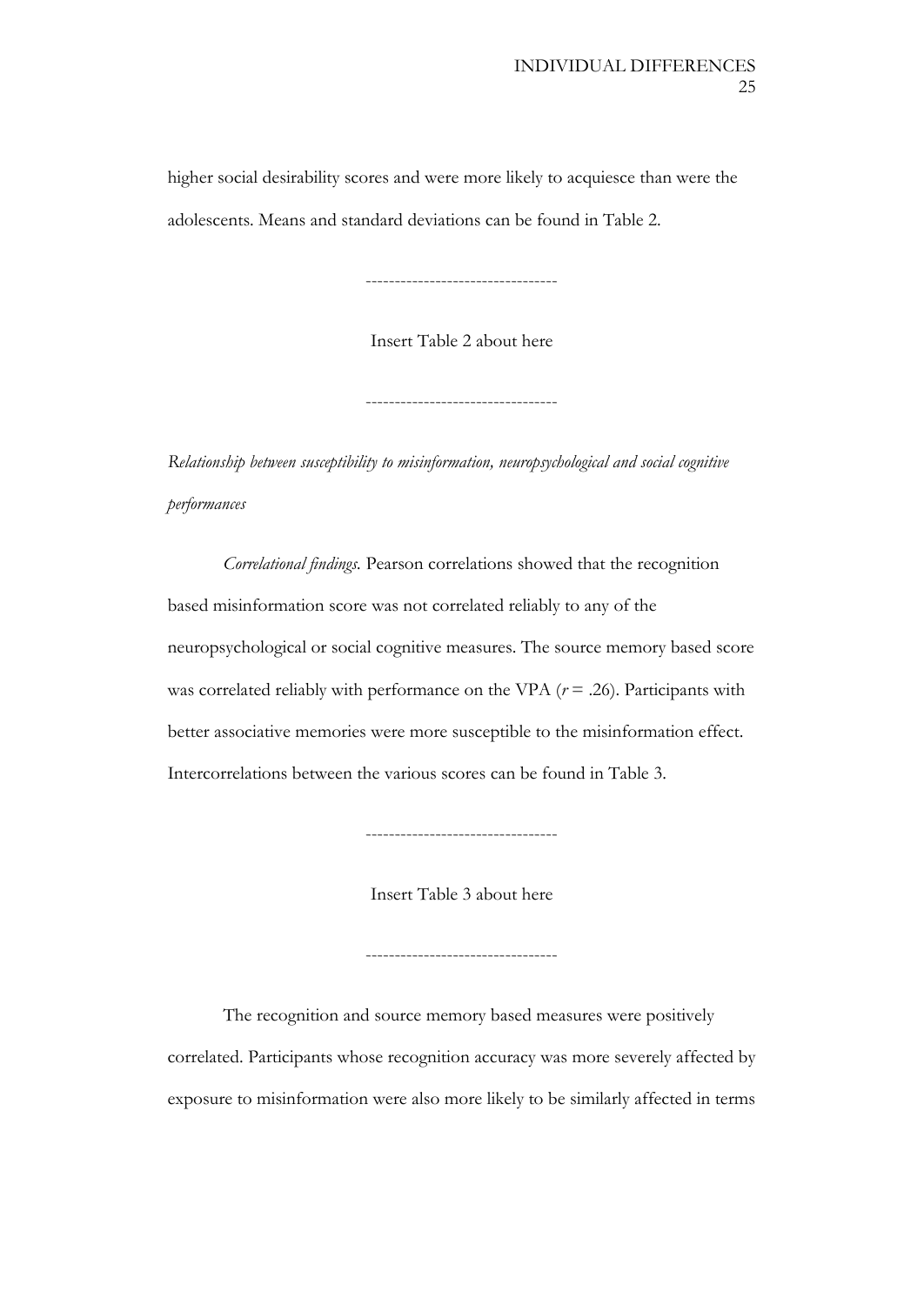of source misattributions. Intercorrelations between most of the neuropsychological measures were statistically reliable. Correlations between the two frontal measures (WCST, BDS) were reliable; so were correlations between the two medial temporal measures (CVLT, VPA). However, the frontal measures were also correlated with the medial temporal measures. Performance on the BDS was correlated with both medial temporal measures and performance on the WCST was correlated with performance on the VPA. These findings are consistent with suggestions that these tests do not uniquely measure functions in just one brain region (Phillips, 1997).

The social cognitive measures were correlated positively. Participants with higher CSDS were also likely to have higher GSS shift and yield scores. In relation to the neuropsychological measures, the CSDS correlated negatively with the VPA. The GSS shift score was correlated negatively with both the BDS and the CVLT. The GSS yield score was correlated negatively with the CVLT and the VPA. Both sets of correlations showed that participants with a stronger tendency towards socially desirable behaviour or acquiescence were likely to have poorer neuropsychological performances.

*Regression findings.* Because of the large number of predictor measures, separate principal components analyses were used to reduce the data. Three factor scores were computed, each combined information from tests used in each of three domains: frontal, medial temporal, and social cognitive. The frontal factor score (eigenvalue 1.41) captured 70% of the total variance from the WCST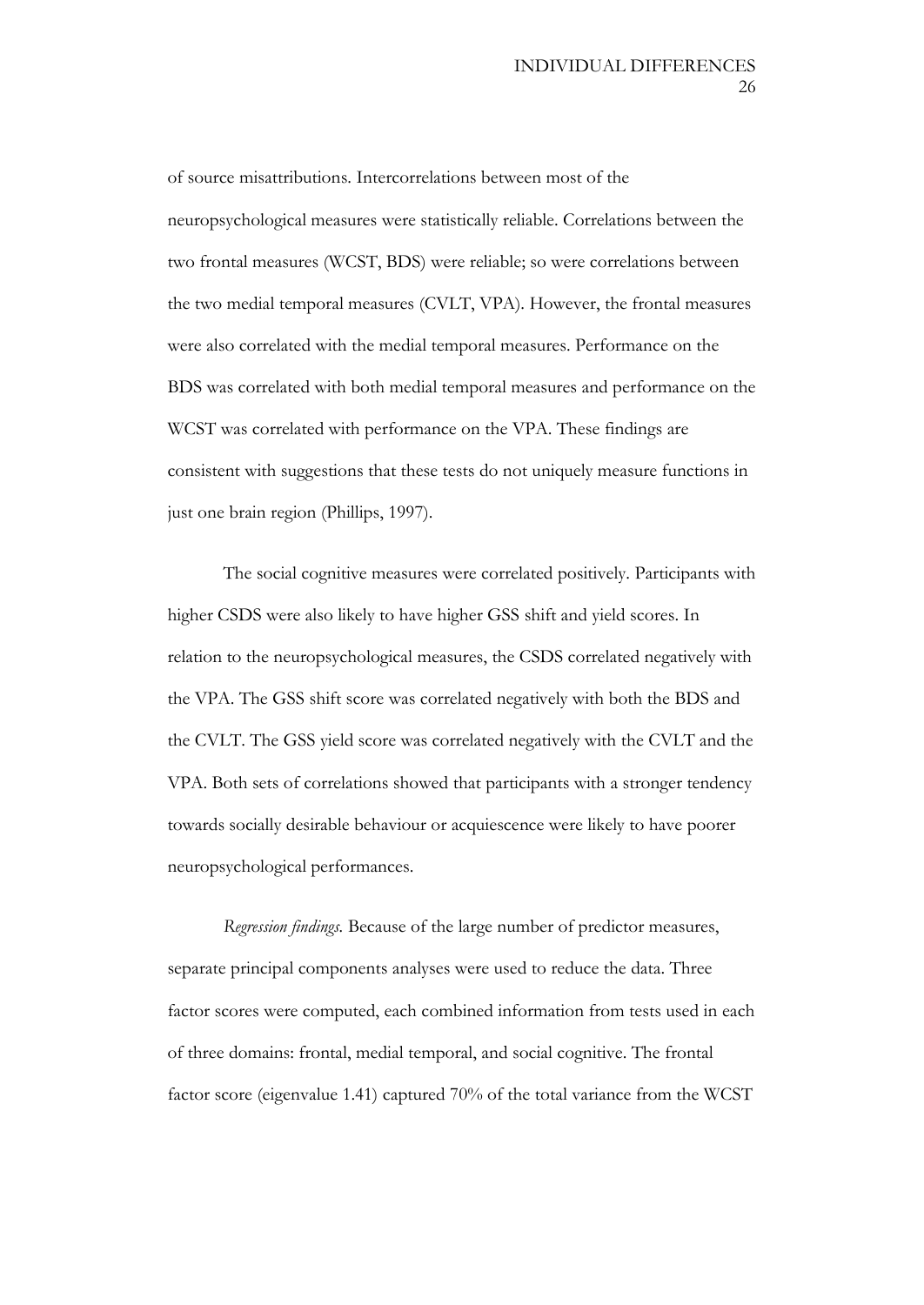and BDS. The medial temporal and social cognitive factor scores (eigenvalue 1.27 and 1.58 respectively) captured 63% and 53% of the total variance from their respective component scores.

To examine the unique contributions of age and the three factor scores, standard regression analyses were conducted for the recognition and source memory based misinformation effect scores. In addition, hierarchical regression analyses were conducted to examine whether age provided information in addition to those provided by the factor scores. In these analyses, the factor scores were entered first as a single block, followed by age.

From an applied perspective, the age of a witness is likely to be one of the most salient features. Additional measures will only be of interest if they afford information that cannot be gathered from knowing age alone. For this reason, an additional set of hierarchical regression analyses were conducted with age entered first, followed by the factor scores entered in a single block. A final set of analyses examined whether the relationships between susceptibility to the misinformation effect and the predictors were qualified by age. Interaction terms involving age and the three factor scores were computed and were entered as additional predictors.

Standard regression analysis conducted on the recognition based misinformation effect score showed that age, the three factor scores, and the control variables accounted for 22% ( $R^2$ <sub>adjusted</sub> = .14) of variation,  $F(6, 58) = 2.71$ , *p* = .02. Inspection of the regression coefficients showed that only the medial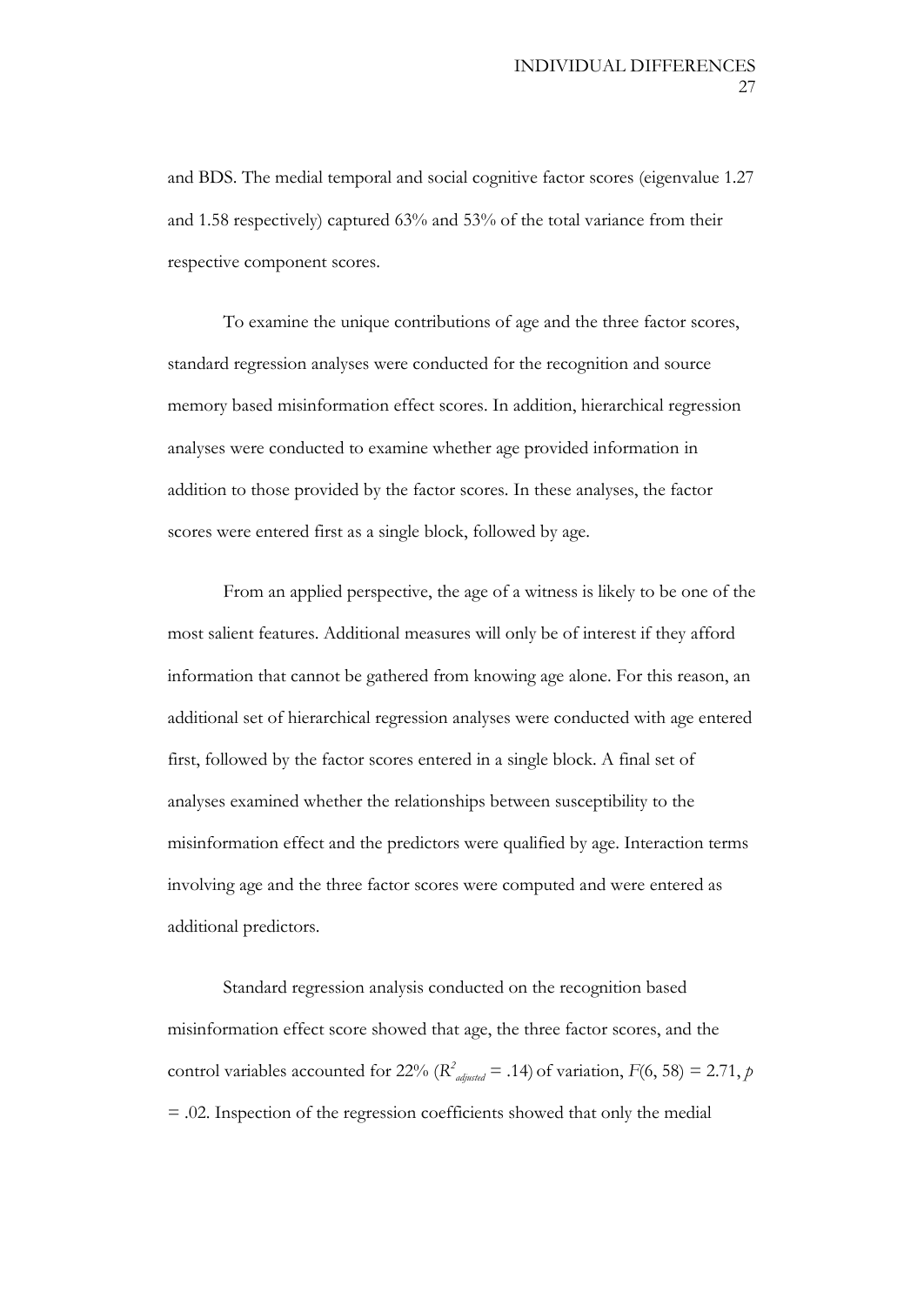temporal score predicted uniquely to the recognition based misinformation effect. It accounted for 6.5% of variation in the recognition data. Participants with higher medial temporal scores were more susceptible to the misinformation effects and had higher recognition based misinformation scores. A summary of the regression coefficients can be found in Table 4.

---------------------------------

Insert Table 4 about here

---------------------------------

Results from the hierarchical analyses showed that when the three factor scores and the control variables were entered into the equation, they alone accounted for 20% of variation in the recognition data,  $F(5, 59) = 2.93$ ,  $p = .02$ . Addition of age did not provide a reliable improvement in the amount of variation explained. When age was entered first, it accounted for less than 1% of variation,  $F(1,63) = .48$ ,  $p > .05$ . Addition of the factor scores and control variables provided a reliable improvement to the model ( $\angle$ IR<sup>2</sup> = 21), *F*(5, 58) = 3.14,  $p = 0.01$ . Addition of the interaction terms provided a small but unreliable improvement ( $\Delta R^2 = .02$ ) to a model containing age and the other predictor measures.

A standard regression analysis conducted on the source memory based misinformation effect score showed that the predictors accounted for 17%  $(R<sup>2</sup><sub>adjusted</sub> = 11)$  of variation,  $F(4, 60) = 3.0, p = .02$ . Inspection of the regression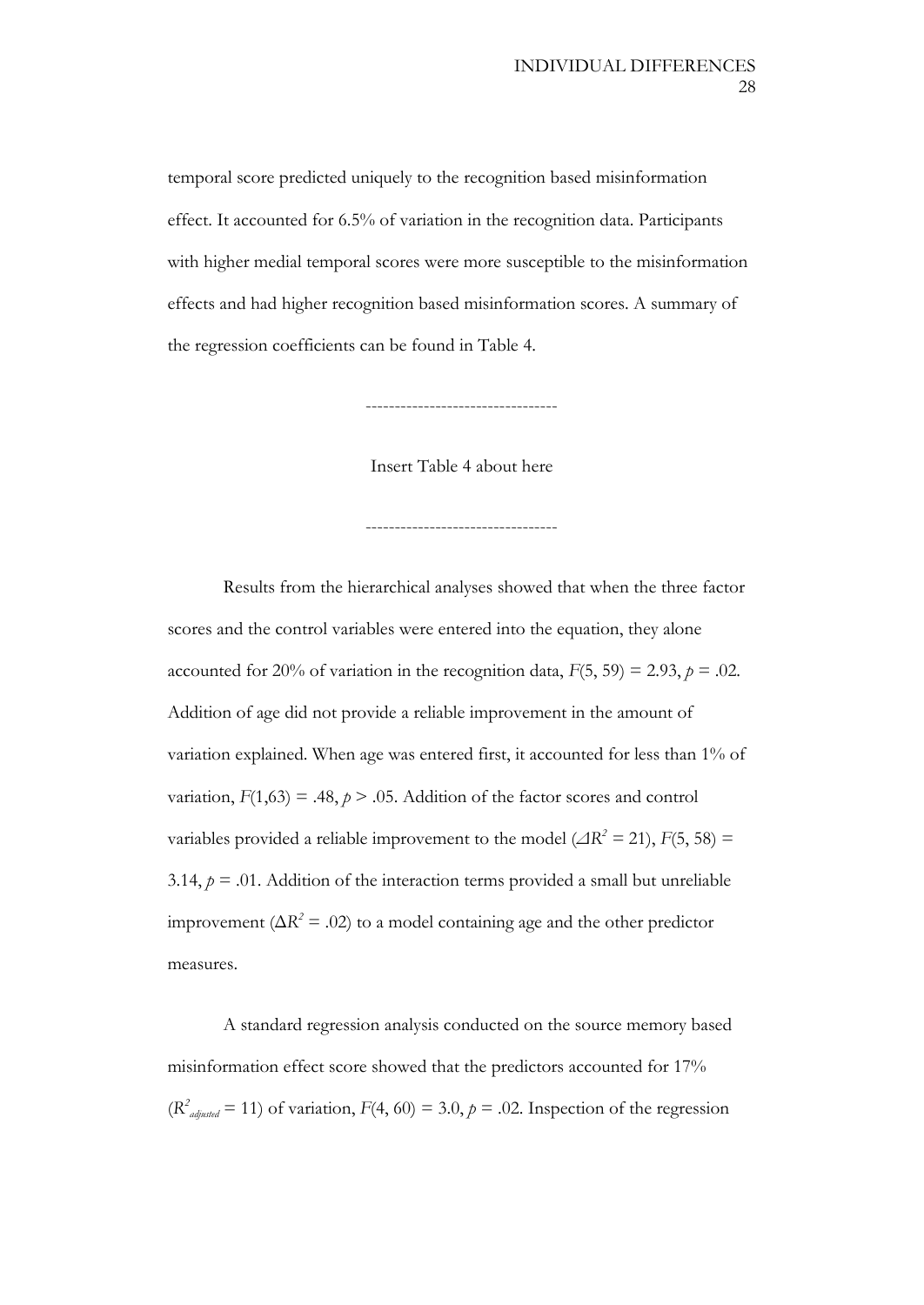coefficients showed that both the medial temporal factor score and age provided reliable contributions. The medial temporal score accounted for 15% of variation in the misattribution data. Participants with higher medial temporal scores were more susceptible to the misinformation effect and obtained a higher source memory based misinformation effect score. The effect of age accounted for 5% of variation in the misattribution data. The hierarchical analyses showed that only when individual differences indexed by the three factor scores were controlled did age attain significance. When age was entered into the regression model first and by itself, it failed to predict the misinformation effect.

Regarding the three factor scores, they provided reliable improvement to the regression model ( $\Delta R^2 = .17$ ) when they were entered into the model after age had been entered,  $F(3, 60) = 3.88$ ,  $p = .01$ . By themselves, their contribution  $(R<sup>2</sup> = .11)$  was marginally reliable,  $F(3, 61) = 2.52$ ,  $p = .07$ . Similar to findings from the standard regression analysis, only the medial temporal score provided unique and reliable contribution. Addition of age related interaction terms to the model provided little improvement ( $\Delta R^2 = .02$ ).

#### *Interrogative suggestibility*

Although not a primary focus of this paper, the relationships between interrogative suggestibility and the various predictor measures were also examined. Interrogative suggestibility can be defined as participants' propensity to accede to or incorporate suggestions in an interview context. Gudjonsson and his colleagues have conducted a large number of studies to examine the effects of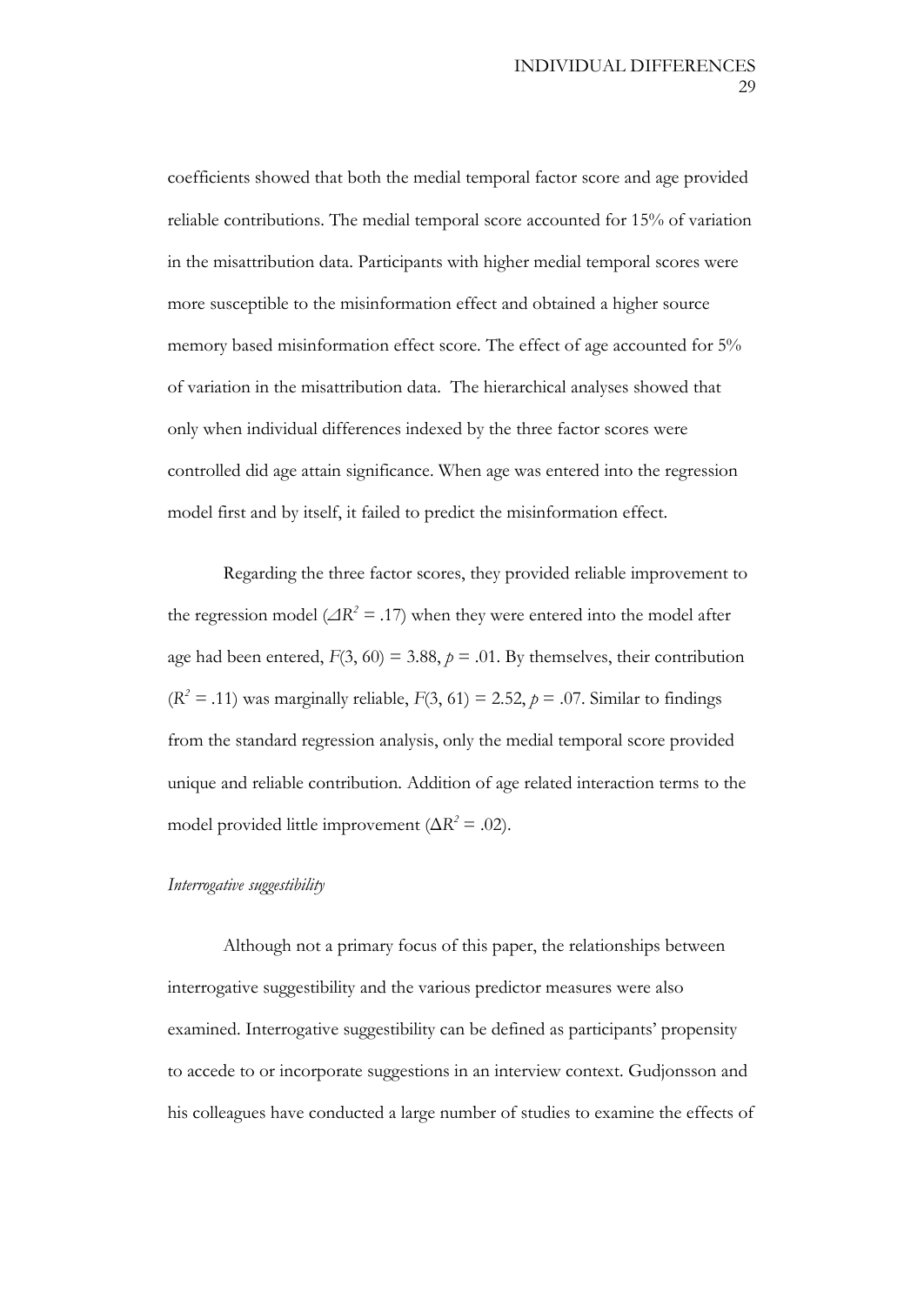contextual and individual differences on interrogative suggestibility (for a review, see Gudjonsson, Hannesdottir, Petursson, & Bjornsson, 2003). However, only a small number of studies have examined whether interrogative suggestibility are related to mnemonic or neuropsychological variables in children and adolescents (Danielsdottir, Sigurgeirsdottir, Einarsdottir, & Haraldsson, 1993; Gudjonsson, 1992).

In the present study, interrogative suggestibility was measured using the GSS. In the analyses presented earlier, the GSS shift and yield indices were used as predictors. For the present analyses, the full scale GSS (shift + yield score from the first set of questions) score was used. The full scale score has a range of 35, with higher scores denoting increasing susceptibility to interrogative suggestions.

A Pearson correlation showed the full scale GSS score was correlated reliably with performances on the CVLT, VPA, and CSDS. Both the CVLT and VPA showed participants with better associative memory were less susceptible to the effect of interrogative suggestibility. Participants more sensitive to social demands were more susceptible to the effect of interrogative suggestibility. Performance on the GSS was not reliably related to either the recognition or source memory based misinformation effect scores (see Table 3).

To examine the extent to which age, the neuropsychological and the social cognitive measures predicted interrogative suggestibility, a series of standard and hierarchical regression analyses similar to those used for the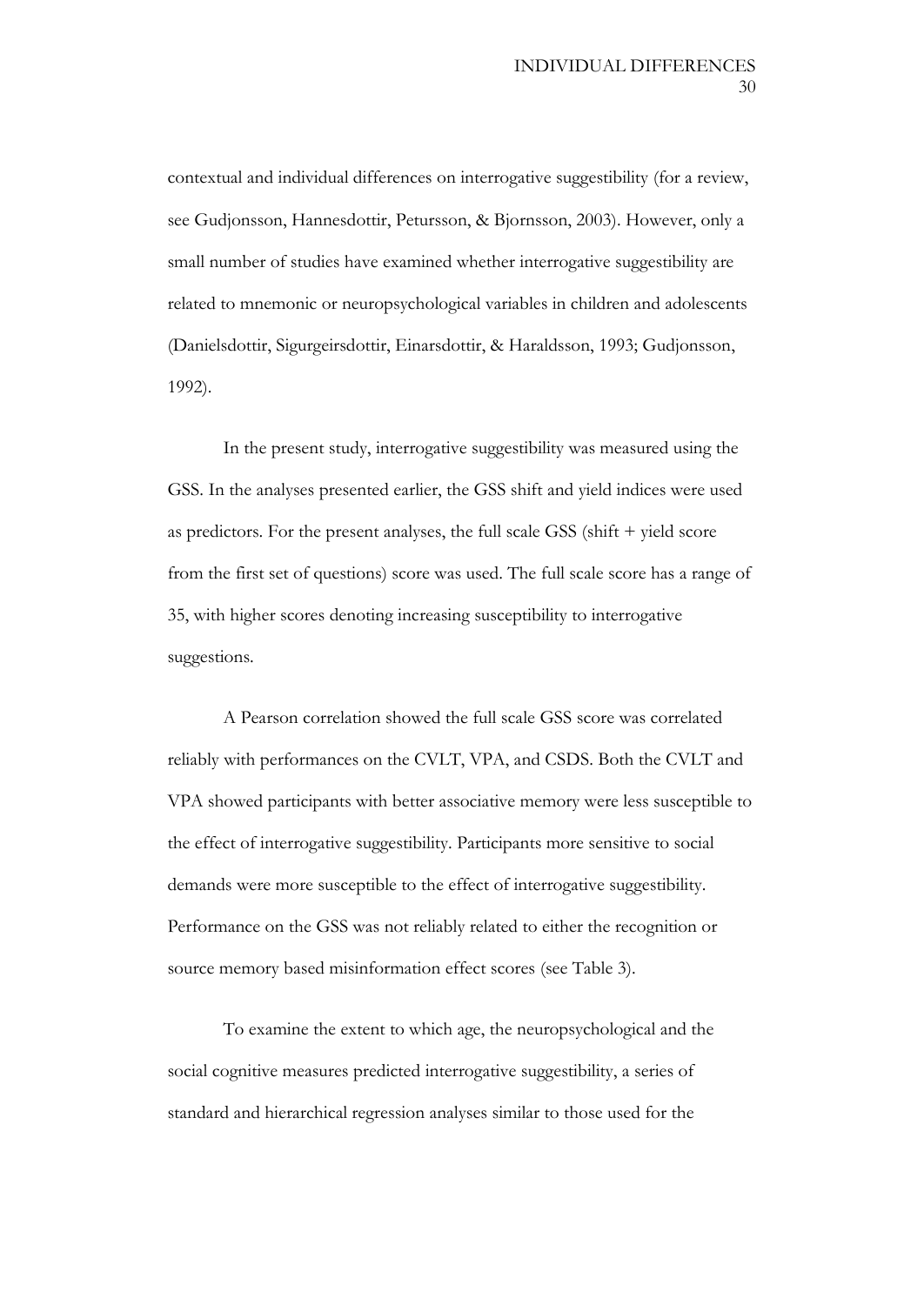misinformation effect scores were conducted. The two neuropsychological factor scores computed for the earlier analyses were used as predictors. Because the social cognitive factor score was generated with the GSS shift and yield indices as two of its components, the CSDS raw score was used in its place.

The standard regression showed that the predictors accounted for a large amount of variation ( $R^2 = .35$ ,  $R^2$ <sub>adjusted</sub> = .31) in the GSS,  $F(4, 60) = 8.19$ ,  $p < .05$ . Inspection of the regression coefficients revealed that age alone provided reliable prediction and accounted uniquely for 16% of variation. This finding showed that the adolescents were less susceptible to interrogative suggestions than were the children.

When the neuropsychological factor scores and the CSDS were entered into the regression model first, they accounted for 20% ( $R^2$ <sub>adjusted</sub> = .16) of variation,  $F(3, 61) = 4.94$ ,  $p < .01$ . Inclusion of age improved the regression model and accounted for an additional 16% of variation. When age was entered into the regression model first, it accounted for  $34\%$  of variation,  $F(1, 63) =$ 32.48,  $p < 0.01$ . Inclusion of the neuropsychological factor scores and CSDS in this hierarchical model did not provide reliable improvement ( $\Delta R^2 = .01$ ). Addition of interaction terms also failed to provide reliable improvement ( $\Delta R^2$  = .04).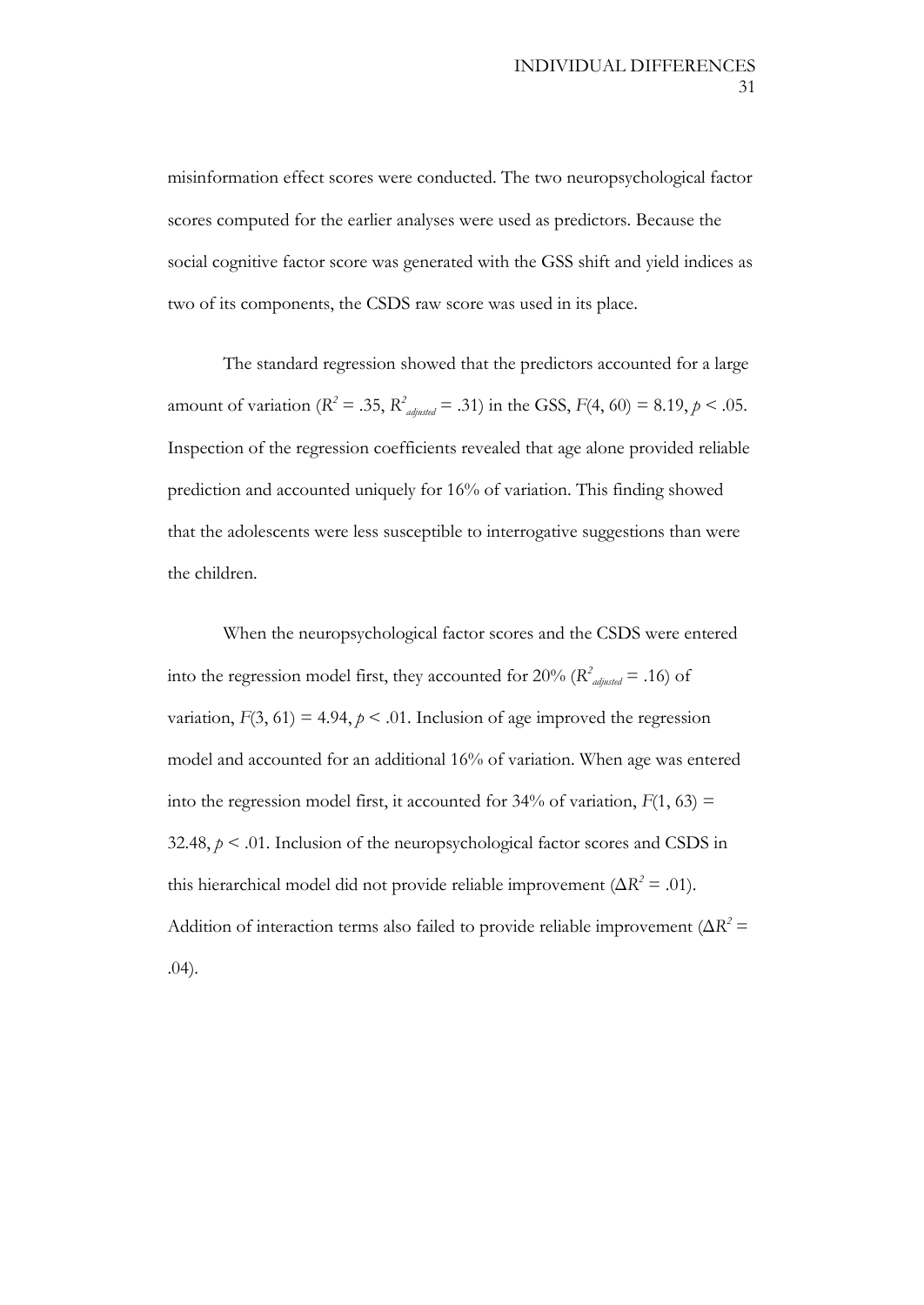#### Discussion

Performances of both the children and adolescents were affected by misinformation. In the recognition test, critical information targeted by misinformation was less likely to be recognised accurately than was information not targeted. In the source memory test, misinformation was more likely to be identified as having been seen in the slides than was novel information. Age and the neuropsychological and social cognitive predictors provided reliable prediction to both the recognition and source memory based misinformation effect. According to Cohen's convention (1992), the amount of variation explained by the predictors equates to a medium to large effect size.

#### *Predicting the misinformation effect*

Analyses conducted with both the recognition and source memory based misinformation scores showed that the medial temporal factor score alone provided a reliable and unique contribution to the respective regression models. Participants with better memories -- as measured by the medial temporal factor score -- were more likely to select the misinformation in the recognition test and to misattribute the misinformation in the source memory test. These findings are consistent with the adult literature. In a meta-analysis conducted by Payne, Toglia, and Anastasi (1994), studies with higher recognition accuracy in the control condition were more likely to report reliable misinformation effects. One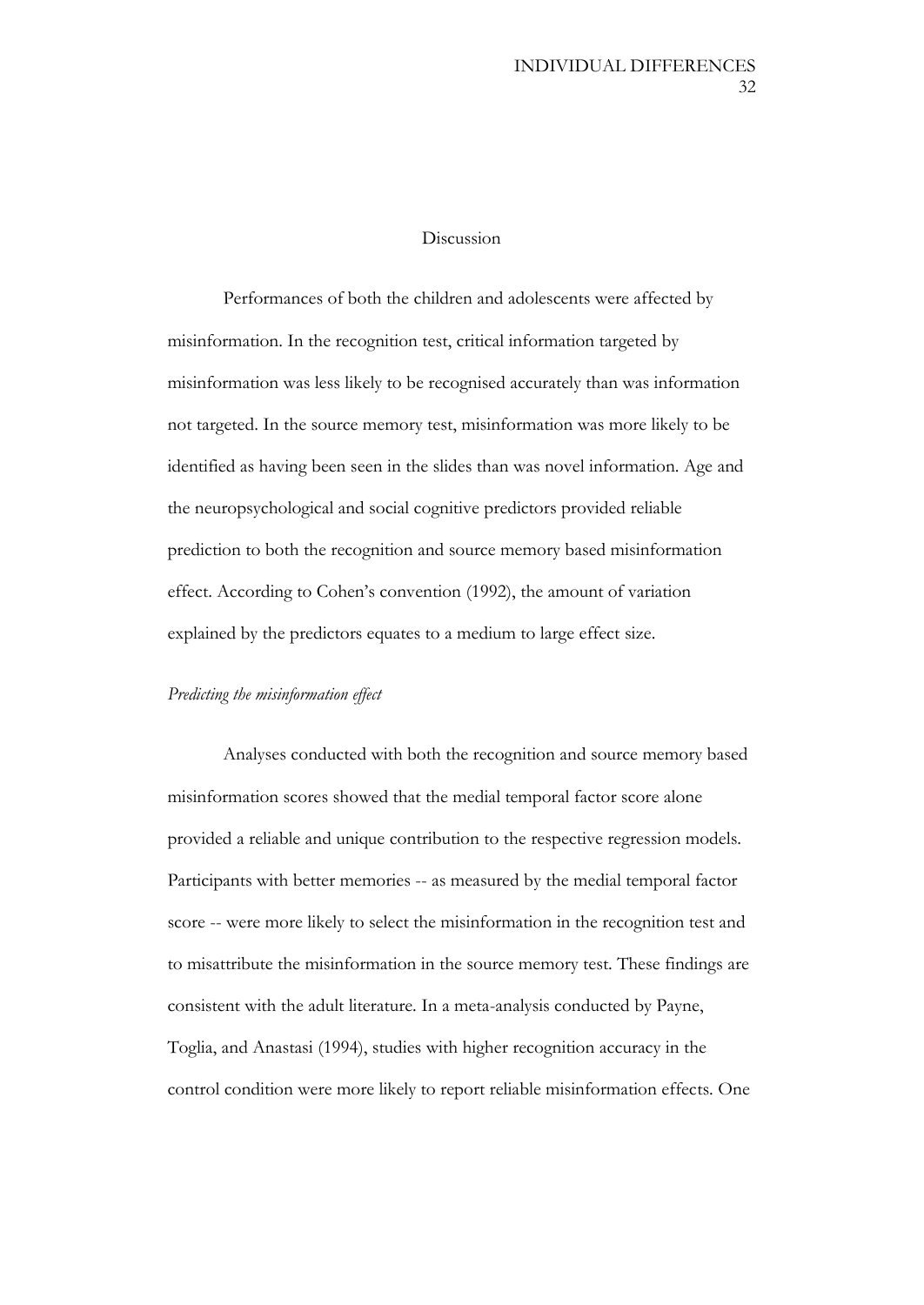contribution of the present findings is that a similar relationship applies on the individual differences level.

In contrast to the medial temporal score, the unique contribution of the frontal score was small and unreliable. Why was the medial temporal score more strongly related to both recognition and source based misinformation effect than was the frontal measure? The medial temporal region is thought to be involved in binding different features of information into complex and coherent memory. In contrast, the frontal region is involved in retrieval processes that involve deliberation, e.g., resolving conflicts between sources of information. According to the source memory framework (Johnson, Hashtroudi, & Lindsay, 1993), source monitoring decisions can be relatively automatic or controlled. Automatic decisions tend to be based on the qualitative characteristics (e.g., vividness and other perceptual detail) of remembered information. Controlled decisions are deliberative and are affected by a variety of factors, such as vividness of memory, presence of supporting evidence, and consequences of decisions. Although controlled processes are affected by both mnemonic and socio-motivational variables, Johnson et al. (1993) argued they rely fundamentally on the quality of the to-be-remembered information.

One explanation for the frontal and medial temporal findings is that both children and adolescents had poor recollection of both the original and postevent misleading information. Because deliberative processes rely on the quality of the to-be-remembered information, not having a clear recollection of the original and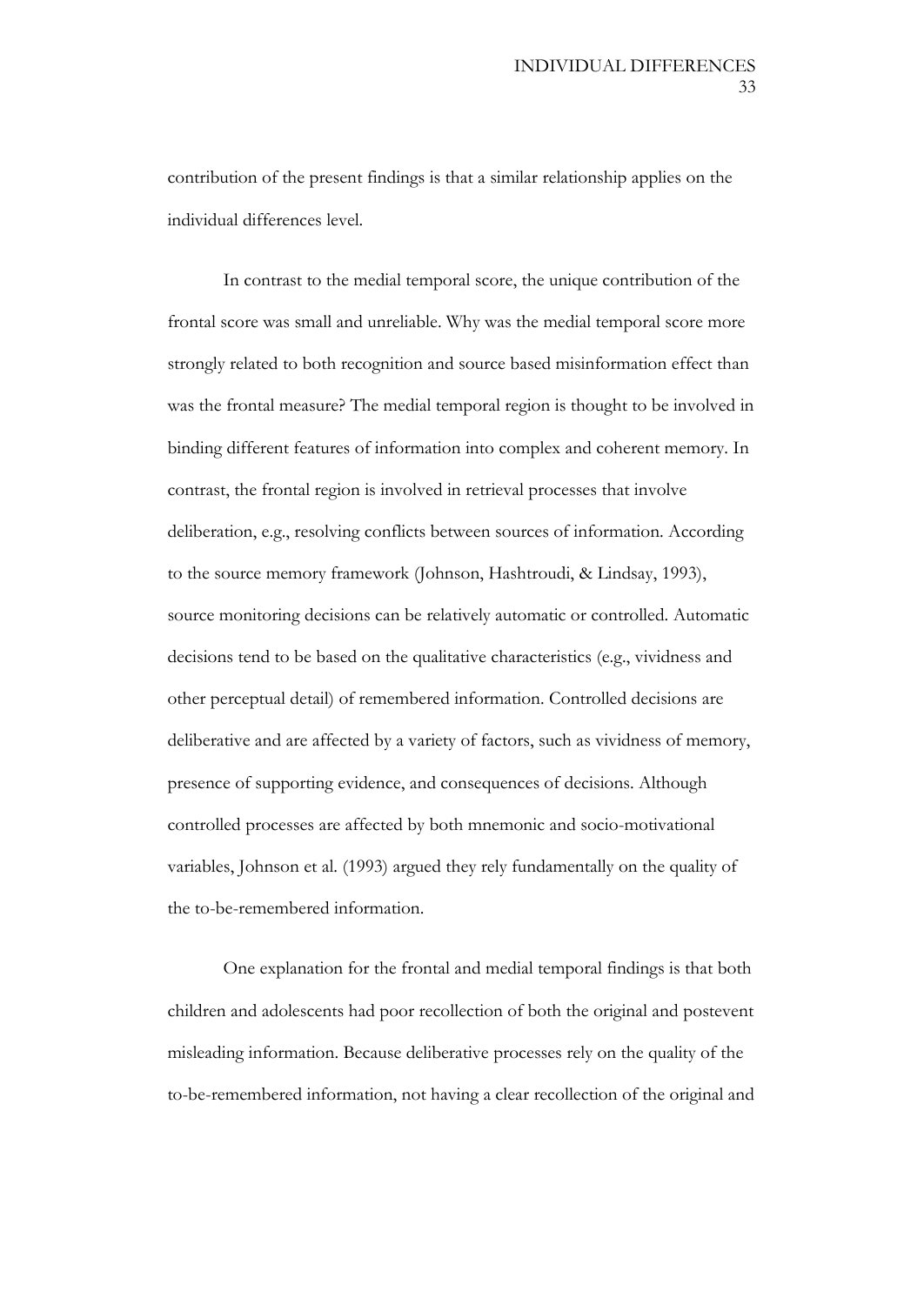postevent information reduces opportunity for deliberation, generally believed to be a frontal or executive function. Data from the control condition are consistent with this explanation. Despite pilot findings to the contrary, on average, participants provided correct responses for only 56% of control items. If this interpretation is correct, it may also explain the low correlation between the social cognitive and misinformation effect measures. The literature shows that processes related to social desirability are important components of the misinformation effect (e.g., Ceci et al., 1987). According to McCloskey & Zaragoza (1985), such processes can influence performance on the misinformation task by biasing the responses of participants who can remember the postevent information, but not the slides. However, if participants cannot remember either the postevent information or the slides, such processes should have little effect on their performances.

An alternative explanation is that the misinformation findings are affected by individual differences in frontal functions, but they are not functions captured by tests used in this study. Recent studies have shown that the frontal region is involved in the execution of a large number of higher cognitive and executive function tasks (for recent reviews, see Stuss & Alexander, 2000; Stuss & Levine, 2002). It can be argued that the WCST and the BDS captured only the mental flexibility and working memory aspects of frontal functions. Other aspects of frontal functions, e.g., inhibition and memory updating (Miyake et al., 2000), may provide better prediction to the misinformation effect. However, given Henkel et al.'s (1998) findings, which showed that a frontal composite score (consisting of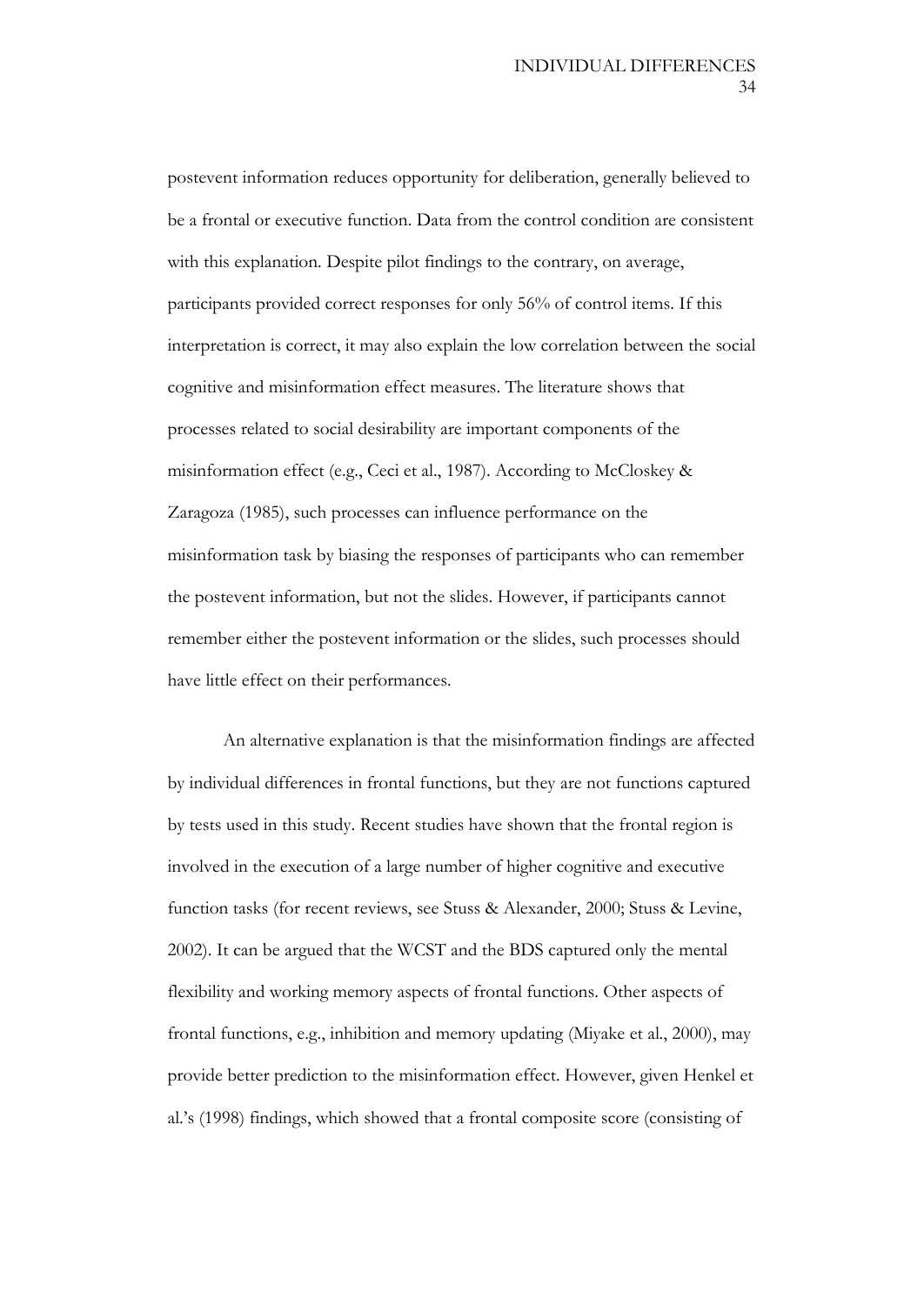both the WCST and BDS) predicted source attribution ability, the efficacy of these measures requires further investigation. Henkel et al. showed that the relationship between their frontal and source attribution scores was mediated by retention interval. It attained significance only when a two-day interval was used. In contrast, when a 15-min interval was used, only the medial temporal score attained significance. In the present study, a one-day interval was used. One avenue for further work is to examine whether frontal measures play a more prominent role when participants are likely to have clear memories of both the original and misinformation, but poor source identification cues for differentiating them.

One point to note is that although the medial temporal score provided unique contribution to the prediction of the recognition based misinformation effect, the bivariate correlation between the two variables was of marginal reliability ( $r = .24$ ,  $p = .058$ ). This discrepancy suggests that though the other variables in the regression model failed to provide reliable and unique contributions, their inclusion in the model bolstered the effect of the medial temporal score.

#### *Predicting interrogative suggestibility*

Although not a primary focus of this paper, data obtained from the GSS were analysed to examine whether the relationship between suggestibility and the various measures of individual differences differed depending on how suggestibility was measured. The findings differed in several respects. First, a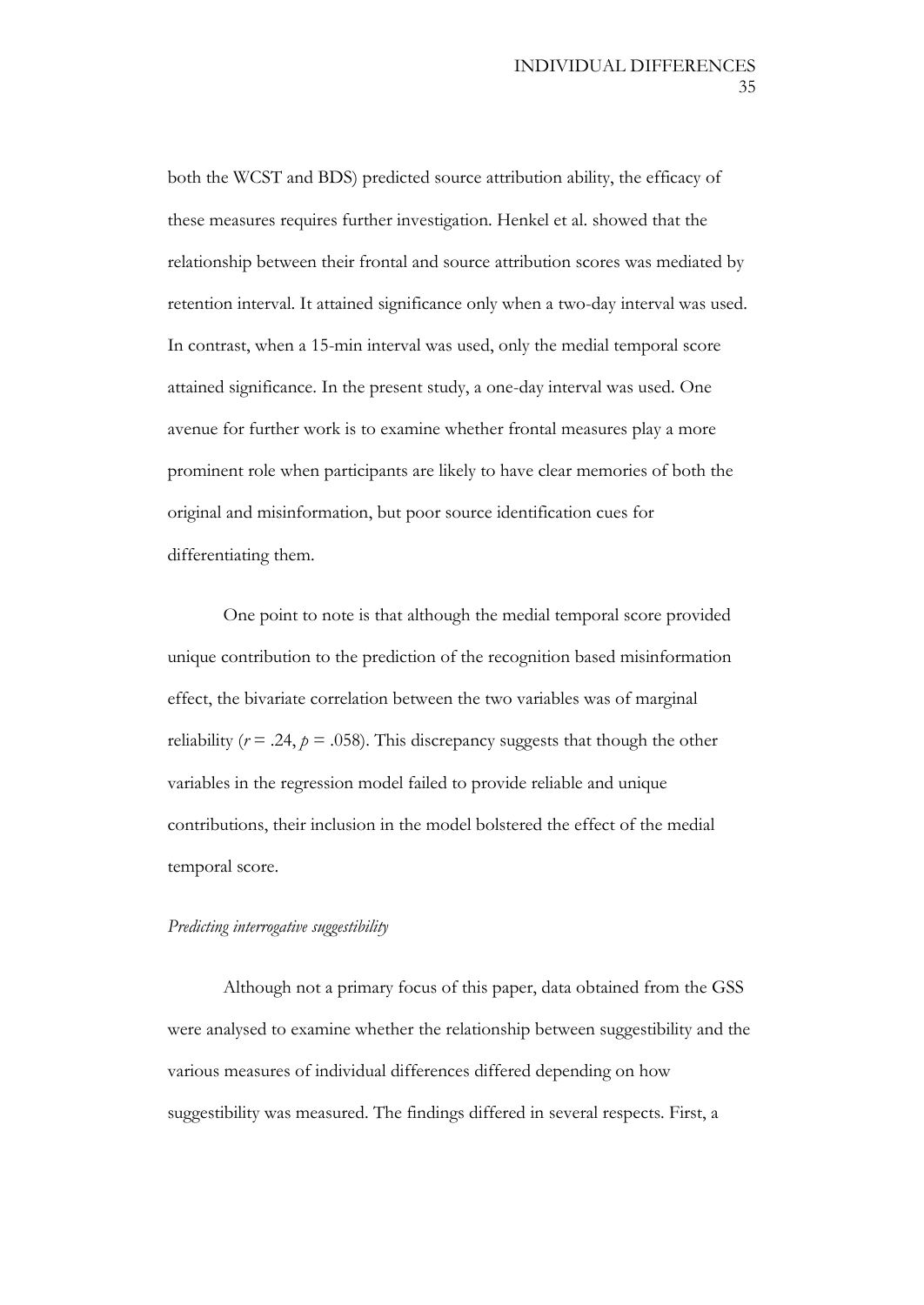reliable age related difference was found on the GSS. Adolescents obtained lower scores; they were less susceptible to interrogative suggestibility than were the children. The data also revealed several reliable bivariate correlations: the GSS full score was correlated with performances on (a) the CSDS, participants with higher social desirability scores were more suggestible, (b) the CVLT, participants who remembered more items in the delayed cued recall test were less suggestible, and (c) the VPA, participants with better recollection were less suggestible. These findings are consistent with previous studies conducted with children (Danielsdottir et al., 1993), adolescents (Gudjonsson, 1992), and adults (Gudjonsson, 1987c), all of which showed a negative correlation between memory and interrogative suggestibility.

The regression findings suggest that the contributions of the neuropsychological and social desirability measures are subsumed by their correlation with age. In both the standard regression analysis and the hierarchical analysis in which age was given priority, the neuropsychological and social desirability measures failed to account for additional variation in the GSS score. One interpretation of these findings is that maturation based changes result in changes in neuropsychological and social cognitive performance. These, in turn, result in lower interrogative suggestibility. Because neither the neuropsychological nor the social cognitive measures accounted for additional variance once age was entered, it is probable that maturation is the primary causal agent. Considered from an applied perspective, these findings suggest that once the age of a person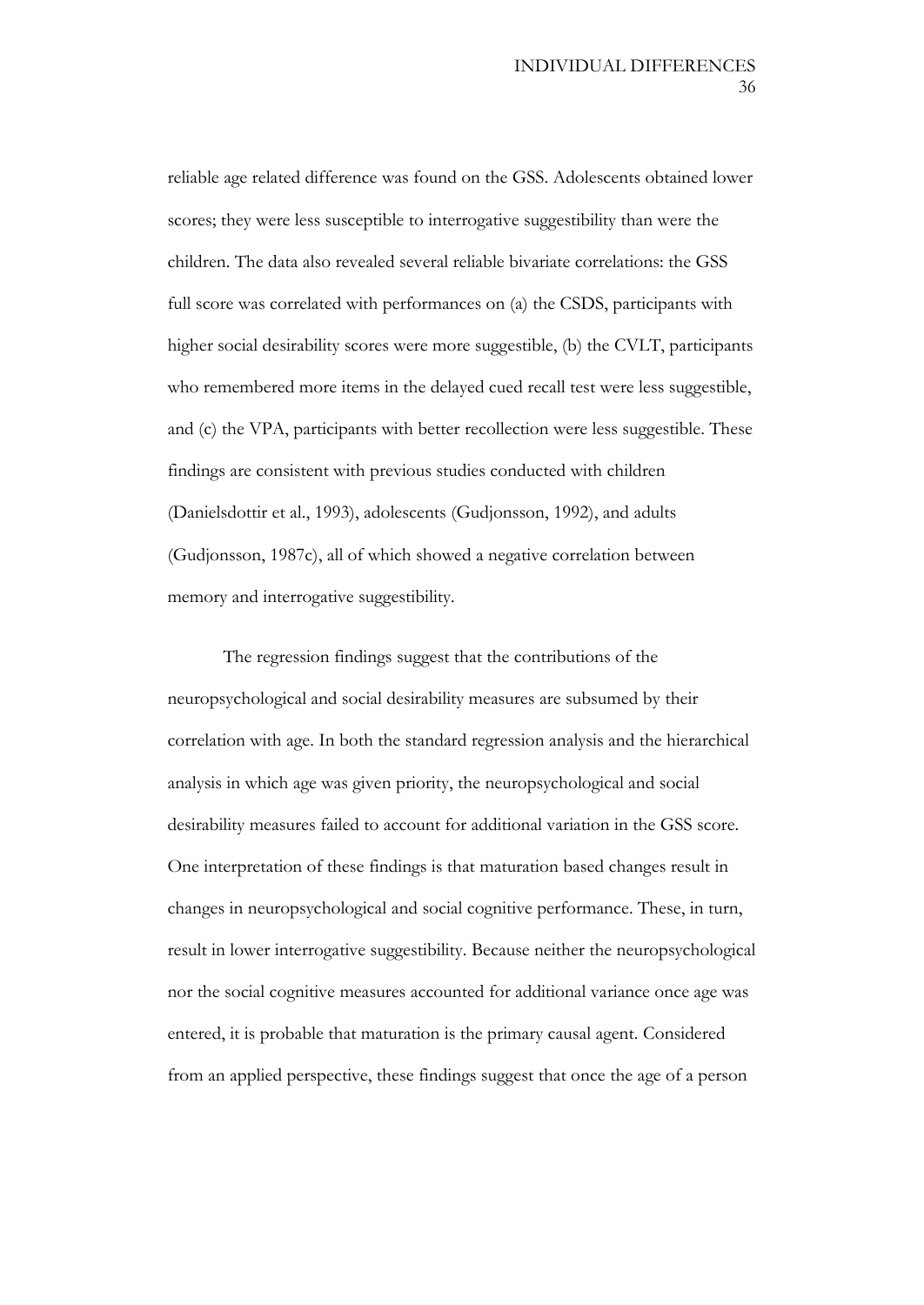is known, social desirability and neuropsychological data do not provide additional information on that person's interrogative suggestibility.

### *Memory and suggestibility*

A finding of interest is the difference in relationship between medial temporal functions and the two measures of suggestibility. In particular, for the misinformation effect, participants with higher scores on the VPA were more susceptible. For the GSS, the relationship is in reverse: higher scores on the VPA were associated with lower interrogative suggestibility. These findings are of forensic importance. They suggest that better mnemonic function can be associated with either higher or lower suggestibility depending on the way in which participants are misled. Because both findings are consistent with the literature, it seems reasonable to assume they are not artefacts of the stimuli or procedure used in this study.

The processes responsible for the different pattern of correlation across the two paradigms are unclear. As mentioned in the introduction, there are several methodological differences across the two paradigms. Although these differences are likely to affect suggestibility, it is unclear how they can reverse the polarity of the correlation between mnemonic ability and suggestibility. One difference is that misleading information is introduced at different times across the two paradigms. An earlier study conducted by Loftus, Miller, and Burns (1978) examined the issue of timing and found a stronger misinformation effect when suggestions were administered closer to the retrieval test than when it was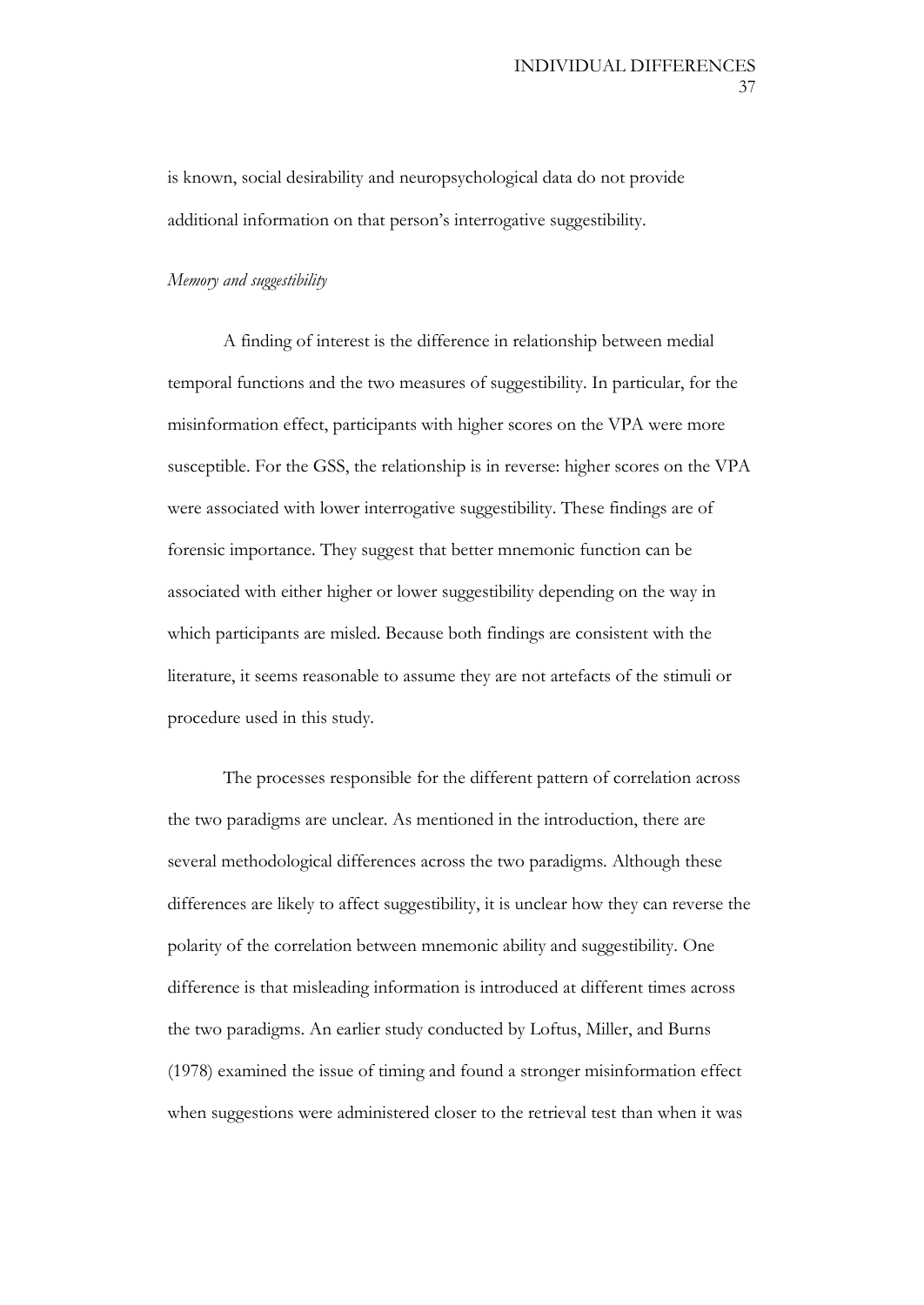administered immediately after the target event. Other studies manipulated the overall retention interval between exposure to the target event and the retrieval test and found longer intervals to be associated with larger misinformation effects (for review, see Payne et al., 1994). In both of these studies, the magnitude of the misinformation effect varied because of manipulation that presumably influenced the retention of either the target or postevent information. In both studies, it was argued that a direct relationship existed between memory and suggestibility. In contrast, findings from the present study suggest that this relationship is mediated by other variables such that better mnemonic abilities do not always predict lower suggestibility.

An alternative explanation is that the positive correlation between mnemonic ability and susceptibility to misinformation is an artefact of the misinformation paradigm. In the majority of misinformation studies (including the present study), the final recognition test involved a two to four item forced choice task. Given the probability of guessing correctly is 25% to 50%, it has been argued that the magnitude of the misinformation effect is reduced when participants are evaluated on such tests (see Chandler, 1989 for detailed arguments). Because of this reduction in effect size, only participants who have a good recollection of the target event can demonstrate a misinformation effect. This reduction in effect size may be sufficiently large to distort an underlying negative correlation between memory and suggestibility. Given the available data, it is difficult to speculate beyond the explanations offered here. Because of the potential forensic applications, it merits further investigation.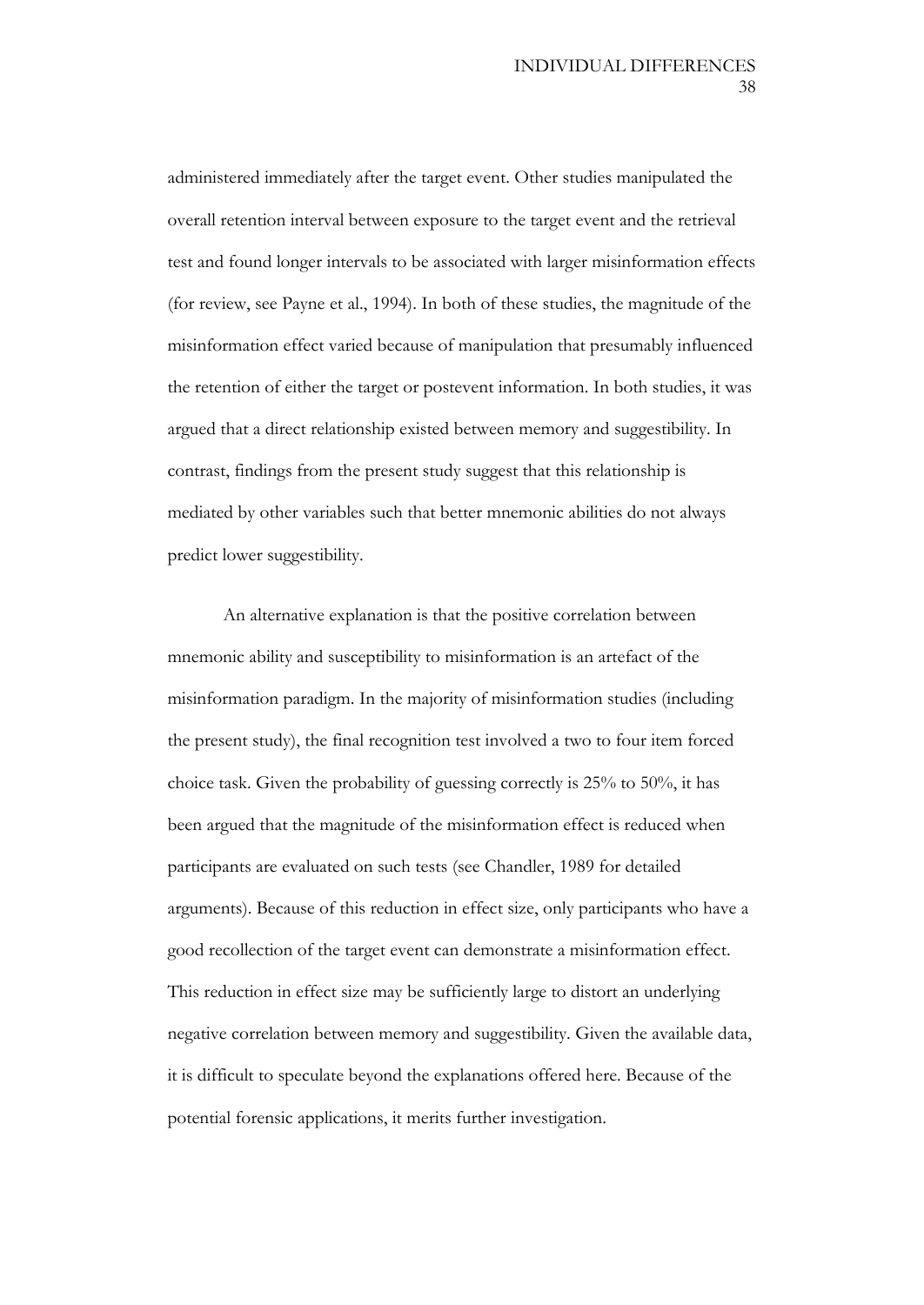## *Is age the best predictor?*

Regarding whether age is the best predictor of suggestibility in children and adolescents, the present findings suggest it depends on which measure of suggestibility is used. Both recognition and source memory based misinformation measures showed age alone did not predict suggestibility. In contrast, data from the GSS showed age to be the best predictor.

One caveat to this conclusion is that the present data revealed no age related differences in susceptibility to the misinformation effect. Although there was a difference in the overall number of misattributions made by the two age groups, they did not differ on either the recognition or source memory based misinformation scores. This is despite reliable age differences in neuropsychological performances and on the social cognitive measures. Given these findings, the regression results related to the misinformation effect should be interpreted as being relevant to individual, but not age differences in suggestibility. Furthermore, though reliable, the magnitude of the misinformation effect was quite small. To examine age related differences, one possible avenue for future study is to replicate the study using a younger sample and include a wider range of age groups. Repeated administration of the target slides may also improve control performance.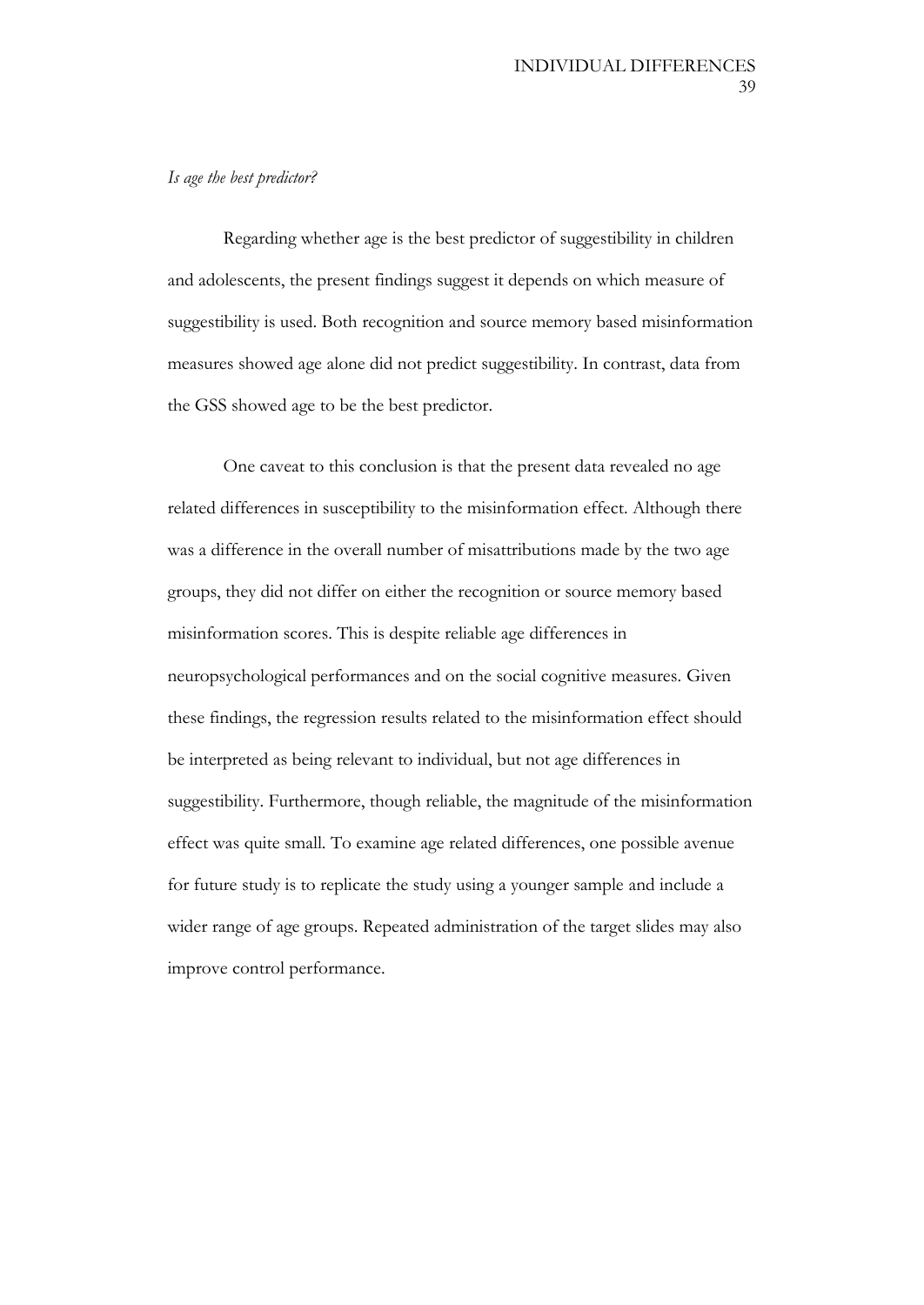### *Summary*

The findings showed that a combination of neuropsychological and social cognitive measures provided reliable prediction to susceptibility to the misinformation effect. Of the various neuropsychological measures included as predictors, only the medial temporal measure provided unique and reliable contribution to the regression model. The data also showed a difference in findings across two suggestibility paradigms. For the misinformation effect, better associative memory was related to heightened susceptibility. For interrogative suggestibility, participants with better mnemonic abilities were less suggestible.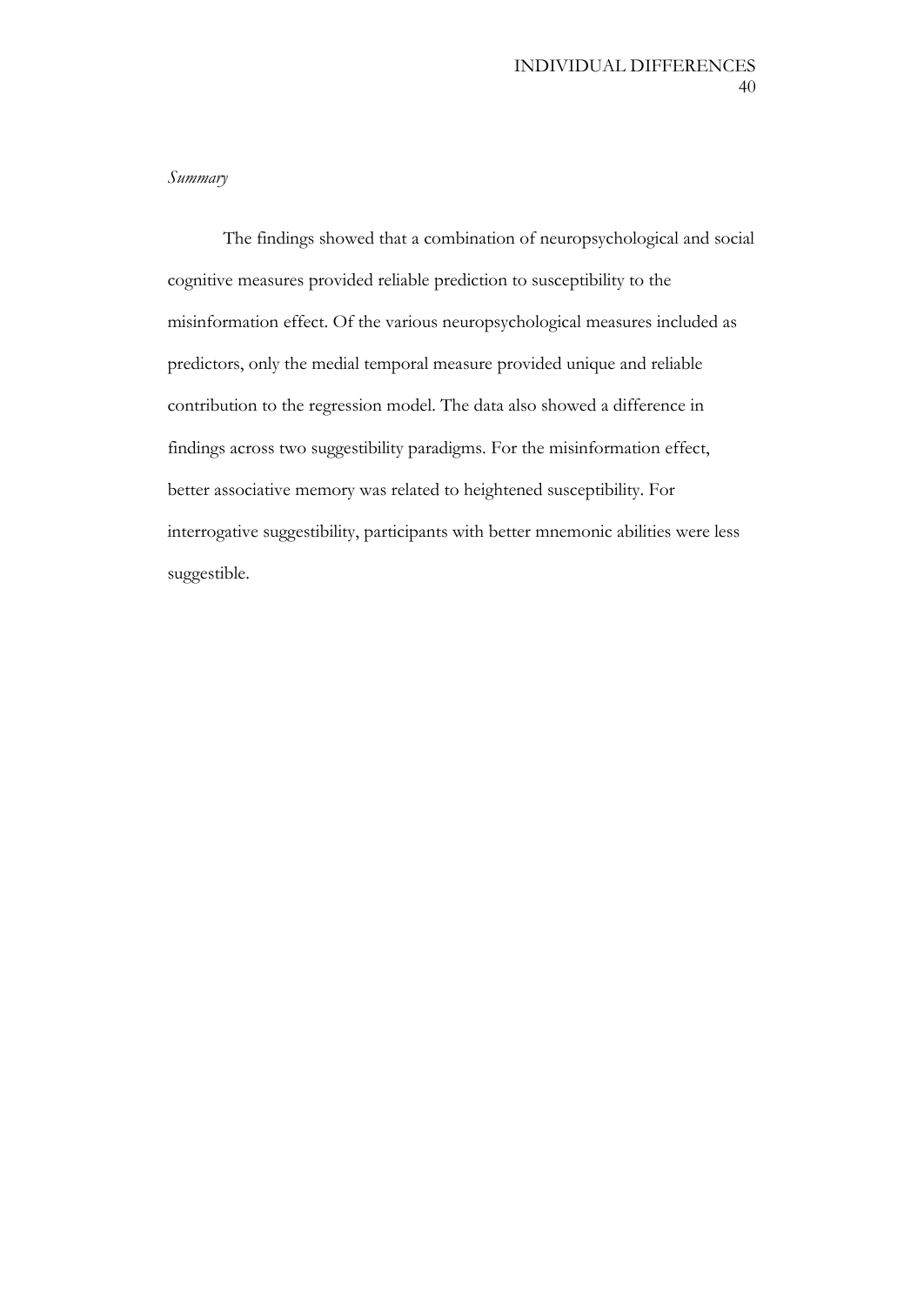### Author Note

Kerry Lee, Psychological Studies Academic Group, National Institute of Education, Nanyang Technological University, Singapore.

This study was supported by the Australian Research Council small grant scheme. I thank Arnold van Halteren, Johan Oste, Elizabeth Dean, and Karen Edelenbos for assistance with data collection.

Correspondence concerning this article should be directed to the author at Psychological Studies Academic Group, National Institute of Education, 1 Nanyang Walk, Singapore 637616. Email: klee@nie.edu.sg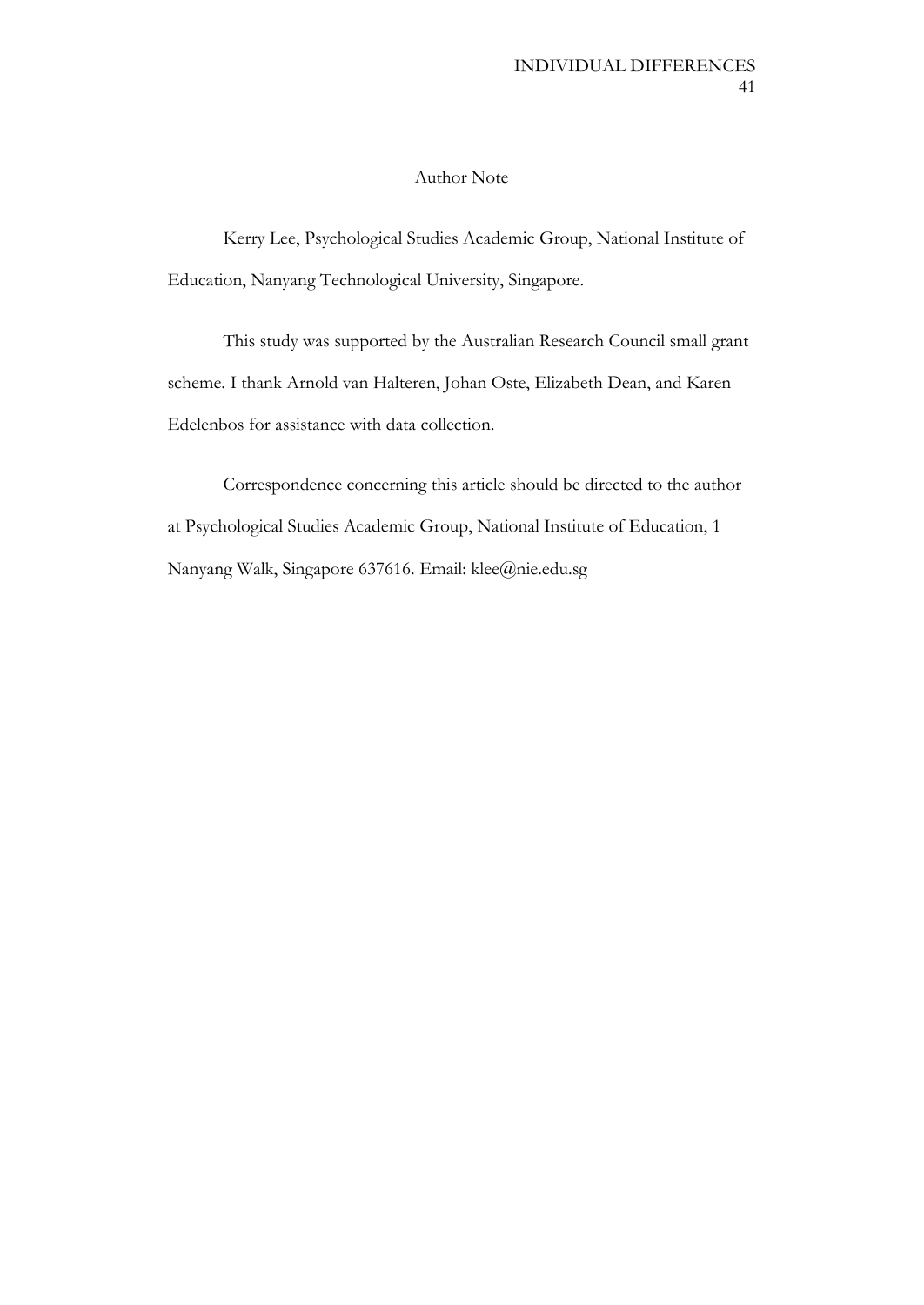| Critical items        | Response alternatives |             |  |  |  |
|-----------------------|-----------------------|-------------|--|--|--|
| Pot colour            | <b>Black</b>          | Green       |  |  |  |
| Pillow type           | Triangular            | Square      |  |  |  |
| Washing basket colour | Blue                  | White       |  |  |  |
| Game console type     | Sony Playstation      | Nintendo 64 |  |  |  |
| Drink colour          | White                 | Colourless  |  |  |  |
| Money storage         | Right pocket          | Left pocket |  |  |  |
| Boxing gloves colour  | Blue                  | Red         |  |  |  |
| Jewellery             | Watch                 | Necklace    |  |  |  |
| Beverage              | Lipton Tea            | Nescafe     |  |  |  |
| Shoes                 | White high heels      | Brown boots |  |  |  |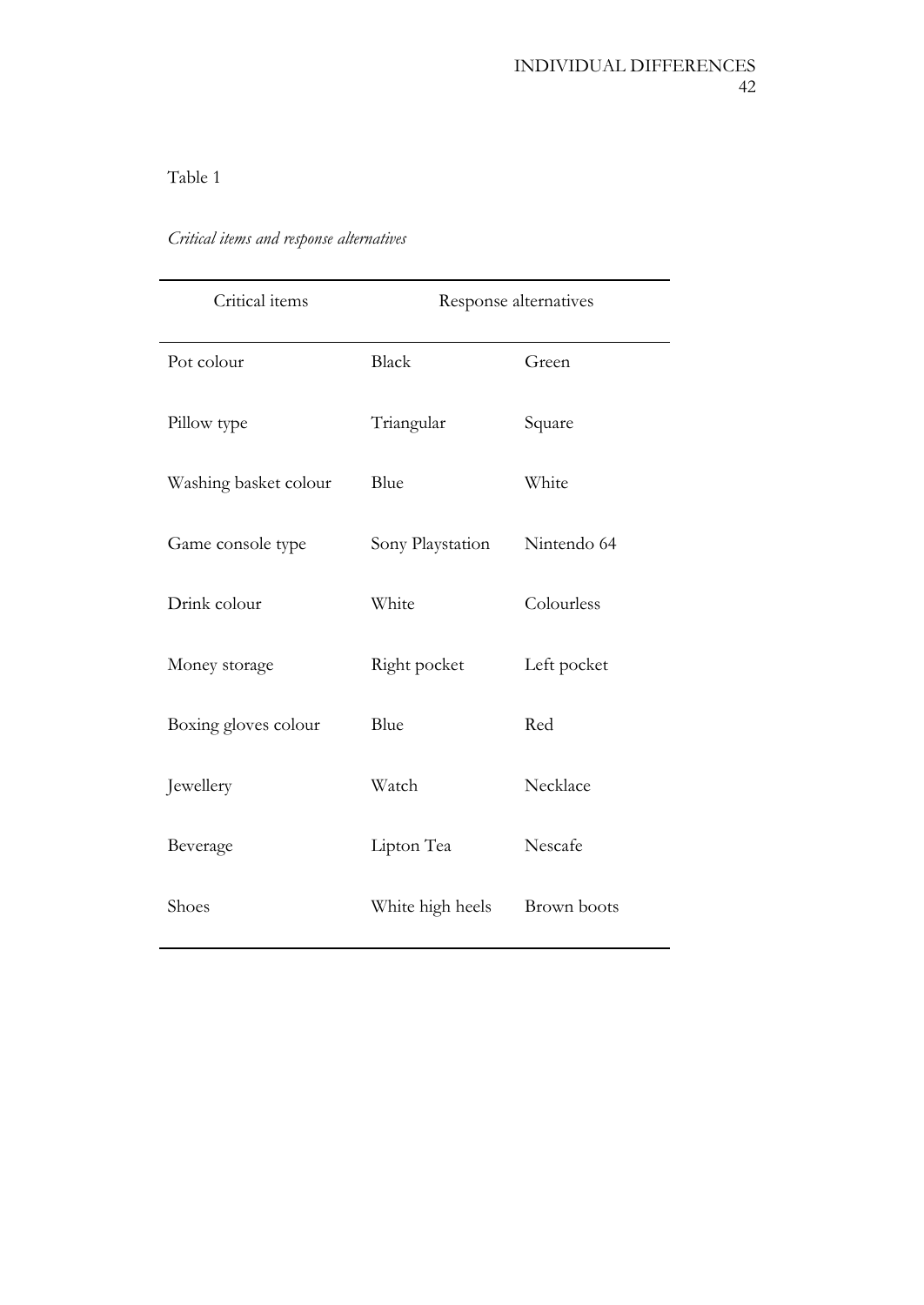*Means and standard deviations of misinformation, neuropsychological, and social cognitive measures by age*

|                       | Mean (standard deviation) |             |  |  |  |  |
|-----------------------|---------------------------|-------------|--|--|--|--|
| Measures (range)      | Children                  | Adolescents |  |  |  |  |
| Recognition accuracy  |                           |             |  |  |  |  |
| Control (5)           | 2.8(1.1)                  | 2.8(1.2)    |  |  |  |  |
| Targeted (5)          | 2.2(1.1)                  | 2.4(1.2)    |  |  |  |  |
| Source misattribution |                           |             |  |  |  |  |
| Control (5)           | 2.5(1.3)                  | 2.1(1.3)    |  |  |  |  |
| Misleading (5)        | 3.2(1.3)                  | 2.6(1.2)    |  |  |  |  |
| WCST (127)            | 18.5(10.9)                | 9.8(4.0)    |  |  |  |  |
| <b>BDS</b> (12)       | 5.0(1.7)                  | 6.4(2.0)    |  |  |  |  |
| CVIT(15)              | 10.6(2.5)                 | 12.5(1.4)   |  |  |  |  |
| VPA(24)               | 16.0(3.6)                 | 20.1(3.4)   |  |  |  |  |
| CSD(48)               | 24.4 (8.6)                | 16.0(6.8)   |  |  |  |  |
| GSS - shift (20)      | 6.2(3.2)                  | 3.5(1.8)    |  |  |  |  |
| GSS - yield (30)      | 16.4(4.8)                 | 11(6.1)     |  |  |  |  |
| GSS full scale (35)   | 14.1 $(4.2)$              | 8.3(3.8)    |  |  |  |  |
|                       |                           |             |  |  |  |  |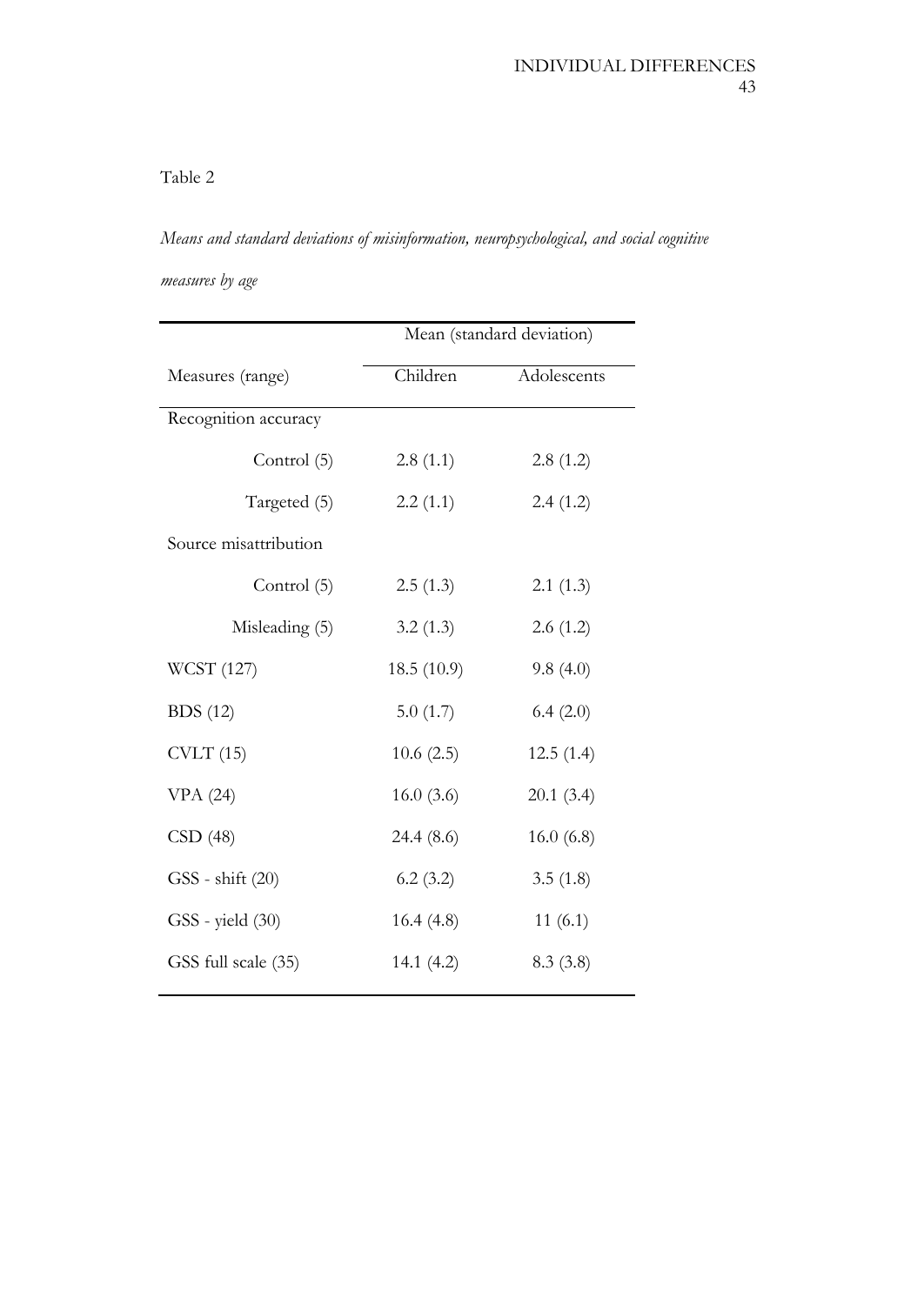| Measures                    | $\mathbf{1}$   | $\sqrt{2}$                                    | $\mathfrak{Z}$ | 3a                                            | $3\mathrm{b}$            | $\overline{4}$ | 4a            | 4 <sub>b</sub> | 5             | 5a                                            | 5 <sub>b</sub> | 5c                                            | $\sqrt{6}$               |
|-----------------------------|----------------|-----------------------------------------------|----------------|-----------------------------------------------|--------------------------|----------------|---------------|----------------|---------------|-----------------------------------------------|----------------|-----------------------------------------------|--------------------------|
| 1. Recognition <sup>a</sup> | $\omega\omega$ | $.40**$                                       | .19            | $-.15$                                        | .16                      | .24            | .18           | .20            | .02           | $-0.06$                                       | .09            | .05                                           | $.08\,$                  |
| 2. Sourceb                  |                | $\mathord{\hspace{1pt}\text{--}\hspace{1pt}}$ | $-.02$         | $-.04$                                        | $-.07$                   | $.28*$         | $.18\,$       | .26 $*$        | $-.03$        | $-.04$                                        | $.16$          | $-.19$                                        | $-.05$                   |
| 3. Frontal                  |                |                                               | $-\,-$         | $-.84**$                                      | $.84**$                  | $.44**$        | $.32**$       | $.37**$        | $-.30*$       | $-.28*$                                       | $-.22$         | $-.15$                                        | $-.25*$                  |
| 3a. WCST                    |                |                                               |                | $\mathord{\hspace{1pt}\text{--}\hspace{1pt}}$ | $-.41**$                 | $-.36**$       | $-.22$        | $-.35**$       | .21           | .24                                           | $.12\,$        | $.10\,$                                       | .19                      |
| 3b. BDS                     |                |                                               |                |                                               | $\overline{\phantom{m}}$ | $.38**$        | $.32**$       | .28*           | $-.30*$       | $-.23$                                        | $-.25*$        | $-.14$                                        | $-.24$                   |
| 4. Medial                   |                |                                               |                |                                               |                          | $- -$          | $.80**$       | $.80**$        | $-.48**$      | $-.40**$                                      | $-.26*$        | $-.37**$                                      | $-.39**$                 |
| temporal                    |                |                                               |                |                                               |                          |                |               |                |               |                                               |                |                                               |                          |
| 4a. CVLT                    |                |                                               |                |                                               |                          |                | $\sim$ $\sim$ | $.27*$         | $-.37*$       | $-.21$                                        | $-.34**$       | $-.25*$                                       | $-.36**$                 |
| 4b. VPA                     |                |                                               |                |                                               |                          |                |               | $- -$          | $-.40**$      | $-.42**$                                      | $-.07$         | $-.34**$                                      | $-.26*$                  |
| 5. Social                   |                |                                               |                |                                               |                          |                |               |                | $\sim$ $\sim$ | $.75***$                                      | $.70**$        | $.69**$                                       | $.84**$                  |
| cognitive                   |                |                                               |                |                                               |                          |                |               |                |               |                                               |                |                                               |                          |
| 5a. CSDS                    |                |                                               |                |                                               |                          |                |               |                |               | $\mathord{\hspace{1pt}\text{--}\hspace{1pt}}$ | $.30*$         | $.28*$                                        | $.34*$                   |
| 5b. GSS shift               |                |                                               |                |                                               |                          |                |               |                |               |                                               | $-\, -$        | .24                                           | $.74***$                 |
| 5c. GSS yield               |                |                                               |                |                                               |                          |                |               |                |               |                                               |                | $\mathord{\hspace{1pt}\text{--}\hspace{1pt}}$ | $.78^{**}$               |
| 6. GSS full                 |                |                                               |                |                                               |                          |                |               |                |               |                                               |                |                                               | $\overline{\phantom{m}}$ |

*Intercorrelations between the misinformation, neuropsychological, and social cognitive measures*

*Note.* Correlation ratios are based on transformed scores. GSS = Gudjonsson Suggestibility Scale; CSDS = Children's social desirability scale; BDS = backward digit span; WCST = Wisconsin card sorting test; CVLT = California verbal testing test; VPA = Verbal paired associates scale. Where transformations were applied to correct for skewness, correlation ratios were based on transformed scores.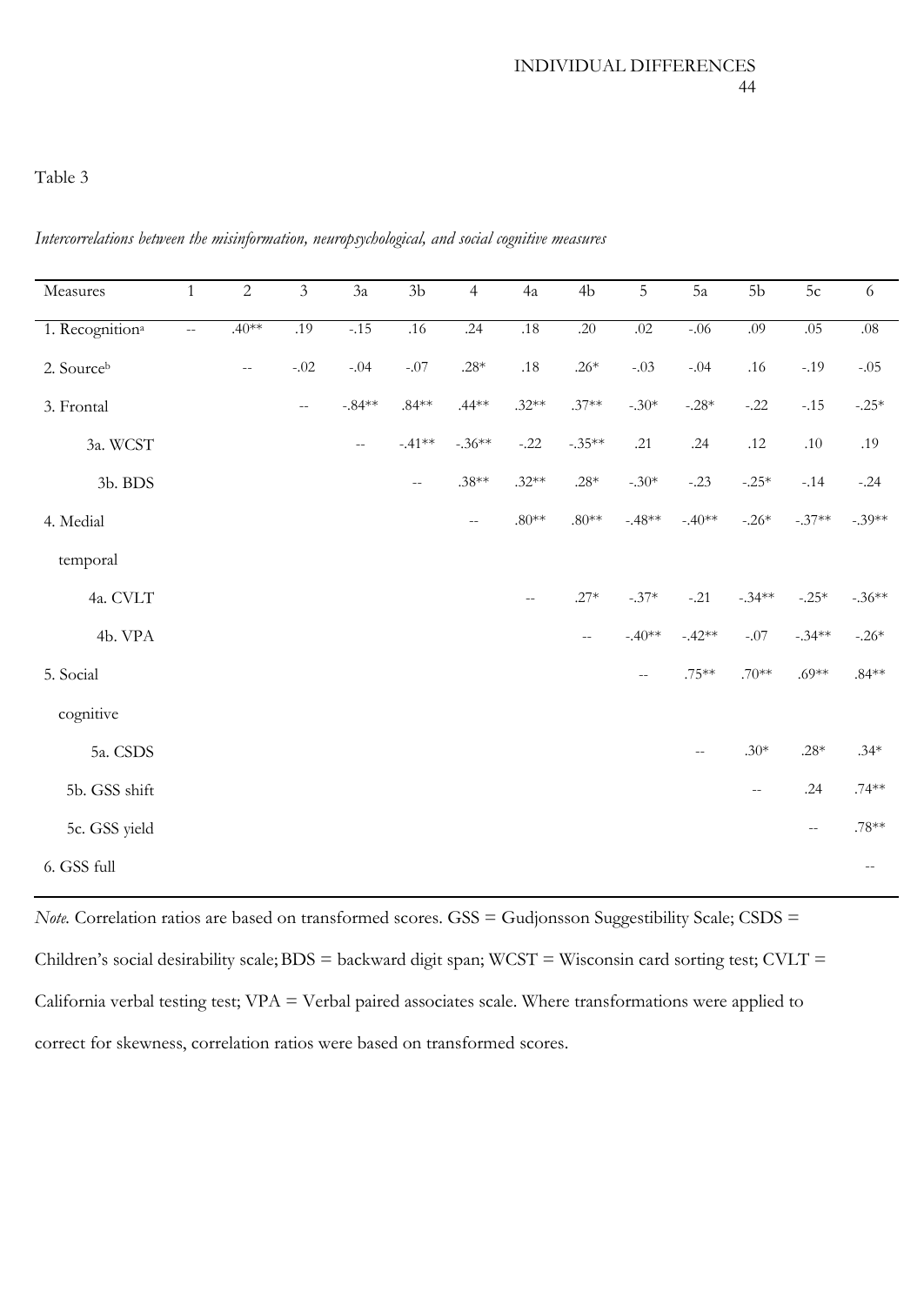<sup>a</sup>The recognition score was a measure of susceptibility to the misinformation effect and was computed by subtracting the number of correct responses for the misled items from the control items. <sup>b</sup>The source misattribution score was also a measure of susceptibility to the misinformation effect and was computed by subtracting the number of novel items misattributed to the slides from the number of misleading items that were misattributed.

 $*<sub>p</sub> < .05. **p < .01$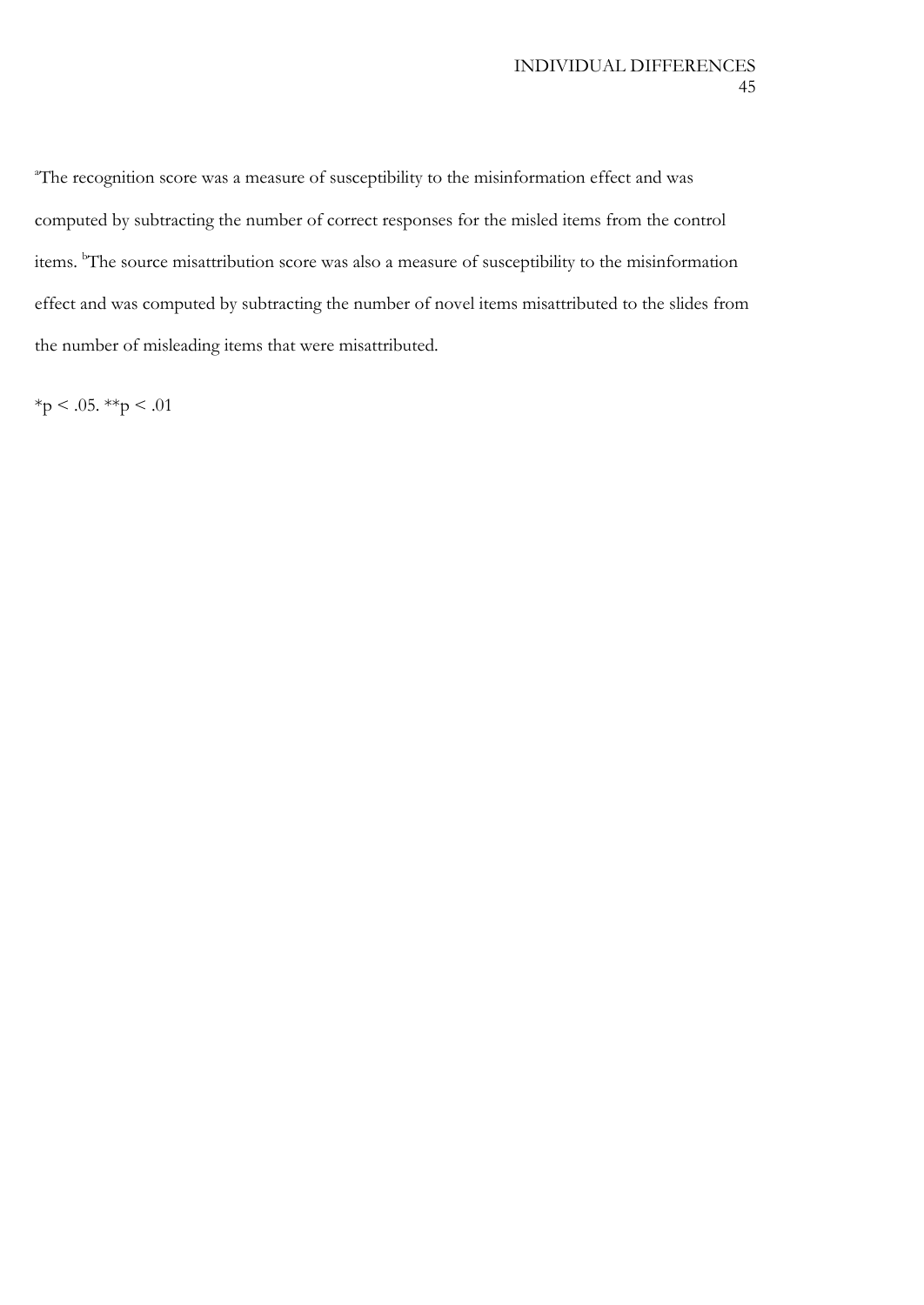# *Summary of Regression Analyses for Variables Predicting to Suggestibility*

|                        |         | $\boldsymbol{B}$ |                        |        | $\cal SE$ $\cal B$ |                                               |        | $\beta$ |          |  |  |
|------------------------|---------|------------------|------------------------|--------|--------------------|-----------------------------------------------|--------|---------|----------|--|--|
| Variables              | Recogn  | Source           | $\operatorname{GSS-F}$ | Recogn | Source             | $\ensuremath{\mathsf{GSS}\text{-}\mathsf{F}}$ | Recogn | Source  | GSS-F    |  |  |
| Standard               |         |                  |                        |        |                    |                                               |        |         |          |  |  |
| Frontal                | .29     | $-.10$           | .44                    | .25    | .23                | .61                                           | .17    | $-.06$  | .09      |  |  |
| Medial                 | $.57\,$ | .81              | $-.39$                 | .26    | .25                | .65                                           | $.34*$ | $.49**$ | $-.08$   |  |  |
| temporal               |         |                  |                        |        |                    |                                               |        |         |          |  |  |
| Social                 | .04     | $-.05$           | .04                    | .26    | .25                | $.07\,$                                       | .02    | $-.03$  | .07      |  |  |
| cognitive <sup>a</sup> |         |                  |                        |        |                    |                                               |        |         |          |  |  |
| Age                    | $-.90$  | $-1.19$          | $-5.4$                 | .73    | .58                | 1.4                                           | $-.27$ | $-.36*$ | $-.55**$ |  |  |
| Slide show             | $-.01$  | $-$              |                        | .24    | $\overline{a}$     | $\overline{a}$                                | $-.01$ | $-$     |          |  |  |
| version                |         |                  |                        |        |                    |                                               |        |         |          |  |  |
| Postevent              | .35     | $-$              |                        | .21    |                    | $\mathbf{--}$                                 | .25    |         |          |  |  |
| version                |         |                  |                        |        |                    |                                               |        |         |          |  |  |
| Hierarchical           |         |                  |                        |        |                    |                                               |        |         |          |  |  |
| Age last <sup>b</sup>  |         |                  |                        |        |                    |                                               |        |         |          |  |  |
| Frontal                | .17     | $-.26$           | $-.37$                 | .23    | .22                | .64                                           | .10    | $-.16$  | $-.08$   |  |  |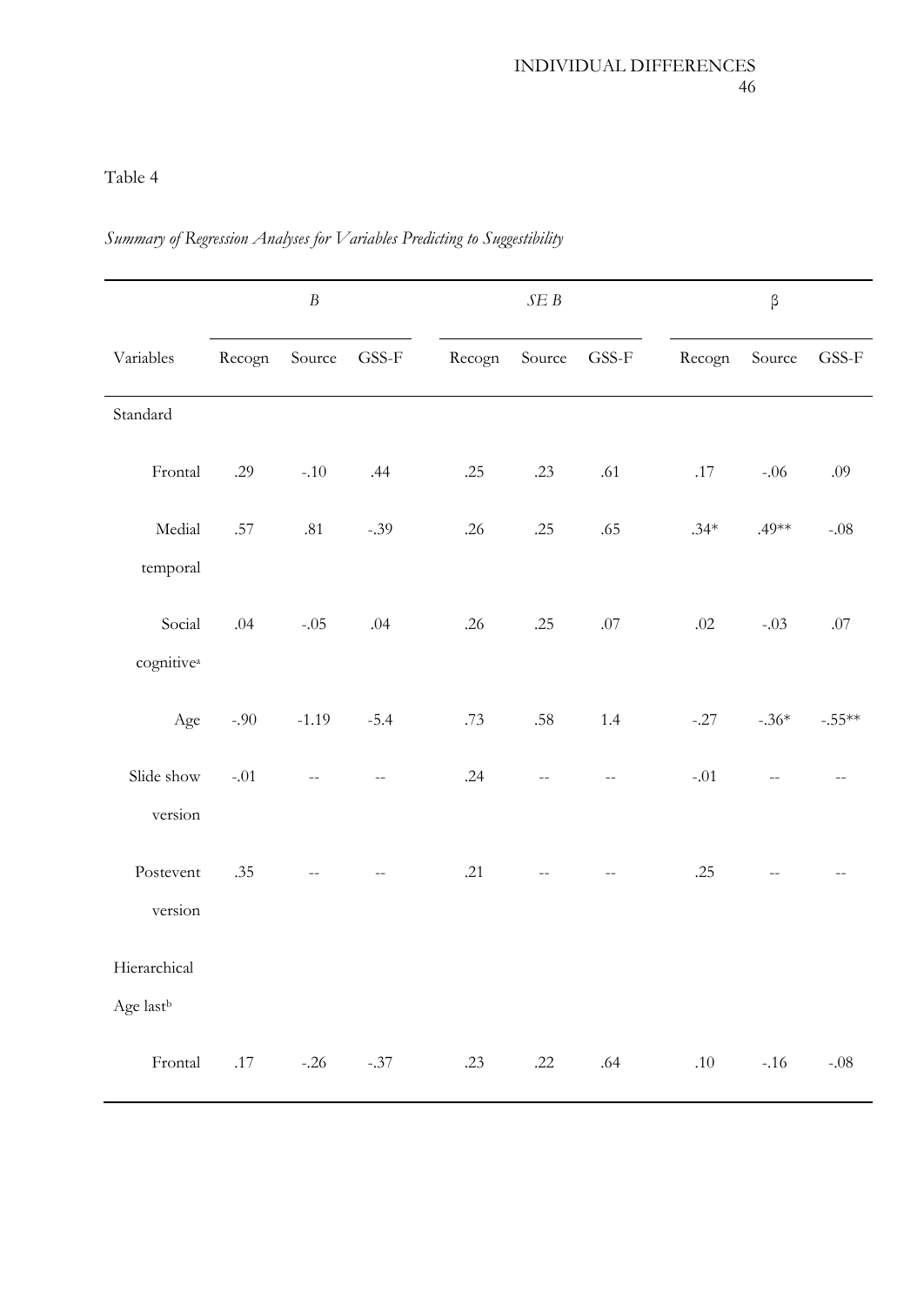# INDIVIDUAL DIFFERENCES 47

| Medial                                    | .45     | $.66\,$               | $-1.3$  | .24     | .24 | .66          | .26     | $.40**$       | $-.27*$  |
|-------------------------------------------|---------|-----------------------|---------|---------|-----|--------------|---------|---------------|----------|
| temporal                                  |         |                       |         |         |     |              |         |               |          |
| Social<br>cognitive <sup>a</sup>          | $.17\,$ | .20                   | $.12\,$ | .23     | .23 | $.07$        | .10     | $.12\,$       | .21      |
| Slide show<br>version                     | $.12$   |                       |         | .22     |     |              | $.08\,$ |               |          |
| Postevent<br>version                      | .41     |                       |         | .20     |     | $\mathbf{u}$ | .29 $*$ | $-$           |          |
| Hierarchical<br>Age first <sup>b</sup>    | $-.29$  | $-.28$                | $-5.7$  | .42     | .41 | $1.0\,$      | $-.09$  | $-.08$        | $-.58**$ |
| With                                      |         |                       |         |         |     |              |         |               |          |
| interaction                               |         |                       |         |         |     |              |         |               |          |
| terms <sup>c</sup>                        |         |                       |         |         |     |              |         |               |          |
| Frontal x age                             | .40     | $-.14$                | $-.86$  | .49     | .48 | $1.2\,$      | .15     | $-.05$        | $-.11$   |
|                                           |         | Medial -.06 -.07 -.20 |         | .07 .07 |     | .18          |         | $-.41$ $-.52$ | $-.48$   |
| temporal x<br>age                         |         |                       |         |         |     |              |         |               |          |
| Social<br>cognitive <sup>a</sup> x<br>age | $-.18$  | $-.003$               | $.16$   | .53     | .52 | .14          | $-.07$  | $-.001$       | .29      |
|                                           |         |                       |         |         |     |              |         |               |          |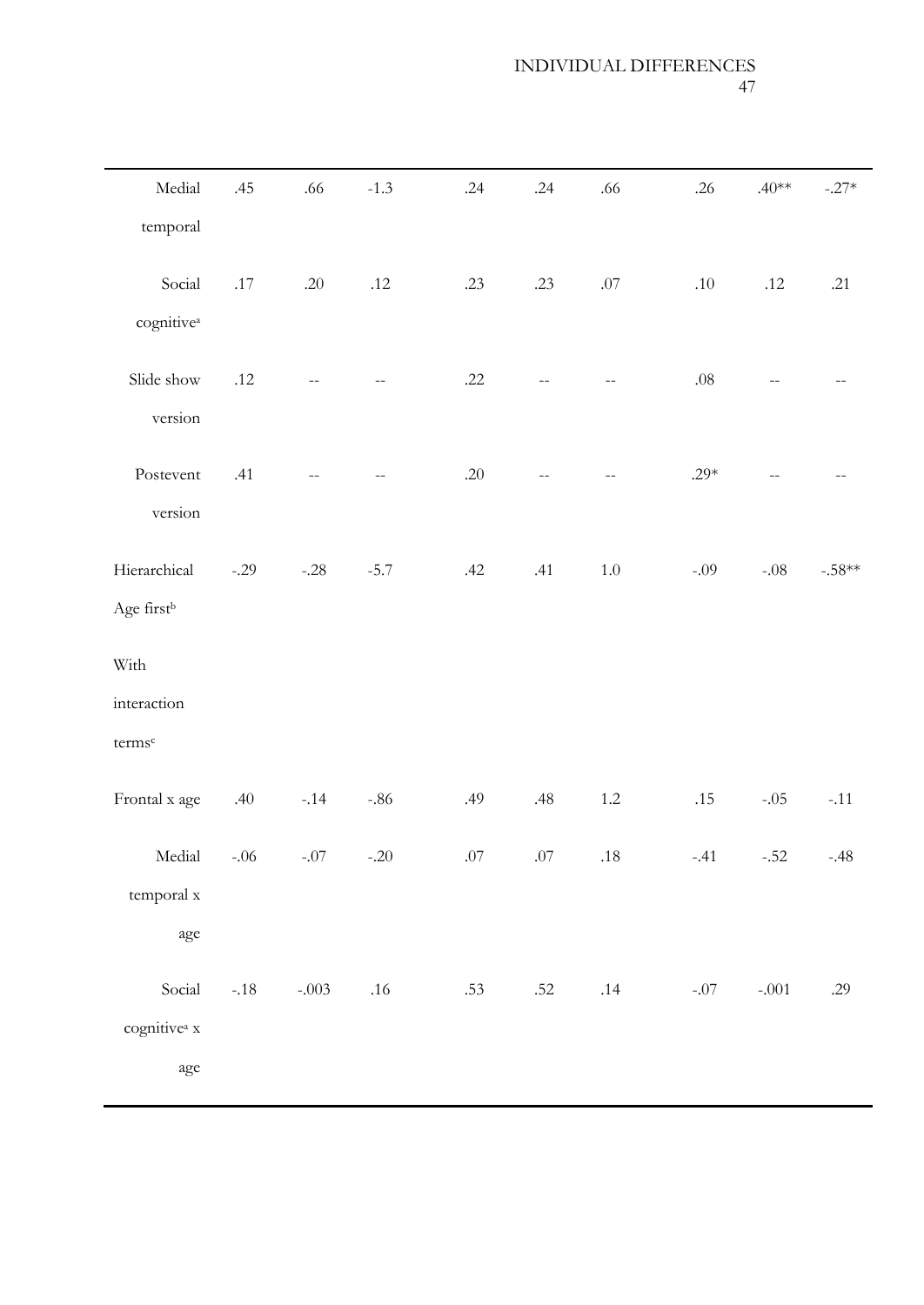*Note.* Recogn  $=$  recognition based misinformation score; source  $=$  source memory based misinformation score, GSS-F= Gudjonsson Suggestibility (Full) Scale.

<sup>a</sup> For regression involving recognition and source memory based misinformation scores, social cognitive referred to the social cognitive factor score. For GSS-F, it referred to the CSDS. <sup>b</sup> For all hierarchical regression, coefficients for the full model are the same as those for the standard regression. <sup>c</sup>The first step of this analysis was the same as the standard regression. Only the interaction coefficients are presented here.

 $*_{p}$  < .05.  $*_{p}$  < .01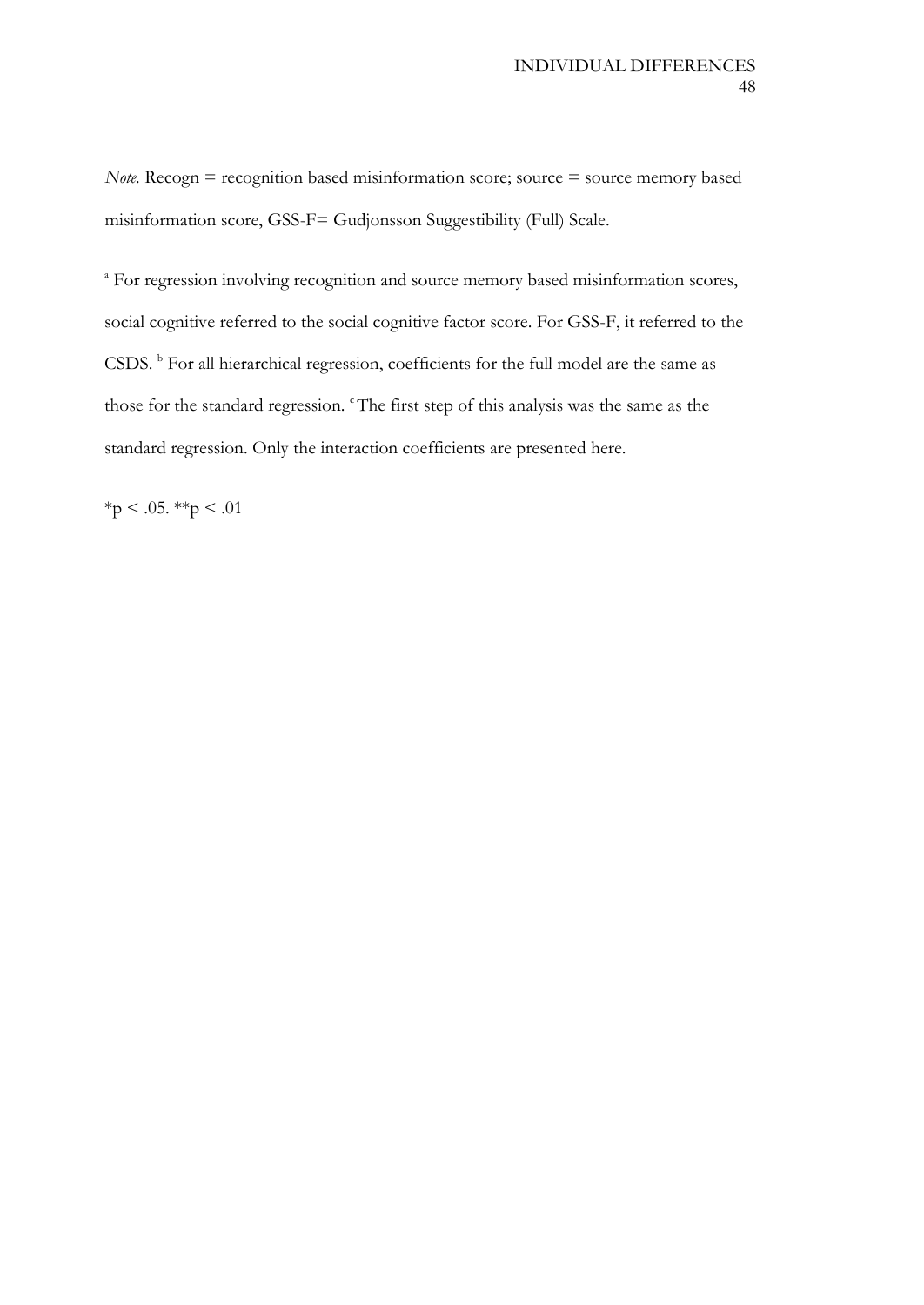#### *References*

- Ackil, J. K. & Zaragoza, M. S. (1995). Developmental differences in eyewitness suggestibility and memory for source. Special Issue: Early memory. *Journal of Experimental Child Psychology, 60,* 57-83.
- Anderson, V. (2001). Assessing executive functions in children: Biological, psychological, and developmental considerations. *Pediatric Rehabilitation, 4,* 119-136.
- Ayers, M. S. & Reder, L. M. (1998). A theoretical review of the misinformation effect: Predictions from an activation-based memory model. *Psychonomic Bulletin and Review, 5,* 1-21.
- Baldo, J. V., Delis, D., Kramer, J., & Shimamura, A. P. (2002). Memory performance on the California Verbal Learning Test-II: Findings from patients with focal frontal lesions. *Journal of the International Neuropsychological Society, 8,* 539-546.
- Barnier, A. J. & McConkey, K. M. (1999). Absorption, hypnotizability and context: Non-hypnotic contexts are not all the same. *Contemporary Hypnosis, 16,* 1-8.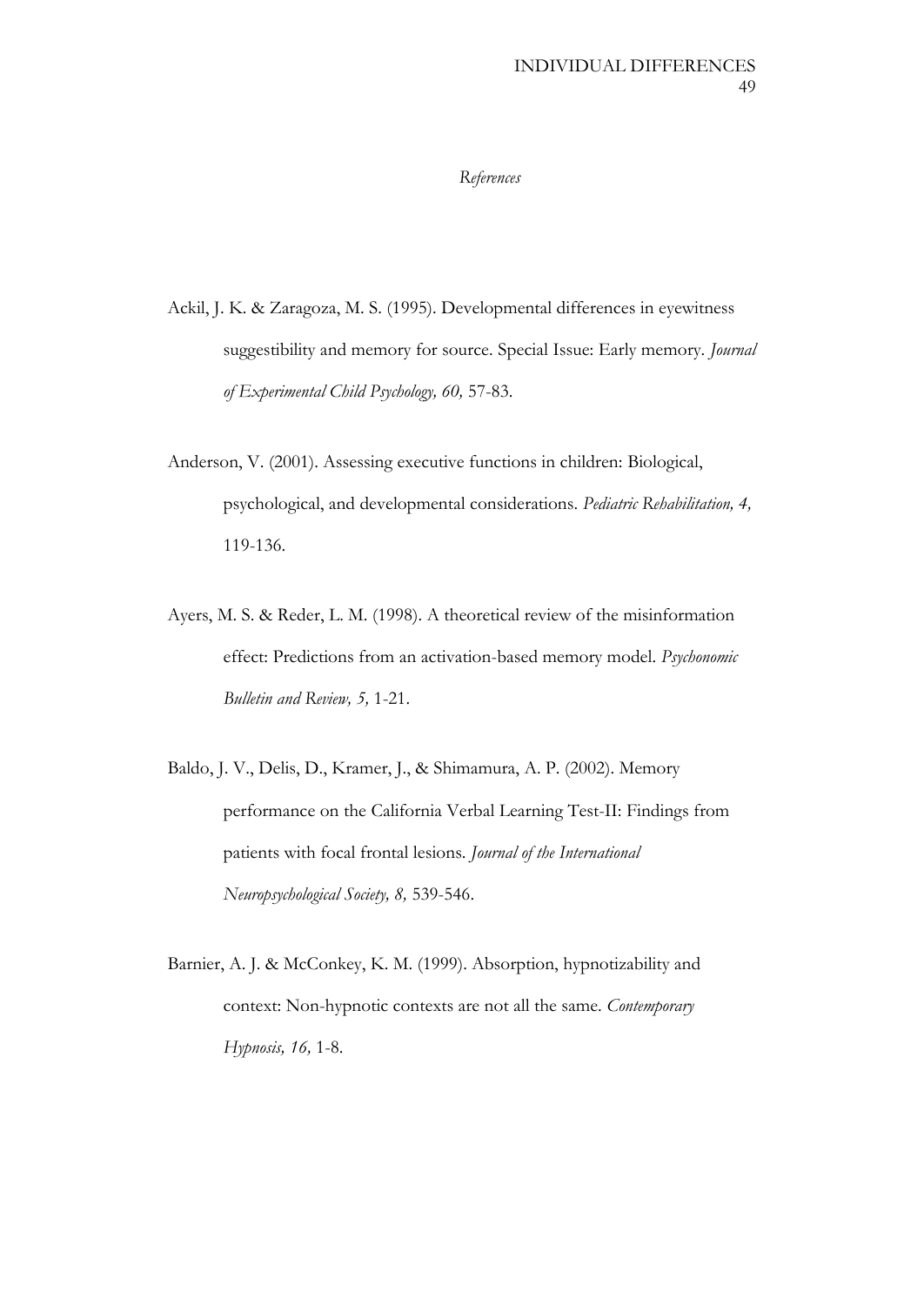- Bekerian, D. A. & Bowers, J. M. (1983). Eyewitness testimony: Were we misled? *Journal of Experimental Psychology Learning, Memory, and Cognition, 9,* 139-145.
- Belli, R. F. (1989). Influences of misleading postevent information: Misinformation interference and acceptance. *Journal of Experimental Psychology General, 118,* 72-85.
- Belli, R. F. (1993). Failure of interpolated tests in inducing memory impairment with final modified tests: Evidence unfavorable to the blocking hypothesis. *American Journal of Psychology, 106,* 407-427.
- Bruck, M., Ceci, S. J., & Melnyk, L. (1997). External and internal sources of variation in the creation of false reports in children. *Learning and Individual Differences, 9,* 289-316.
- Buckner, R. L. (1999). Neuroimaging of memory. In Michael S. Gazzaniga (Ed.), *The New Cognitive Neurosciences* (2nd ed., pp. 817-828). Cambridge, MA: MIT Press.
- Bunge, S. A., Dudukovic, N. M., Thomason, M. E., Vaidya, C. J., & Gabrieli, J. D. E. (2002). Immature Frontal Lobe Contributions to Cognitive Control in Children: Evidence from fMRI. *Neuron, 33,* 301-311.
- Cabeza, R. & Nyberg, L. (2000). Imaging Cognition II: An empirical review of 275 PET and fMRI studies. *Journal of Cognitive Neuroscience, 12,* 1-47.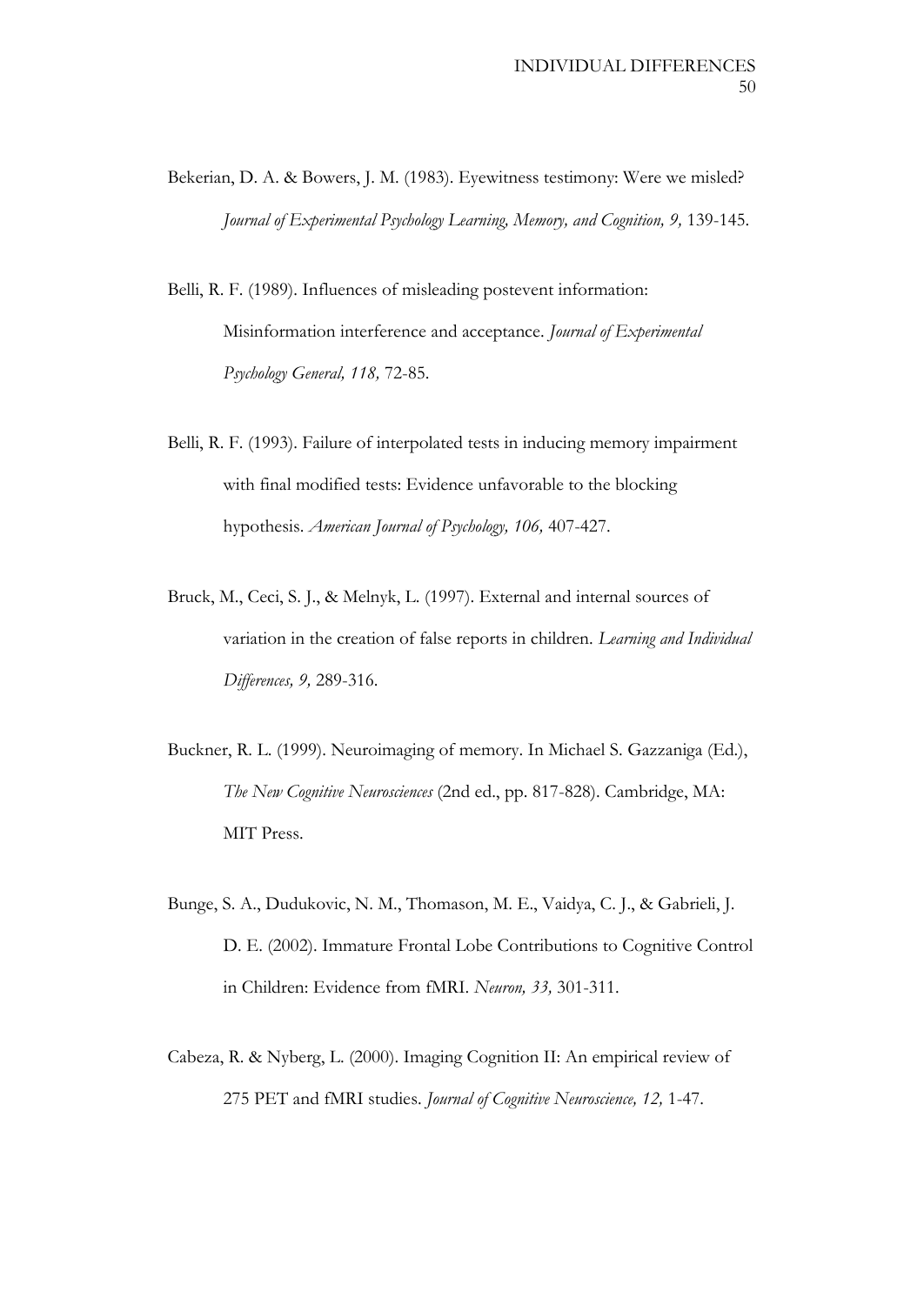- Ceci, S. J., Ross, D. F., & Toglia, M. P. (1987). Suggestibility of children's memory: Psycholegal implications. *Journal of Experimental Psychology General, 116,* 38-49.
- Chandler, C. C. (1989). Specific retroactive interference in modified recognition tests: Evidence for an unknown cause of interference. *Journal of Experimental Psychology Learning, Memory, and Cognition, 15,* 256-265.
- Chelune, G. J. & Baer, R. A. (1986). Developmental norms for the Wisconsin Card Sorting Test. *Journal of Clinical and Experimental Neuropsychology, 8,* 219-228.

Cohen, J. (1992). A power primer. *Psychological Bulletin, 112,* 155-159.

- Cohen, M. (1997). *Children's memory scale*. San Antonio, TX: The Psychological Corporation.
- Costa, P. T. & McCrae, R. R. (1992). *Revised NEO Personality Inventory (NEO-PI R) and NEO Five Factor Inventory (NEO-FFI)*. Odessa, FL.: Psychological Assessment Inventories.
- Crandall, V. C., Crandall, V. J., & Katkovsky, W. (1965). A children's social desirability questionnaire. *Journal of Consulting Psychology, 29,* 27-36.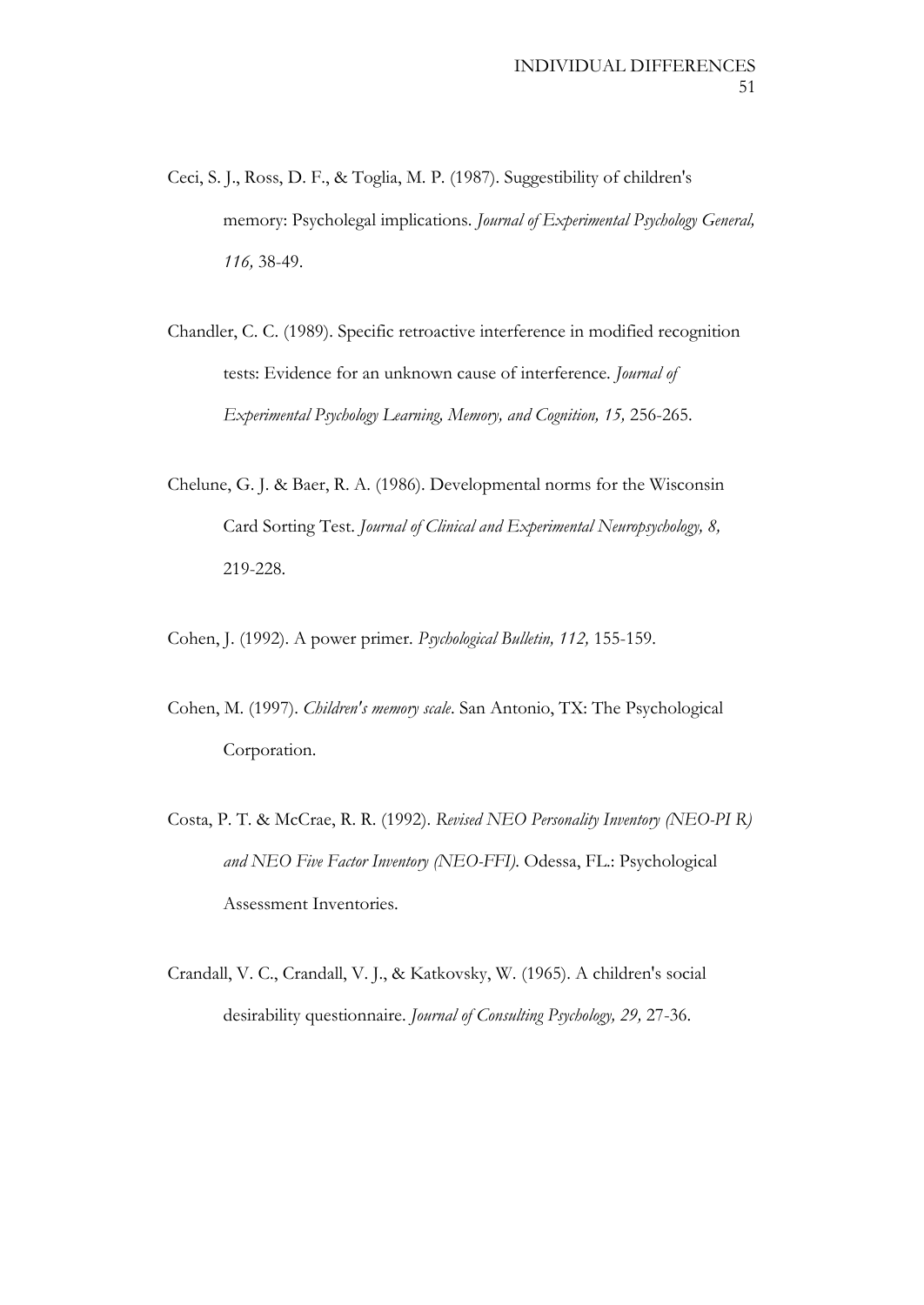- Danielsdottir, G., Sigurgeirsdottir, S., Einarsdottir, H. R., & Haraldsson, E. (1993). Interrogative suggestibility in children and its relationship with memory and vocabulary. *Personality and Individual Differences, 14,* 499-502.
- Delis, D. C., Kramer, J. H., Kaplan, E., & Ober, B. A. (1994). *California verbal learning test - children's version*. San Antonio, TX: The Psychological Corporation.
- Dobson, M. & Markham, R. (1993). Imagery ability and source monitoring: Implications for eyewitness memory. *British Journal of Psychology, 84,* 111- 118.
- Eisen, M. L. & Carlson, E. B. (1998). Individual differences in suggestibility: Examining the influence of dissociation, absorption, and a history of childhood abuse. *Applied Cognitive Psychology, 12,* S47-S61.
- Eisen, M. L., Morgan, D. Y., & Mickes, L. (2002). Individual differences in eyewitness memory and suggestibility: Examining relations between acquiescence, dissociation and resistance to misleading information. *Personality and Individual Differences, 33,* 553-572.
- Fletcher, P. C. & Henson, R. N. (2001). Frontal lobes and human memory: Insights from functional neuroimaging. *Brain, 124,* 849-881.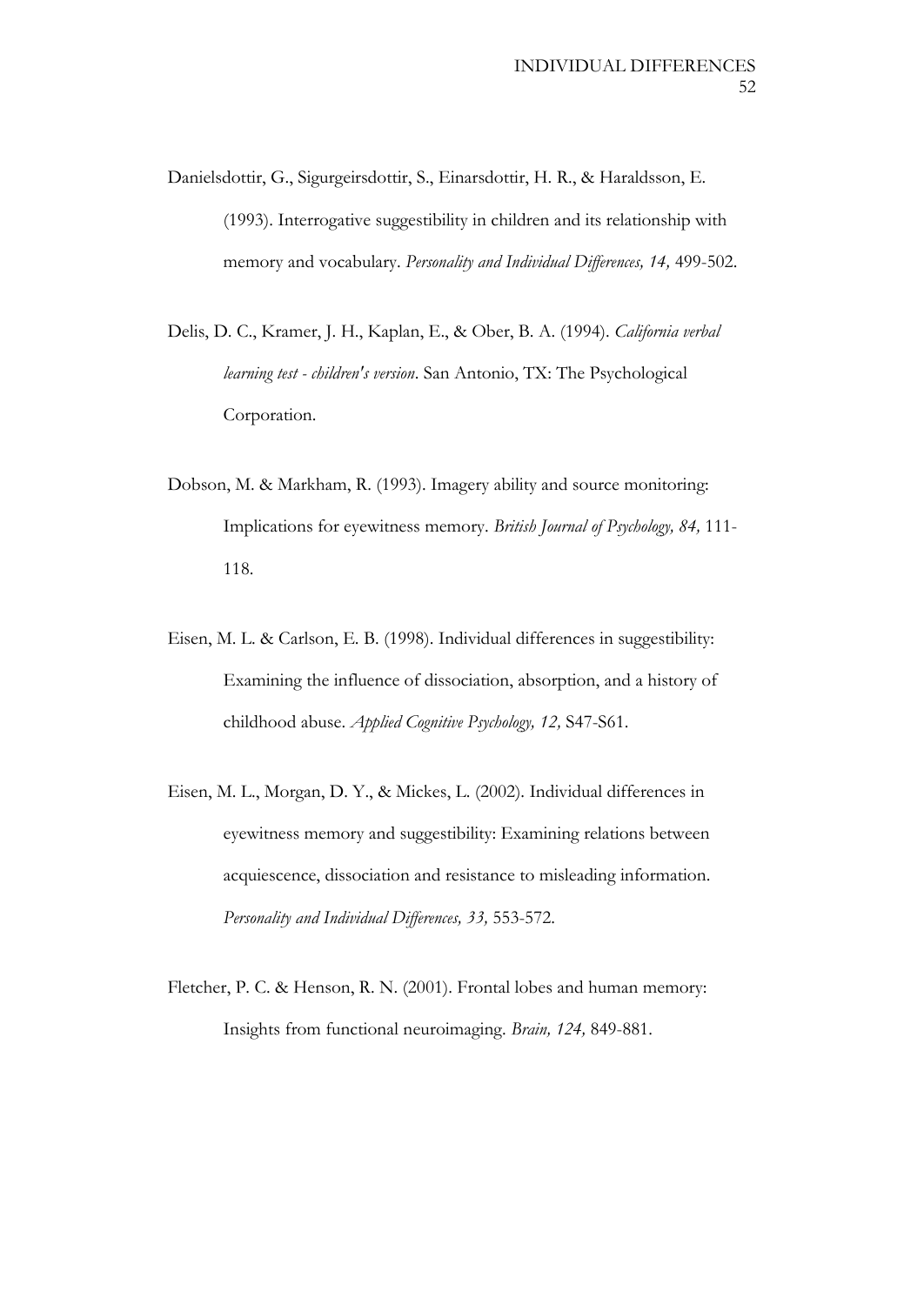- Geddie, L., Fradin, S., & Beer, J. (2000). Child characteristics which impact accuracy of recall and suggestibility in preschoolers: Is age the best predictor? *Child Abuse and Neglect, 24,* 223-235.
- Glisky, E. L., Polster, M. R., & Routhieaux, B. C. (1995). Double dissociation between item and source memory. *Neuropsychology, 9,* 229-235.
- Gudjonsson, G. H. (1987a). A parallel form of the Gudjonsson Suggestibility Scale. *British Journal of Clinical Psychology, 26,* 215-221.
- Gudjonsson, G. H. (1987b). Historical background to suggestibility: How interrogative suggestibility differs from other types of suggestibility. *Personality and Individual Differences, 8,* 347-355.
- Gudjonsson, G. H. (1987c). The relationship between memory and suggestibility. *Social Behaviour, 2,* 29-33.
- Gudjonsson, G. H. (1988). Interrogative suggestibility: Its relationship with assertiveness, social-evaluative anxiety, state anxiety and method of coping. *British Journal of Clinical Psychology, 27,* 159-166.
- Gudjonsson, G. H. (1992). Interrogative suggestibility among adolescent boys and its relationship with intelligence, memory, and cognitive set. *Journal of Adolescence, 15,* 155-161.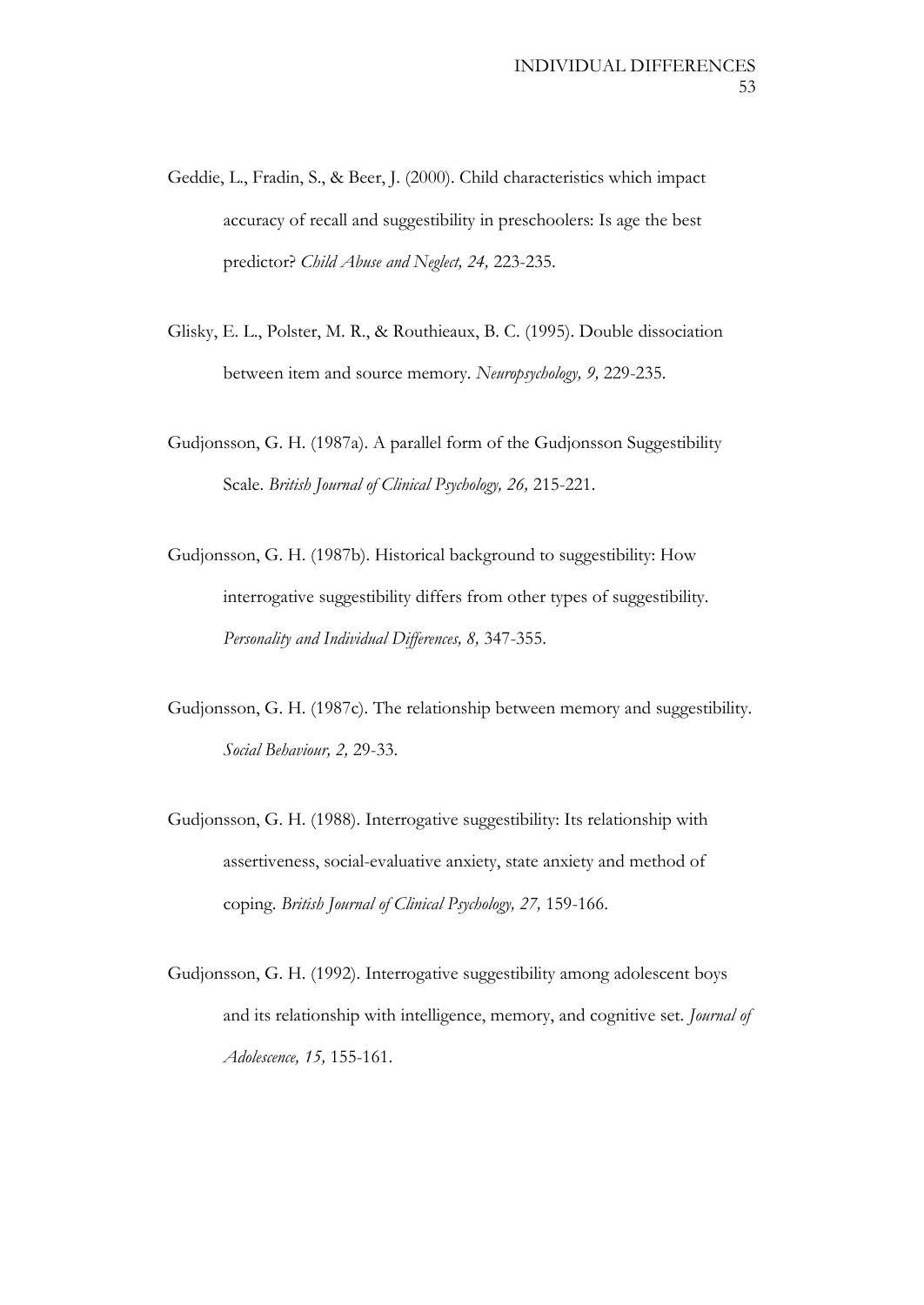- Gudjonsson, G. H., Hannesdottir, K., Petursson, H., & Bjornsson, G. (2003). *The psychology of interrogations and confessions: A handbook*. New York, NY.: John Wiley and Sons Ltd.
- Heaton, R. K. (1981). *Wisconsin Card Sorting Test manual*. Odessa, FL.: Psychological Assessment Resources.
- Heaton, R. K. (1993). Wisconsin card sorting test (Version 2) [Computer software]. Odessa, FL.: Psychological Assessment Resources.
- Henkel, L. A., Johnson, M. K., & De Leonardis, D. M. (1998). Aging and source monitoring: Cognitive processes and neuropsychological correlates. *Journal of Experimental Psychology: General, 127,* 251-268.
- Hyman, I. E. J. & Billings, F. J. (1998). Individual differences and the creation of false childhood memories. *Memory, 6,* 1-20.
- Jaschinski, U. & Wentura, D. (2002). Misleading postevent information and working memory capacity: An individual differences approach to eyewitness memory. *Applied Cognitive Psychology, 16,* 223-231.
- Johnson, M. K., Hashtroudi, S., & Lindsay, D. S. (1993). Source monitoring. *Psychological Bulletin, 114,* 3-28.
- Johnson, S. C., Saykin, A. J., Flashman, L. A., McAllister, T. W., & Sparling, M. B. (2001). Brain activation on fMRI and verbal memory ability: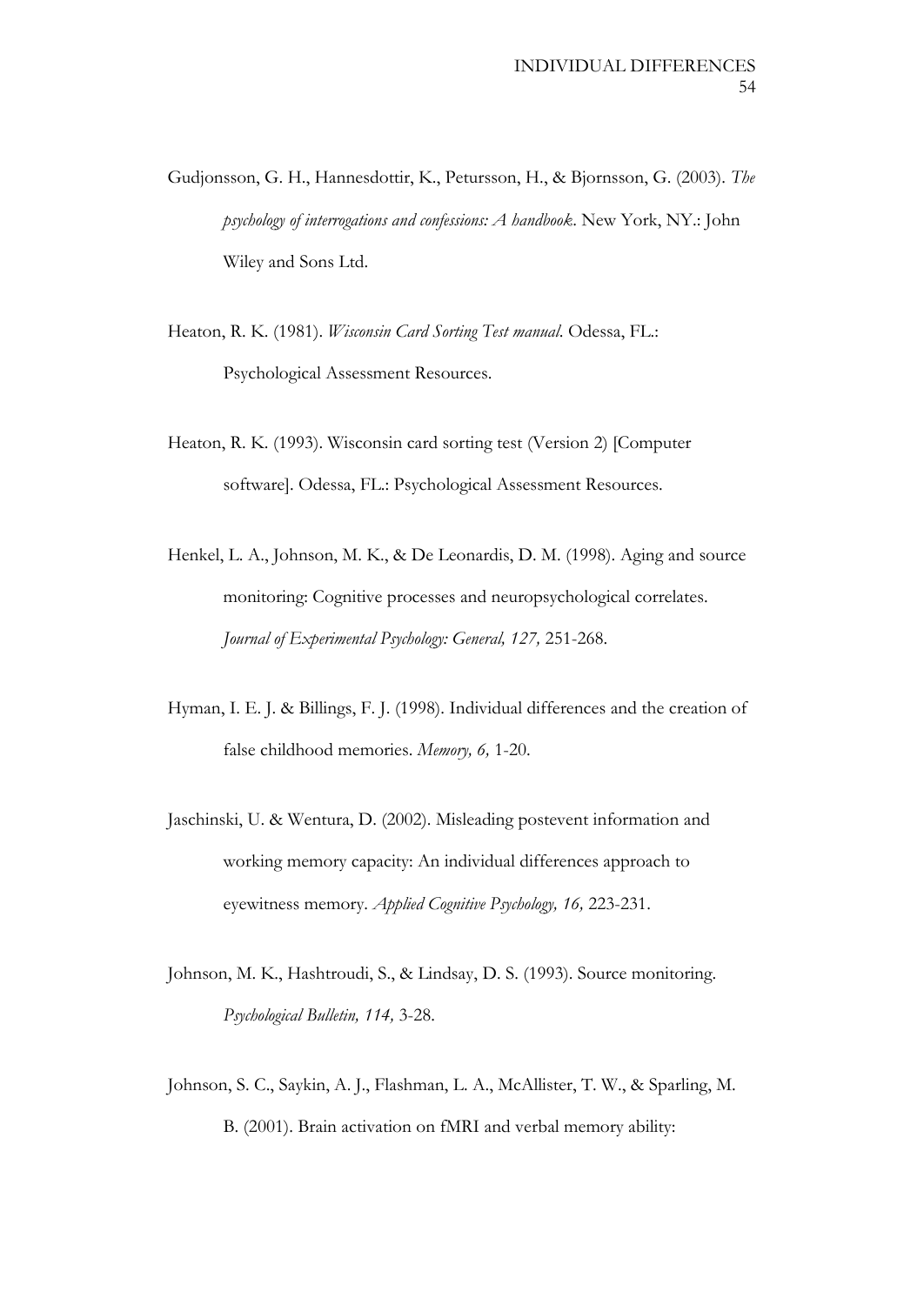Functional neuroanatomic correlates of CVLT performance. *Journal of the International Neuropsychological Society, 7,* 55-62.

- Konishi, S., Kawazu, M., Uchida, I., Kikyo, H., Asakura, I., & Miyashita, Y. (1999). Contribution of working memory to transient activation in human inferior prefrontal cortex during performance of the Wisconsin Card Sorting Test. *Cerebral Cortex, 9,* 745-753.
- Levin, H. S., Culhane, K. A., Hartmann, J., Evankovich, K., Mattson, S. J., Harward, H. et al. (1991). Developmental changes i performance on tests of purported frontal lobe functioning. *Developmental Neuropsychology, 7,* 377-395.
- Liebman, J. I., McKinley-Pace, M. J., Leonard, A. M., Sheesley, L. A., Gallant, C. L., Renkey, M. E. et al. (2002). Cognitive and psychosocial correlates of adults' eyewitness accuracy and suggestibility. *Personality and Individual Differences, 33,* 49-66.
- Lindsay, D. S. & Johnson, M. K. (1989). The eyewitness suggestibility effect and memory for source. *Memory and Cognition, 17,* 349-358.
- Loftus, E. F. & Hoffman, H. G. (1989). Misinformation and memory: The creation of new memories. *Journal of Experimental Psychology General, 118,* 100-104.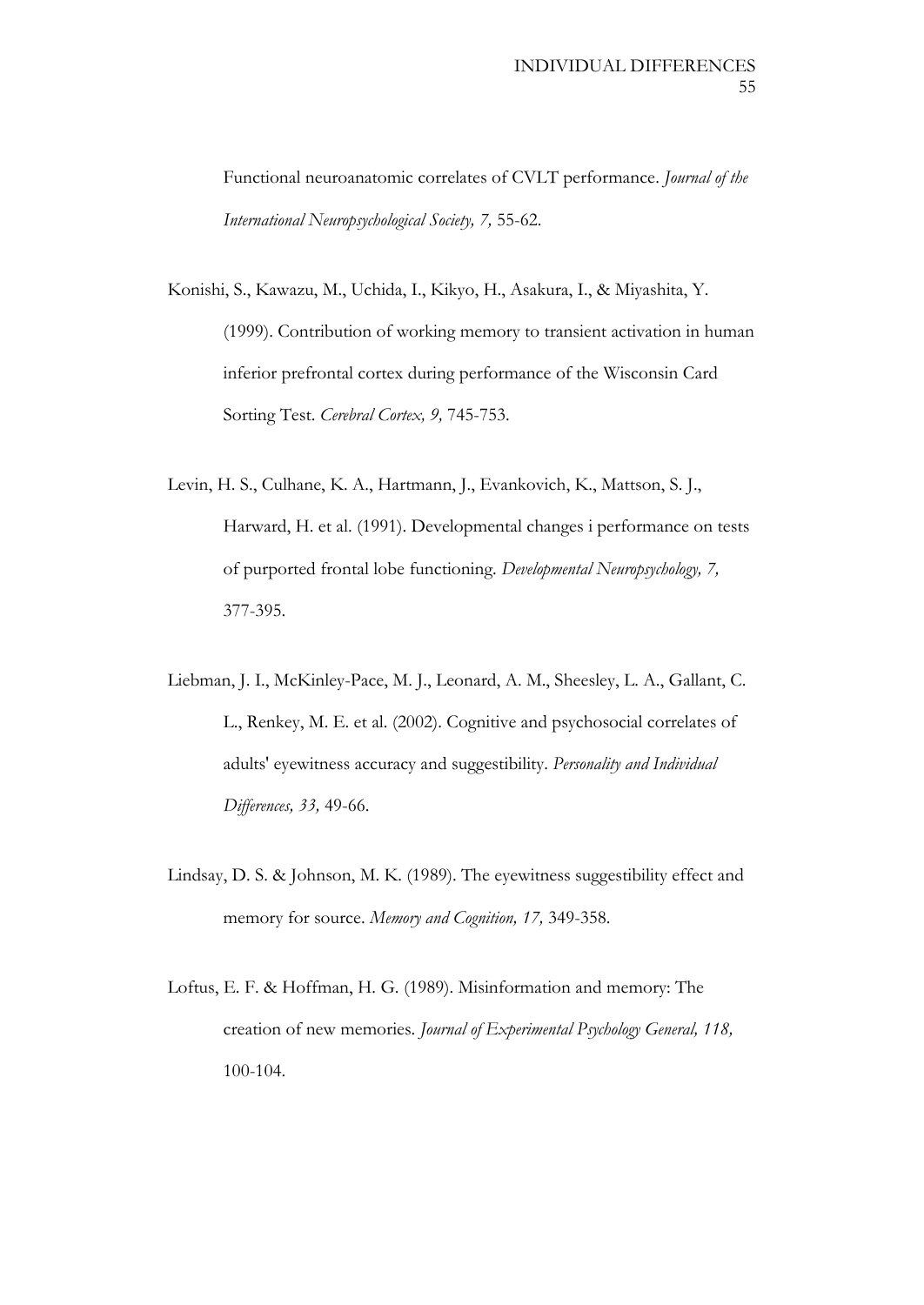- Loftus, E. F., Levidow, B., & Duensing, S. (1992). Who remembers best? Individual differences in memory for events that occurred in a science museum. *Applied Cognitive Psychology, 6,* 93-107.
- Loftus, E. F. & Loftus, G. R. (1980). On the permanence of stored information in the human brain. *American Psychologist, 35,* 409-420.
- Loftus, E. F., Miller, D. G., & Burns, H. J. (1978). Semantic integration of verbal information into a visual memory. *Journal of Experimental Psychology Human Learning and Memory, 4,* 19-31.
- McCloskey, M. & Zaragoza, M. (1985). Misleading postevent information and memory for events: Arguments and evidence against memory impairment hypotheses. *Journal of Experimental Psychology: General, 114,* 1-16.
- McFarlane, F., Powell, M. B., & Dudgeon, P. (2002). An examination of the degree to which IQ, memory performance, socio-economic status and gender predict young children's suggestibility. *Legal and Criminological Psychology, 7,* 227-239.
- Metcalfe, J. (1990). Composite Holographic Associative Recall Model (CHARM) and Blended Memories in Eyewitness Testimony. *Journal of Experimental Psychology: General, 119,* 145-160.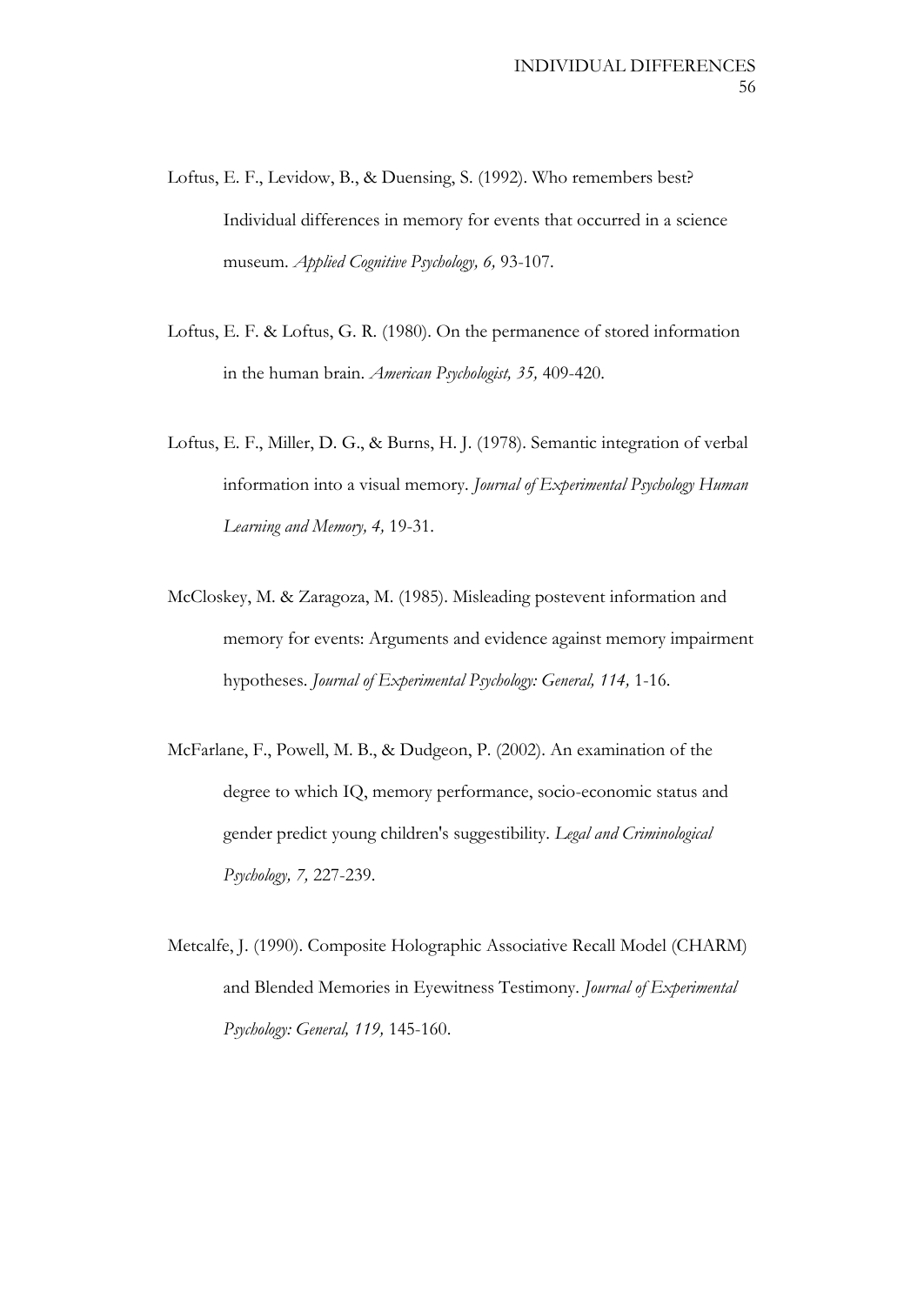- Miyake, A., Friedman, N. P., Emerson, M. J., Witzki, A. H., Howerter, A., & Wager, T. D. (2000). The Unity and Diversity of Executive Functions and Their Contributions to Complex "Frontal Lobe" Tasks: A Latent Variable Analysis. *Cognitive Psychology, 41,* 49-100.
- Monchi, O., Petrides, M., Petre, V., Worsley, K., & Dagher, A. (2001). Wisconsin Card Sorting revisited: Distinct neural circuits participating in different stages of the task identified by event-related functional magnetic resonance imaging. *Journal of Neuroscience, 21,* 7733-7741.
- Muir-Broaddus, J., King, T., Downey, D., & Petersen, M. (1998). Conservation as a predictor of individual differences in children's susceptibility to leading questions. *Psychonomic Bulletin and Review, 5,* 454-458.
- Myers, I. B. (1962). *Myers-Briggs Type Indicator*. Palo Alto, CA: Consulting Psychologists Press.
- Payne, D. G., Toglia, M. P., & Anastasi, J. S. (1994). Recognition performance level and the magnitude of the misinformation effect in eyewitness memory. *Psychonomic Bulletin and Review, 1,* 376-382.
- Phillips, L. H. (1997). Do "frontal tests" measure executive function? Issues of assessment and evidence from fluency tests. In P. M. A. Rabbitt (Ed.), *Methodology of Frontal and Executive Function* (pp. 191-213). East Sussex: Psychology Press.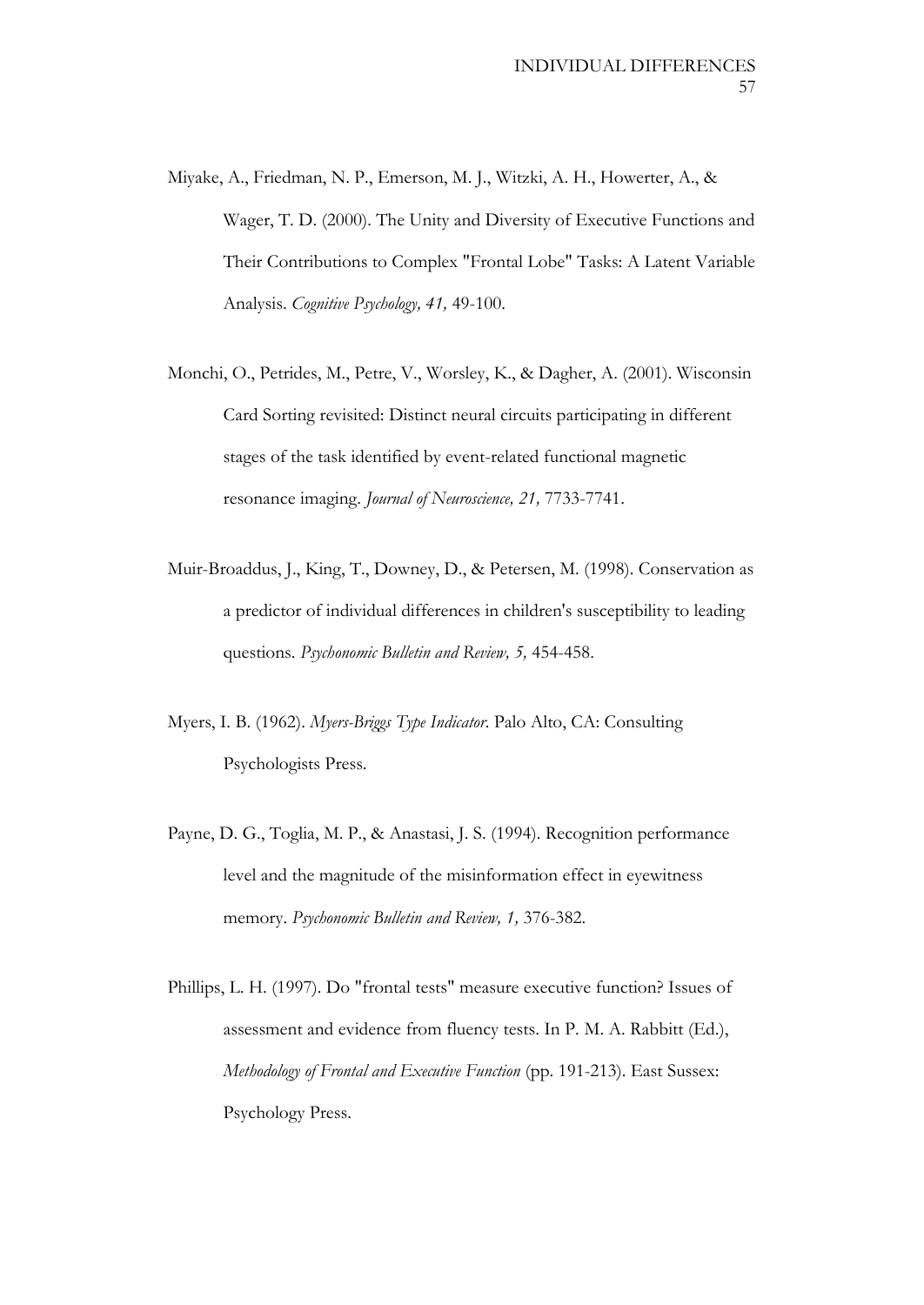- Quas, J. A., Qin, J., Schaaf, J., & Goodman, G. S. (1997). Individual differences in children's and adults' suggestibility and false event memory. *Learning and Individual Differences, 9,* 359-390.
- Ridley, A. M., Clifford, B. R., & Keogh, E. (2002). The effects of state anxiety on the suggestibility and accuracy of child eyewitnesses. *Applied Cognitive Psychology, 16,* 547-558.
- Roebers, C. M. & Schneider, W. (2001). Individual differences in children's eyewitness recall: The influence of intelligence and shyness. *Applied Developmental Science, 5,* 9-20.
- Rosselli, M. & Ardila, A. (1993). Developmental Norms for the Wisconsin Card Sorting Test in 5- to 12- year old children. *The Clinical Neuropsychologist, 7,* 145-154.
- Ruffman, T., Rustin, C., Garnham, W., & Parkin, A. J. (2001). Source Monitoring and False Memories in Children: Relation to Certainty and Executive Functioning. *Journal of Experimental Child Psychology, 80,* 95-111.
- Rybash, J. M. & Colilla, J. L. (1994). Source memory deficits and frontal lobe functioning in children. *Developmental Neuropsychology, 10,* 67-73.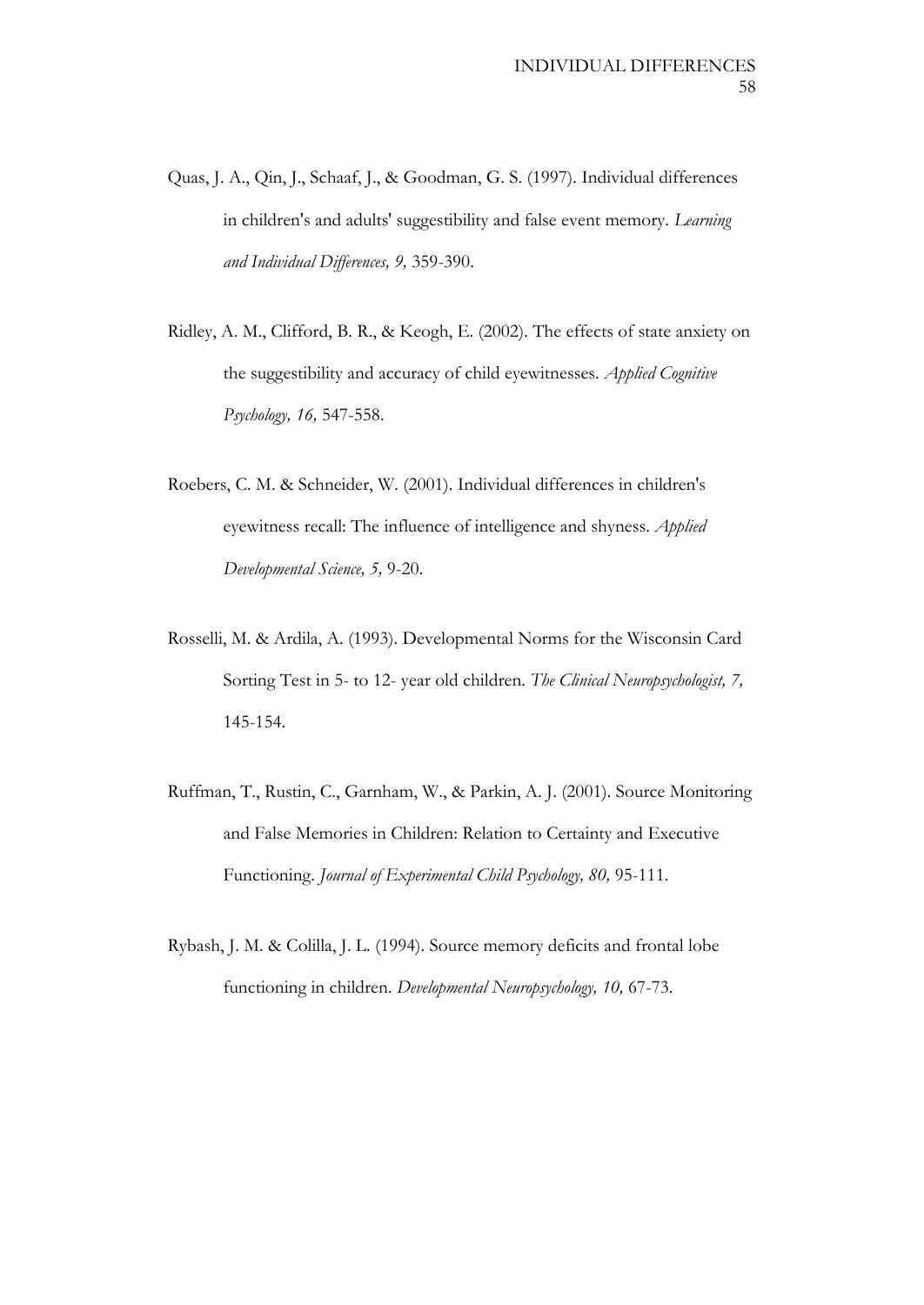- Schacter, D. L., Kagan, J., & Leichtman, M. D. (1995). True and false memories in children and adults: A cognitive neuroscience perspective. *Psychology, Public Policy, and Law, 1,* 411-428.
- Scullin, M. H. & Ceci, S. J. (2001). A suggestibility scale for children. *Personality and Individual Differences, 30,* 843-856.
- Squire, L. R. & Knowlton, B. J. (1999). The medial temporal lobe, the hippocampus, and the memory systems of the brain. In Michael S. Gazzaniga (Ed.), *The New Cognitive Neurosciences* (2nd ed.), Cambridge, MA: MIT Press.
- Stuss, D. T. & Alexander, M. P. (2000). Executive functions and the frontal lobes: A conceptual view. *Psychological Research, 63,* 289-298.
- Stuss, D. T. & Levine, B. (2002). Adult clinical neuropsychology: Lessons from studies of the frontal lobes. *Annual Review of Psychology, 53,* 401-433.
- Tamm, L., Menon, V., & Reiss, A. L. (2002). Maturation of brain function associated with response inhibition. *Journal of the American Academy of Child and Adolescent Psychiatry, 41,* 1231-1238.
- Tellegen, A. (1982). *Brief Manual for the Differential Personality Questionnaire.* Unpublished manuscript, University of Minnesota, Department of Psychology, Minneapolis..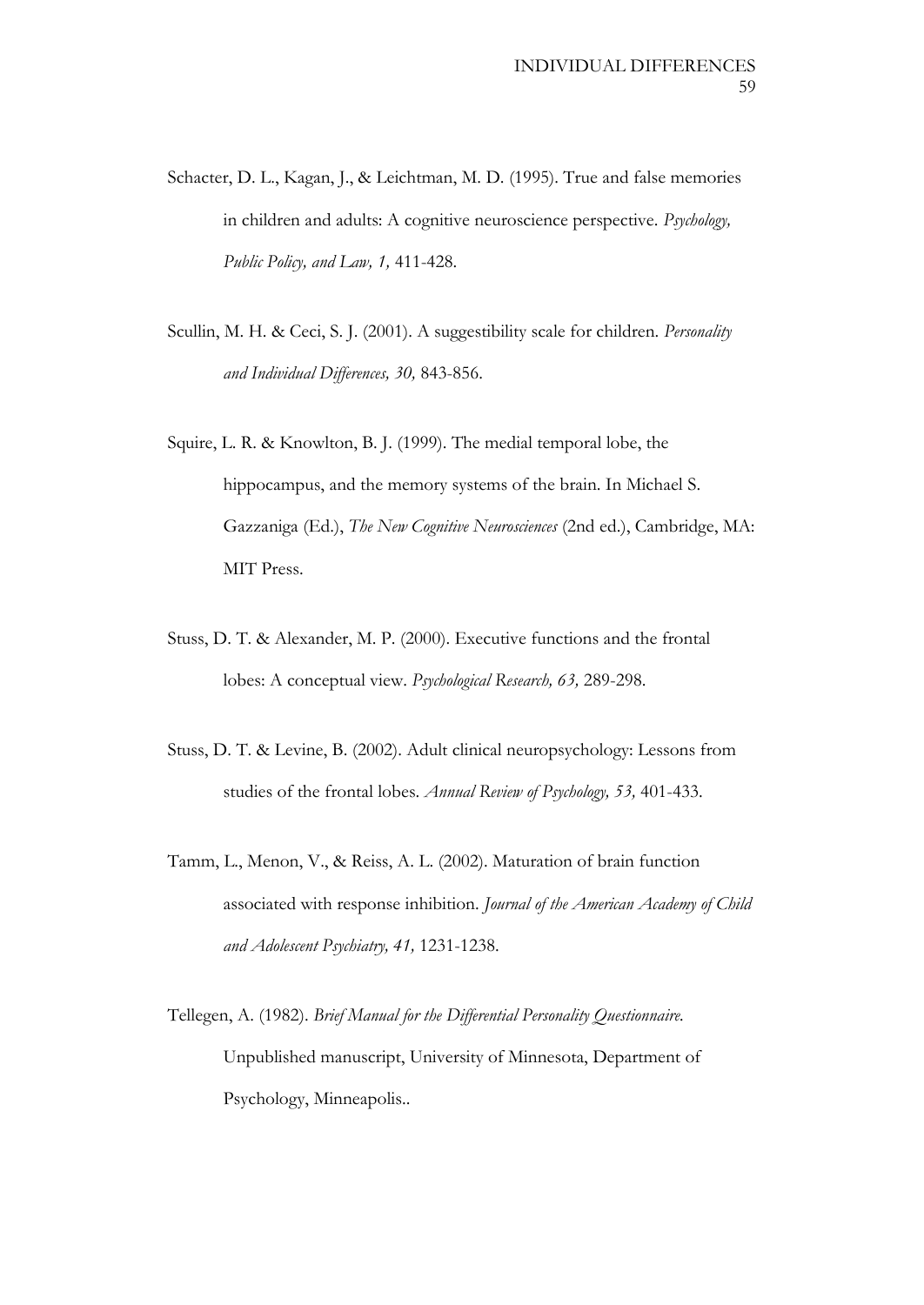- Tsukiura, T., Fujii, T., Takahashi, T., Xiao, R., Inase, M., Iijima, T. et al. (2001). Neuroanatomical discrimination between manipulating and maintaining processes involved in verbal working memory; a functional MRI study. *Cognitive Brain Research, 11,* 13-21.
- Ward, R. A. & Loftus, E. F. (1985). Eyewitness performance in different psychological types. *Journal of General Psychology, 112,* 191-200.
- Weede Alexander, K., Goodman, G. S., Schaaf, J. M., Edelstein, R. S., Quas, J. A., & Shaver, P. R. (2002). The role of attachment and cognitive inhibition in children's memory and suggestibility for a stressful event. *Journal of Experimental Child Psychology, 83,* 262-290.
- Welch-Ross, M. K. (1999a). Interviewer Knowledge and Preschoolers' Reasoning About Knowledge States Moderate Suggestibility. *Cognitive Development, 14,* 423-442.
- Welch-Ross, M. K. (1999b). Preschoolers' Understanding of Mind: Implications for Suggestibility. *Cognitive Development, 14,* 101-131.
- Welch-Ross, M. K., Diecidue, K., & Miller, S. A. (1997). Young Children's Understanding of Conflicting Mental Representation Predicts Suggestibility. *Developmental Psychology, 33,* 43-53.